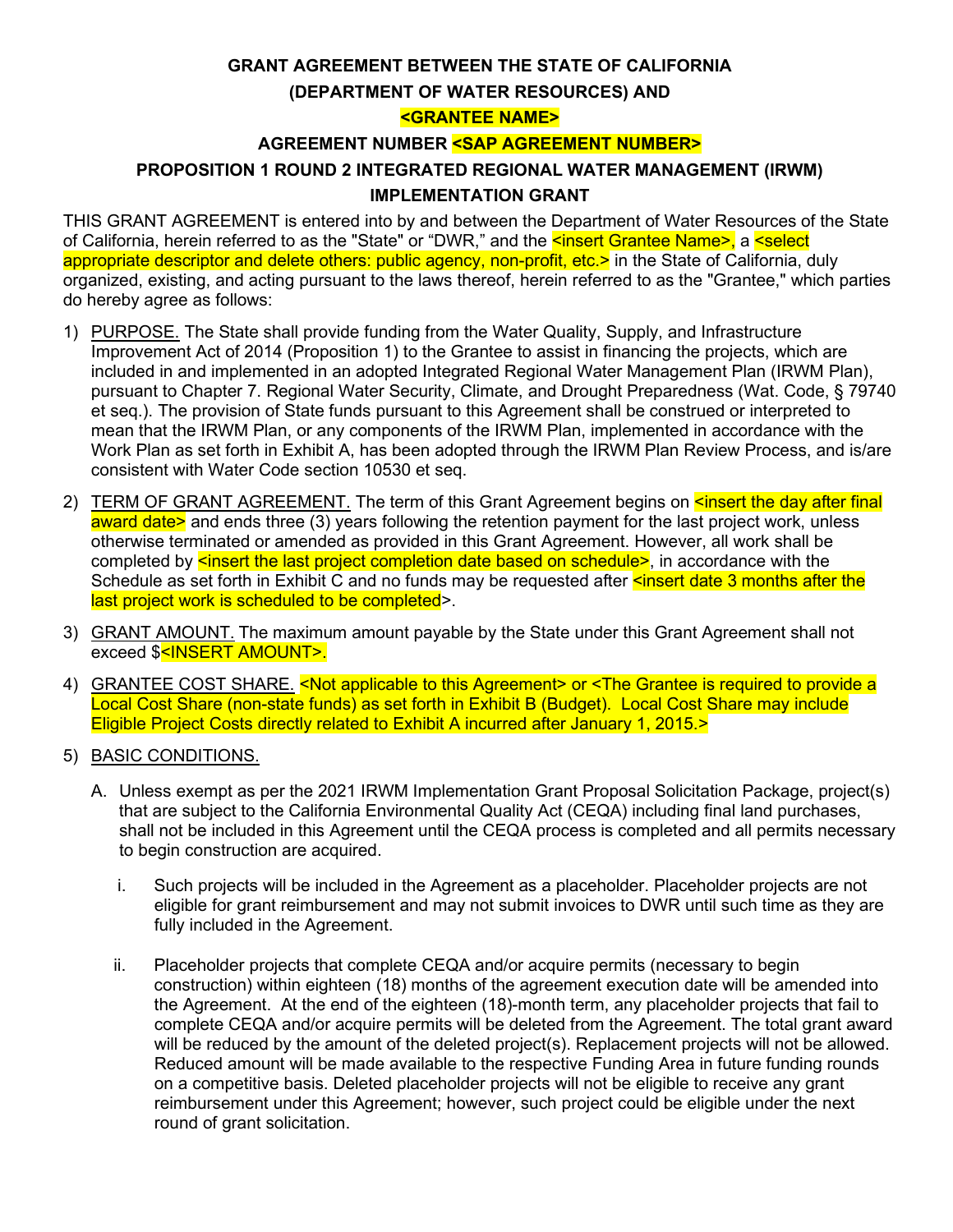- B. The State shall have no obligation to disburse money for the Project(s) under this Grant Agreement until the Grantee has satisfied the following conditions (if applicable):
	- i. The Grantee shall demonstrate compliance with all eligibility criteria as set forth on pages 9-11, inclusive, of the 2019 IRWM Implementation Grant Program Guidelines (2019 Guidelines).
	- ii. For the term of this Agreement, the Grantee shall submit Quarterly Progress Reports which must accompany an invoice and all invoice backup documentation (\$0 Invoices are acceptable). The Quarterly Progress Report shall be submitted within 60 days following the end of the calendar quarter (i.e. reports due May 30, August 29, November 29, and March 1) and all other deliverables as required by Paragraph 14, "Submission of Reports" and Exhibit A, "Work Plan".
	- iii. Prior to the commencement of construction or implementation activities, if applicable, the Grantee shall submit the following to the State.
		- 1. Final plans and specifications certified, signed and stamped by a California Registered Civil Engineer (or equivalent registered professional as appropriate) to certify compliance for each approved project as listed in Exhibit A of this Grant Agreement.
		- 2. Work that is subject to the California Environmental Quality Act (CEQA) (including final land purchases) shall not proceed under this Grant Agreement until the following actions are performed:
			- a) The Grantee submits to the State all applicable environmental permits, as indicated on the Environmental Information Form to the State,
			- b) All documents that satisfy the CEQA process are received by the State,
			- c) The State has completed its CEQA process as a Responsible Agency, and
			- d) The Grantee receives written notification from the State of concurrence with the Lead Agency's CEQA documents (s) and State's notice of verification of environmental permit submittal.

The State's concurrence of Lead Agency's CEQA documents is fully discretionary and shall constitute a condition precedent to any work (i.e., construction or implementation activities) for which it is required. Once CEQA documentation has been completed, the State will consider the environmental documents and decide whether to continue to fund the project, or to require changes, alterations, or other mitigation. Proceeding with work subject to CEQA prior to the State's concurrence shall constitute a material breach of this Agreement. The Grantee or Local Project Sponsor (LPS) shall also demonstrate that it has complied with all applicable requirements of the National Environmental Policy Act (NEPA) by submitting copies of any environmental documents, including Environmental Impact Statements, Finding of No Significant Impact, mitigation monitoring programs, and environmental permits as may be required prior to beginning construction/ implementation.

- iv. A monitoring plan as required by Paragraph 16, "Monitoring Plan Requirements," if applicable.
- 6) DISBURSEMENT OF FUNDS. The State will disburse to the Grantee the amount approved, subject to the availability of funds through normal State processes. Notwithstanding any other provision of this Grant Agreement, no disbursement shall be required at any time or in any manner which is in violation of, or in conflict with, federal or state laws, rules, or regulations, or which may require any rebates to the federal government, or any loss of tax-free status on state bonds, pursuant to any federal statute or regulation. Any and all money disbursed to the Grantee under this Grant Agreement shall be deposited in a noninterest bearing account and shall be used solely to pay Eligible Project Costs.
- 7) ELIGIBLE PROJECT COST. The Grantee shall apply State funds received only to Eligible Project Costs in accordance with applicable provisions of the law and Exhibit B, "Budget". Eligible Project Costs include the reasonable costs of studies, engineering, design, land and easement acquisition and associated legal fees, preparation of environmental documentation, environmental mitigations, monitoring, and project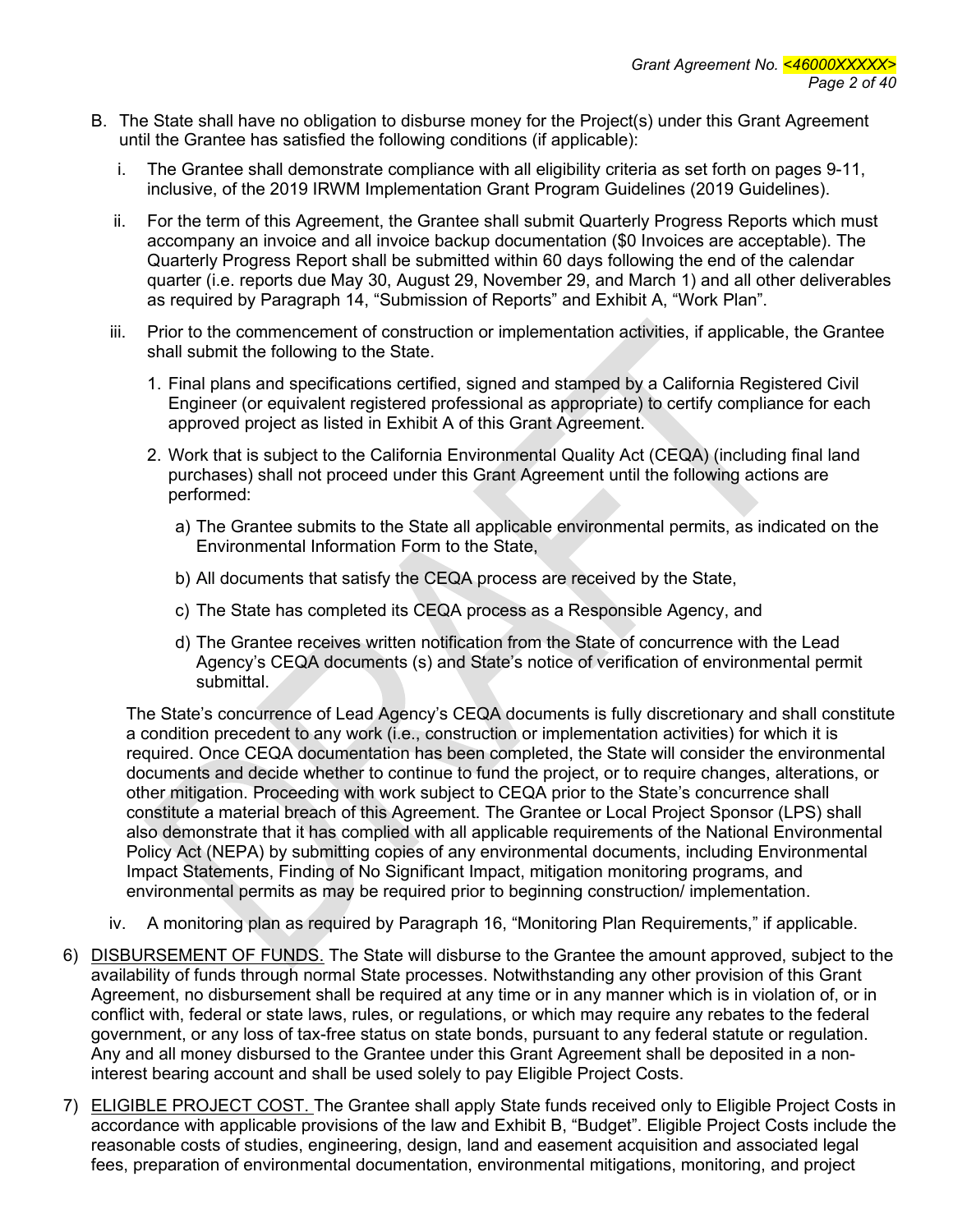construction. Reimbursable administrative expenses are the necessary costs incidental but directly related to the Project included in this Agreement. Costs incurred after the **<Insert Final Award date>** may be eligible for reimbursement.

Costs that are not eligible for reimbursement include, but are not limited to, the following items:

- A. Costs, other than those noted above, incurred prior to the award date of this Grant.
- B. Costs for preparing and filing a grant application.
- C. Operation and maintenance costs, including post construction performance and monitoring costs.
- D. Purchase of equipment that is not an integral part of a project.
- E. Establishing a reserve fund.
- F. Purchase of water supply.
- G. Replacement of existing funding sources for ongoing programs.
- H. Meals, food items, or refreshments.
- I. Payment of any punitive regulatory agency requirement, federal or state taxes.
- J. Purchase of land in excess of the minimum required acreage necessary to operate as an integral part of a project, as set forth and detailed by engineering and feasibility studies, or acquisition of land by eminent domain.
- K. Indirect Costs. "Indirect Costs" means those costs that are incurred for a common or joint purpose benefiting more than one cost objective and are not readily assignable to the funded project (i.e., costs that are not directly related to the funded project). Examples of Indirect Costs include, but are not limited to: central service costs; general administration of the Grantee or LPSs; non-project-specific accounting and personnel services performed within the Grantee's or LPS' organization; depreciation or use allowances on buildings and equipment; the costs of operating and maintaining non-projectspecific facilities; tuition and conference fees; forums, trainings, and seminars; and, generic overhead or markup. This prohibition applies to the Grantee, LPSs, and any subcontract or sub-agreement for work on the Project that will be reimbursed pursuant to this Agreement.
- L. Mitigation for environmental impacts not resulting from implementation of the Project funded by this program.
- M. Costs incurred as part of any necessary response and cleanup activities required under the Comprehensive Environmental Response, Compensation, and Liability Act; Resource Conservation and Recovery Act; Hazardous Substances Account Act; or other applicable law.
- 8) METHOD OF PAYMENT. After the disbursement requirements in Paragraph 5, "Basic Conditions" are met, the State will disburse the whole or portions of State funding to the Grantee, following receipt from the Grantee of an electronic invoice certified and transmitted via electronic/digital signature system (e.g., DocuSign) or via US mail or Express mail delivery of a "wet signature" for costs incurred, including Local Cost Share, and timely Quarterly Progress Reports as required by Paragraph 14, "Submission of Reports." Payment will be made no more frequently than **<choose one: quarterly/monthly>**, in arrears, upon receipt of an invoice bearing the Grant Agreement number. Quarterly Progress Report must accompany an invoice (\$0 Invoices are acceptable) and shall be submitted within 60 days following the end of the calendar quarter (i.e. invoices due May 30, August 29, November 29, and March 1). The State will notify the Grantee, in a timely manner, whenever, upon review of an invoice, the State determines that any portion or portions of the costs claimed are not eligible costs or is not supported by documentation or receipts acceptable to the State. The Grantee may, within thirty (30) calendar days of the date of receipt of such notice, submit additional documentation to the State to cure such deficiency(ies). If the Grantee fails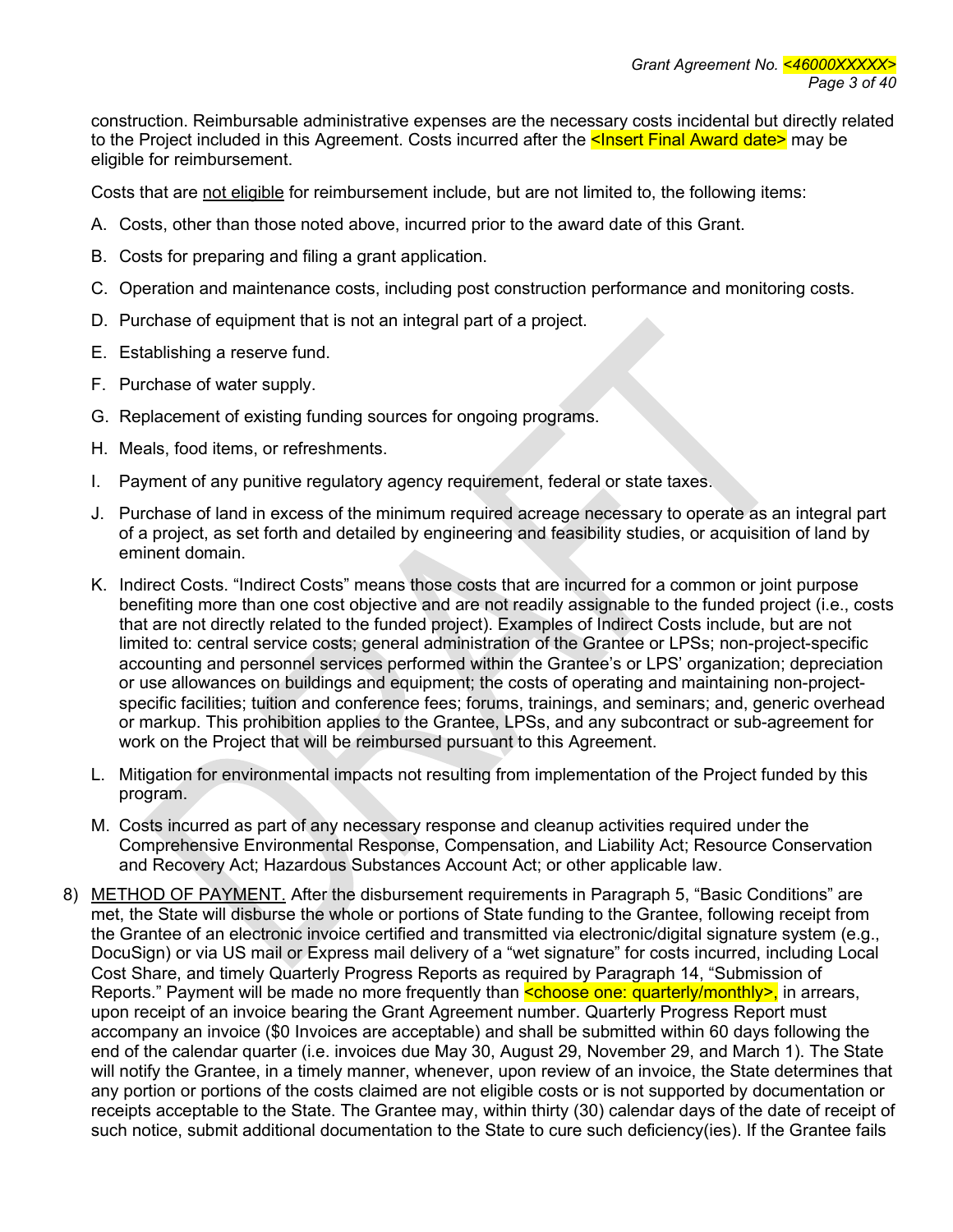to submit adequate documentation curing the deficiency(ies), the State will adjust the pending invoice by the amount of ineligible or unapproved costs.

Invoices submitted by the Grantee shall include the following information:

- A. Costs incurred for work performed in implementing the Project during the period identified in the particular invoice.
- B. Costs incurred for any interests in real property (land or easements) that have been necessarily acquired for a project during the period identified in the particular invoice for the implementation of a project.
- C. Invoices shall be submitted on forms provided by the State and shall meet the following format requirements:
	- i. Invoices shall contain the date of the invoice, either the time period covered by the invoice or the invoice date received within the time period covered, and the total amount due.
	- ii. Invoices shall be itemized based on the categories (i.e., tasks) specified in Exhibit B, "Budget." The amount claimed for salaries/wages/consultant fees shall include a calculation formula (i.e., hours or days worked times the hourly or daily rate = the total amount claimed).
	- iii. One set of sufficient evidence (i.e., receipts, copies of checks, personnel hours' summary table, time sheets) shall be provided for all costs included in the invoice.
	- iv. Each invoice shall clearly delineate those costs claimed for reimbursement from the State's funding amount, as depicted in Paragraph 3, "Grant Amount" and those costs that represent the Grantee's costs, as applicable, in Paragraph 4, "Grantee Cost Share."
	- v. Original signature and date of the Grantee's Project Representative. Submit an electronic invoice, certified and transmitted via electronic/digital signature system (e.g., DocuSign), from authorized representative to the Project Manager or the original "wet signature" copy of the invoice form to the Project Manager at the following address: <Insert appropriate address>.

All invoices submitted shall be accurate and signed under penalty of law. Any and all costs submitted pursuant to this Agreement shall only be for the tasks set forth herein. The Grantee shall not submit any invoice containing costs that are ineligible or have been reimbursed from other funding sources unless required and specifically noted as such (i.e., cost share). Any eligible costs for which the Grantee is seeking reimbursement shall not be reimbursed from any other source. Double or multiple billing for time, services, or any other eligible cost is illegal and constitutes fraud. Any suspected occurrences of fraud, forgery, embezzlement, theft, or any other misuse of public funds may result in suspension of disbursements of grant funds and/or termination of this Agreement requiring the repayment of all funds disbursed hereunder plus interest. Additionally, the State may request an audit pursuant to Standard Condition D.5 and refer the matter to the Attorney General's Office or the appropriate district attorney's office for criminal prosecution or the imposition of civil liability. (Civ. Code, §§ 1572-1573; Pen. Code, §§ 470, 487-489.)

9) ADVANCED PAYMENT. Water Code section 10551 authorizes advanced payment by the State for projects included and implemented in an applicable Integrated Regional Water Management Plan, and when the project proponent is a nonprofit organization; a disadvantaged community (DAC); or the project benefits a DAC. If a project is awarded less than \$1,000,000 in grant funds, the project proponent may receive an advanced payment of fifty (50) percent of the grant award; the remaining fifty (50) percent of the grant award will be reimbursed in arrears after the advanced funds of a budget category have been fully expended. Within ninety (90) calendar days of execution of the Grant Agreement, the Grantee may provide the State an Advanced Payment Request. Advanced Payment Requests received ninety-one (91) calendar days after the execution of this Agreement will not be eligible to receive an advanced payment. The Advanced Payment Request shall contain the following: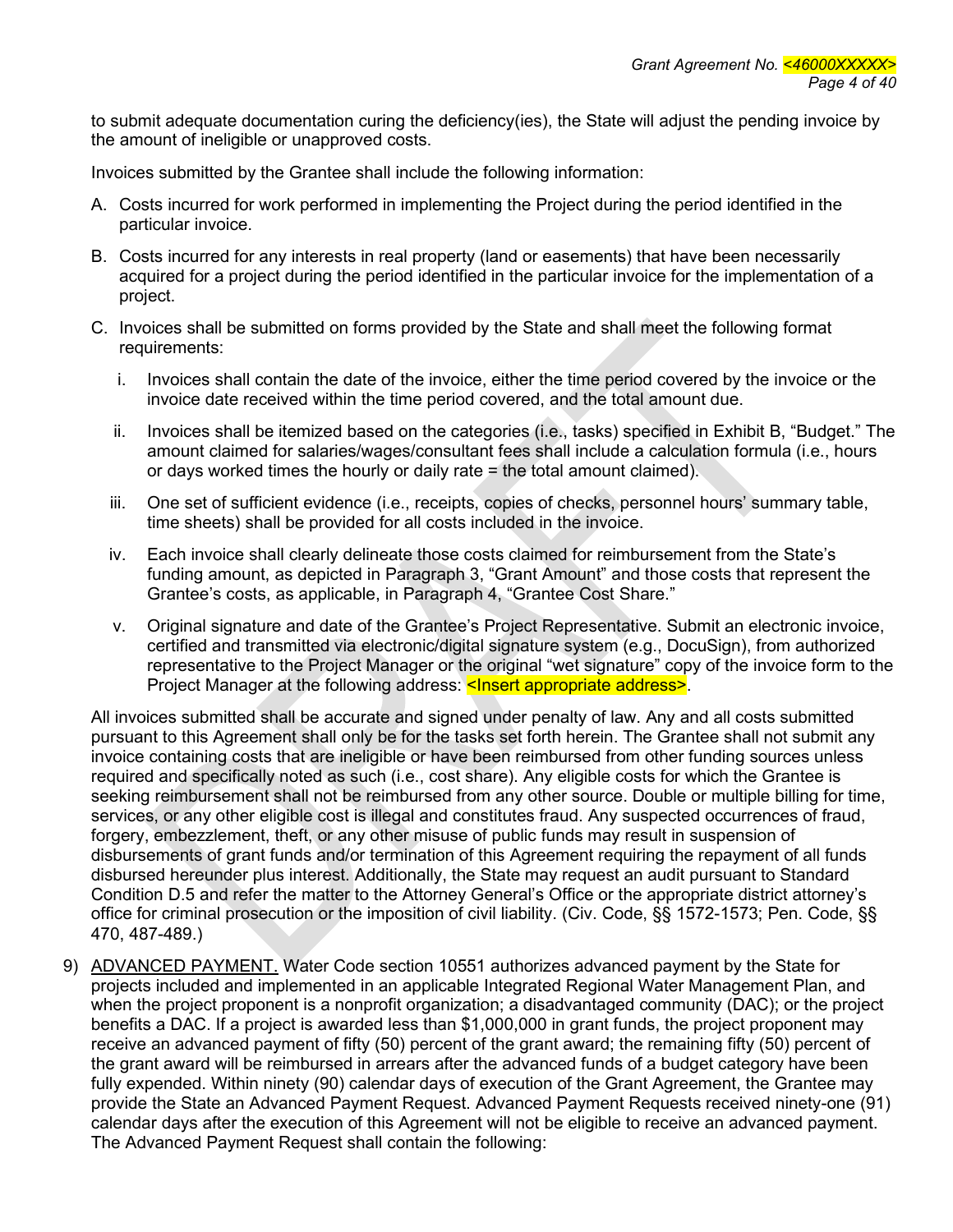- A. Documentation demonstrating that each Local Project Sponsor (if different from the Grantee, as listed in Exhibit I) was notified about their eligibility to receive an advanced payment and a response from the Local Project Sponsor stating whether it wishes to receive the advanced payment or not.
- B. If the Grantee is requesting the advanced payment, the request(s) shall include:
	- i. Descriptive information of each project with an update on project status
	- ii. The names of the entities that will receive the funding for each project, including, but not limited to, an identification as to whether the project proponent or proponents are nonprofit organizations or a DAC, or whether the project benefits a DAC
	- iii. A detailed Funding Plan which includes how the advanced payment will be expended (in terms of workplan, budget, and schedule) within the timeframe agreed upon by DWR and the Grantee. The Funding Plan must clearly identify the total budget (at Budget Category Level) for each project clearly showing the portion of advanced payment and reimbursement funds.
	- iv. Any other information that DWR may deem necessary
- C. Upon review and approval of the Advanced Payment Request, DWR will authorize payment of the fully requested amount for the qualified project(s). Based on the project's Funding Plan and other considerations, DWR may determine it is not prudent to advance the full request in a single disbursement. In such a case, DWR will develop a "Disbursement Schedule," to disburse funds in installments. This Disbursement Schedule may change based on the project's ongoing compliance with the Advanced Payment requirements and the project's cash flow needs.
- D. Once DWR authorizes the Advanced Payment Request, the Grantee shall submit Advanced Payment Invoice(s) for the initial amount based on the "Disbursement Schedule" on behalf of the LPS(s), containing the request for each qualified project, to the State with signature and date of the Grantee's Project Representative, as indicated in Paragraph 21, "Project Representative." The Grantee shall be responsible for the timely distribution of the advanced funds to the respective LPS(s). The Advanced Payment Invoice(s) shall be submitted on forms provided by the State and shall meet the following format requirements:
	- i. Invoice shall contain the date of the invoice, the time period covered by the invoice, and the total amount due.
	- ii. Invoice shall be itemized based on the budget categories specified in Exhibit B, "Budget."
	- iii. The State Project Manager will notify the Grantee, in a timely manner, when, upon review of an Advance Payment Invoice, the State determines that any portion or portions of the costs claimed are not eligible costs. The Grantee may, within thirty (30) calendar days of the date of receipt of such notice, submit additional documentation to cure such deficiency(ies).
	- iv. On a quarterly basis, the Grantee will submit an Accountability Report to the State that demonstrates how actual expenditures compare with the scheduled budget. The Accountability Report shall include the following information:
		- 1. An itemization of how advanced funds have been spent to-date (Expenditure Report), including documentation that supports the disbursements (e.g., contractor invoices, receipts, personnel hours, etc.). Accountability Reports shall be itemized based on the budget categories (i.e., tasks) specified in Exhibit B.
		- 2. An updated Accountability Report including an updated Funding Plan that depicts how the remaining advanced funds will be expended and the activities and deliverables associated with the advanced funds within the timeframe agreed upon by DWR and the Grantee when the advanced payment request was approved.
		- 3. Documentation that the funds were placed in a non-interest bearing account, including the dates of deposits and withdrawals from that account.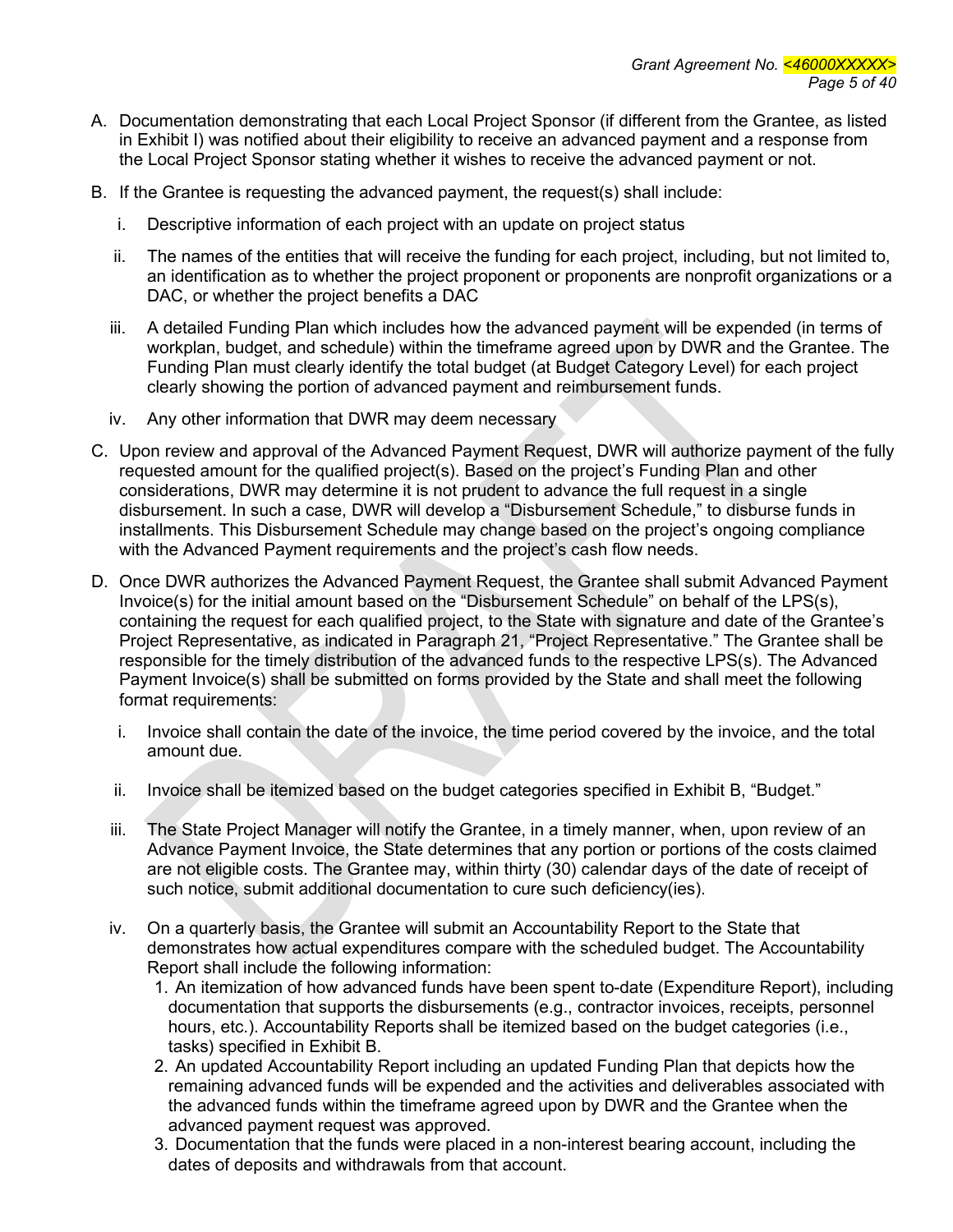- 4. Proof of distribution of advanced funds to LPS(s), if applicable.
- v. The State's Project Manager will notify the Grantee, in a timely manner, when, upon review of the Accountability Report, the State determines that any portion of the expenditures claimed are not eligible costs. The Grantee may, within thirty (30) calendar days of the date of receipt of such notice, submit additional documentation to cure such deficiency(ies). If costs are not consistent with the tasks in Exhibit A, the State will reject the claim and remove them from the Accountability Report.
- E. Once the Grantee has spent all advanced funds in a budget category, then the method of payment will revert to the reimbursement process for that budget category specified in Paragraph 8, "Method of Payment for Reimbursement."
- 10) REPAYMENT OF ADVANCES. The State may demand repayment from the Grantee of all or any portion of the advanced State funding along with interest at the California general obligation bond interest rate at the time the State notifies the Grantee, as directed by the State, and take any other action that it deems necessary to protect its interests for the following conditions:
	- A. A project is not being implemented in accordance with the provisions of the Grant Agreement.
	- B. The Grantee has failed in any other respect to comply with the provisions of this Grant Agreement, and if the Grantee does not remedy any such failure to the State's satisfaction.
	- C. Failure by the Grantee to submit complete and accurate quarterly Accountability Reports by the required due dates, unless otherwise approved by DWR.
	- D. Failure to deposit funds in a non-interest-bearing account.
	- E. Use of Advance Payment funds for ineligible expenses and/or activities not consistent with this Agreement.
	- F. Inappropriate use of funds, as deemed by DWR.
	- G. Repayment amounts may also include:
		- i. Actual costs incurred which are not consistent with the activities presented in Exhibit A, not supported, or are ineligible.
		- ii. Advanced funds which are not fully expended by project completion, notwithstanding Water Code section 10551(c)(4). Unused grant funds shall be returned to DWR within sixty (60) calendar days.

Any repayment of advanced funds may consist of reducing the amount from future reimbursement invoices. The State may consider the Grantee's refusal to repay the requested advanced amount a material breach of this Agreement subject to the default provisions in Paragraph 12, "Default Provisions." If the State notifies the Grantee of its decision to demand repayment or withhold the entire funding amount from the Grantee pursuant to this Paragraph, this Grant Agreement shall terminate upon receipt of such notice by the Grantee and the State shall no longer be required to provide funds under this Agreement.

11) WITHHOLDING OF DISBURSEMENTS BY THE STATE. If the State determines that a project is not being implemented in accordance with the provisions of this Grant Agreement, or that the Grantee has failed in any other respect to comply with the provisions of this Grant Agreement, and if the Grantee does not remedy any such failure to the State's satisfaction, the State may withhold from the Grantee all or any portion of the State funding and take any other action that it deems necessary to protect its interests. Where a portion of the State funding has been disbursed to the Grantee and the State notifies the Grantee of its decision not to release funds that have been withheld pursuant to Paragraph 12, "Default Provisions," the portion that has been disbursed shall thereafter be repaid immediately with interest at the California general obligation bond interest rate at the time the State notifies the Grantee, as directed by the State. The State may consider the Grantee's refusal to repay the requested disbursed amount a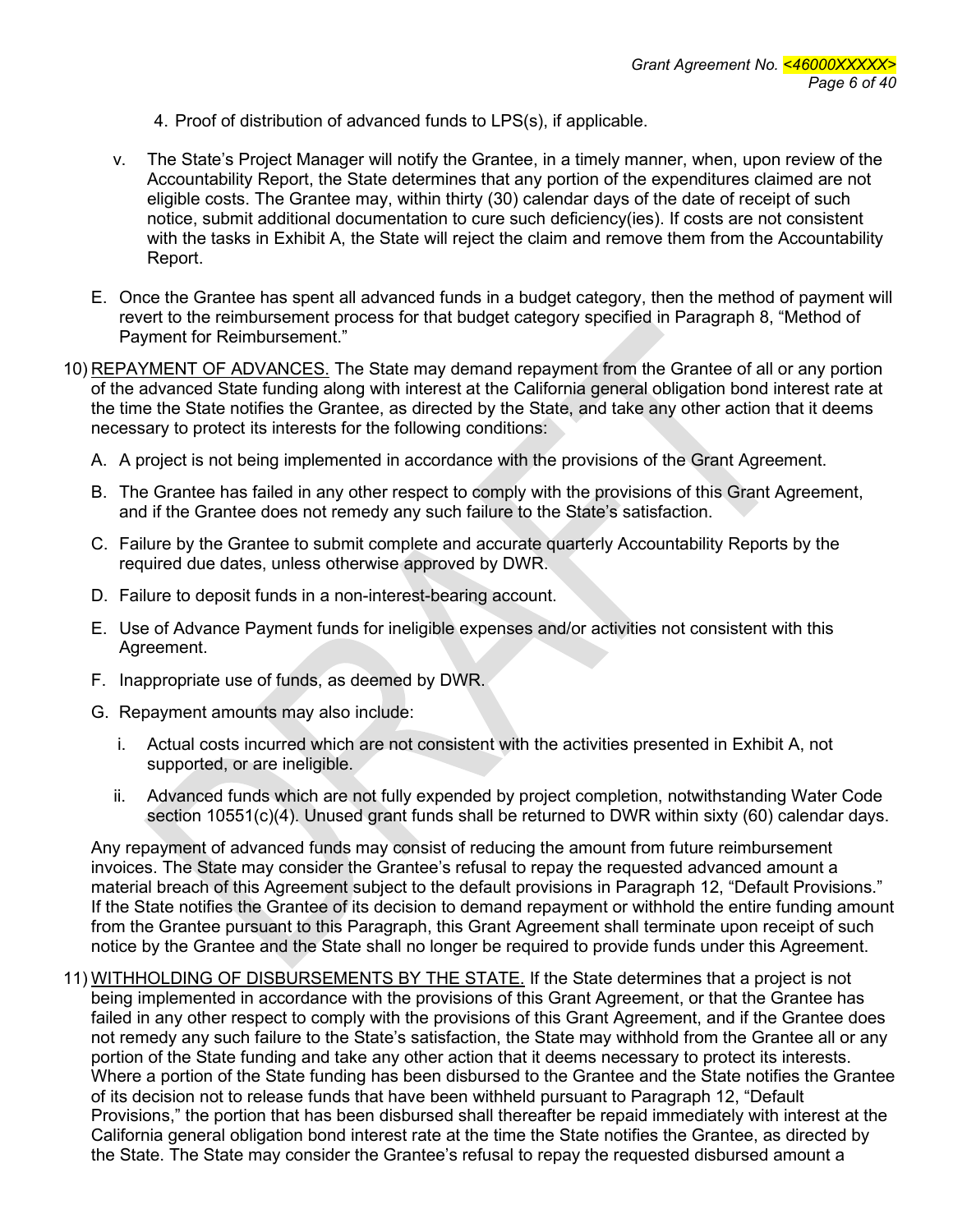material breach subject to the default provisions in Paragraph 12, "Default Provisions." If the State notifies the Grantee of its decision to withhold the entire funding amount from the Grantee pursuant to this Paragraph, this Grant Agreement shall terminate upon receipt of such notice by the Grantee and the State shall no longer be required to provide funds under this Grant Agreement and the Grant Agreement shall no longer be binding on either party.

- 12) DEFAULT PROVISIONS. The Grantee shall be in default under this Grant Agreement if any of the following occur:
	- A. Substantial breaches of this Grant Agreement, or any supplement or amendment to it, or any other Agreement between the Grantee and the State evidencing or securing the Grantee's obligations;
	- B. Making any false warranty, representation, or statement with respect to this Grant Agreement or the application filed to obtain this Grant Agreement;
	- C. Failure to operate or maintain the Project in accordance with this Grant Agreement.
	- D. Failure to make any remittance required by this Grant Agreement, including any remittance recommended as the result of an audit conducted pursuant to Standard Condition D.5.
	- E. Failure to submit quarterly progress reports pursuant to Paragraph 5.
	- F. Failure to routinely invoice the State pursuant to Paragraph 8.
	- G. Failure to meet any of the requirements set forth in Paragraph 13, "Continuing Eligibility."

Should an event of default occur, the State shall provide a notice of default to the Grantee and shall give the Grantee at least ten (10) calendar days to cure the default from the date the notice is sent via firstclass mail to the Grantee. If the Grantee fails to cure the default within the time prescribed by the State, the State may do any of the following:

- H. Declare the funding be immediately repaid, with interest, which shall be equal to State of California general obligation bond interest rate in effect at the time of the default.
- I. Terminate any obligation to make future payments to the Grantee.
- J. Terminate the Grant Agreement.
- K. Take any other action that it deems necessary to protect its interests.

In the event the State finds it necessary to enforce this provision of this Grant Agreement in the manner provided by law, the Grantee agrees to pay all costs incurred by the State including, but not limited to, reasonable attorneys' fees, legal expenses, and costs.

- 13) CONTINUING ELIGIBILITY. The Grantee shall meet the following ongoing requirement(s) and all eligibility criteria outlined in the 2019 Guidelines to remain eligible to receive State funds:
	- A. An urban water supplier that receives grant funds pursuant to this Agreement shall maintain compliance with the Urban Water Management Planning Act (UWMP; Wat. Code, § 10610 et seq.) and Sustainable Water Use and Demand Reduction (Wat. Code, § 10608 et seq.) as set forth on page 11 of the 2019 Guidelines and as stated on page 22 of the Proposal Solicitation Package.
	- B. An agricultural water supplier receiving grant funds shall comply with Sustainable Water Use and Demand Reduction requirements outlined in Water Code section 10608, et seq. and have their Agricultural Water Management Plan (AWMP) deemed consistent by DWR. To maintain eligibility and continue funding disbursements, an agricultural water supply shall have their 2015 AWMP identified on the State's website. For more information, visit the website listed in Appendix A in the 2019 Guidelines.
	- C. A surface water diverter receiving grant funds shall maintain compliance with diversion reporting requirements as outlined in Water Code section 5100 et. seq.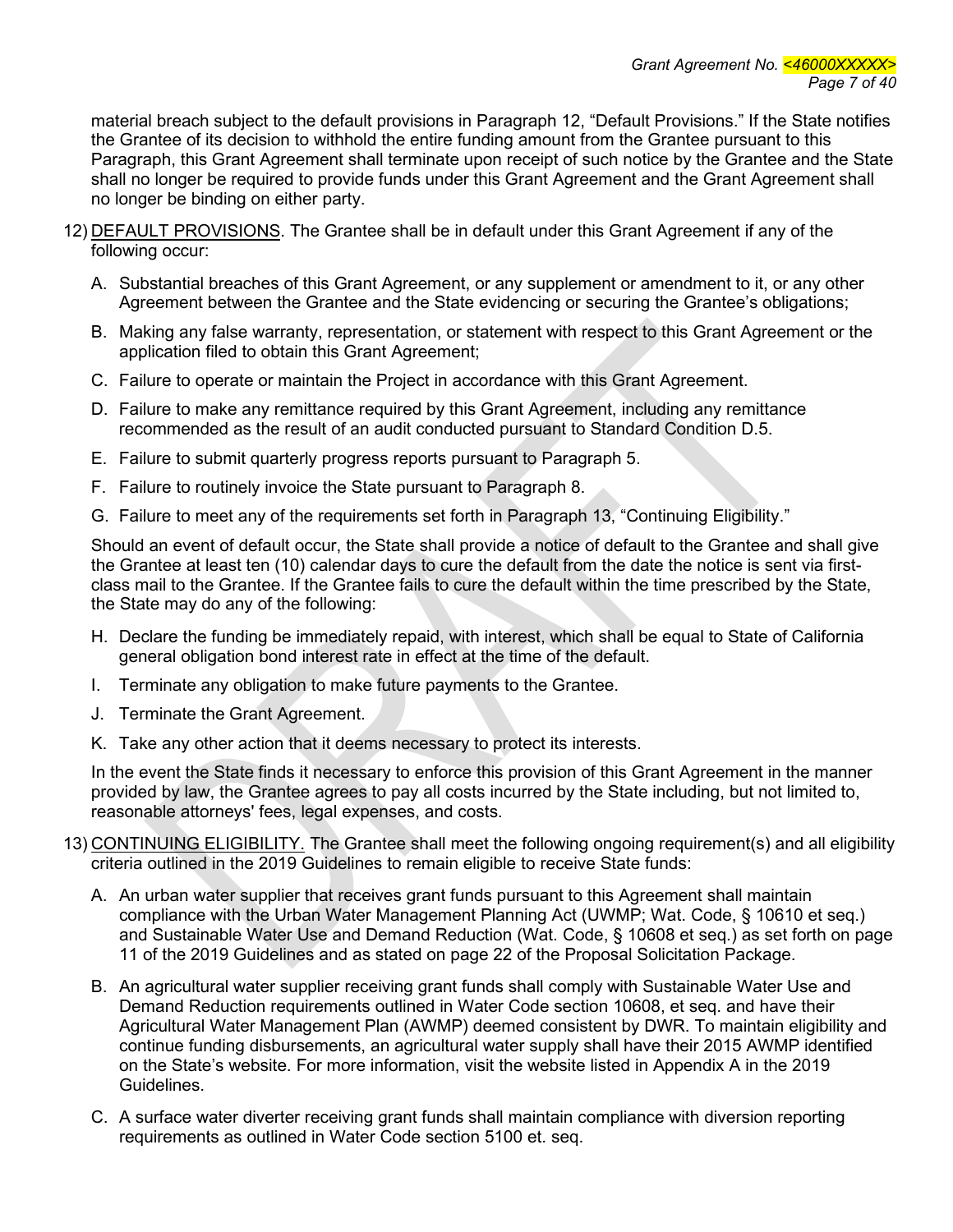- D. If applicable, the Grantee shall demonstrate compliance with the Sustainable Groundwater Management Act (SGMA) set forth on page 10 of the 2019 Guidelines.
- E. If the Grantee has been designated as a monitoring entity under the California Statewide Groundwater Elevation Monitoring (CASGEM) Program, the Grantee shall maintain reporting compliance, as required by Water Code section 10932 and the CASGEM Program.
- F. The Grantee shall adhere to the protocols developed pursuant to The Open and Transparent Water Data Act (Wat. Code, § 12406, et seq.) for data sharing, transparency, documentation, and quality control.
- 14) SUBMISSION OF REPORTS. The submittal and approval of all reports is a requirement for the successful completion of this Grant Agreement. Reports shall meet generally accepted professional standards for technical reporting and shall be proofread for content, numerical accuracy, spelling, and grammar prior to submittal to the State. All reports shall be submitted to the State's Project Manager and shall be submitted via the DWR "Grant Review and Tracking System" (GRanTS). If requested, the Grantee shall promptly provide any additional information deemed necessary by the State for the approval of reports. Reports shall be presented in the formats described in the applicable portion of Exhibit F, "Report Formats and Requirements." The timely submittal of reports is a requirement for initial and continued disbursement of State funds. Submittal and subsequent approval by the State of a Project Completion Report is a requirement for the release of any funds retained for such project.
	- A. Quarterly Progress Reports: The Grantee shall submit quarterly Progress Reports to meet the State's requirement for disbursement of funds. Progress Reports shall be uploaded via GRanTS, and the State's Project Manager notified of upload. Progress Reports shall, in part, provide a brief description of the work performed, the Grantee's activities, milestones achieved, any accomplishments and any problems encountered in the performance of the work under this Grant Agreement during the reporting period. The first Progress Report must accompany an invoice (\$0 Invoices are acceptable) and shall be submitted within 60 days following the end of the calendar quarter (i.e. invoices due May 30, August 29, November 29, and March 1).
	- B. Accountability Report: The Grantee shall prepare and submit to the State an Accountability Report on a quarterly basis if the Grantee received an advanced payment, consistent with the provisions in Paragraph 9, "Advanced Payment."
	- C. Project Completion Report: The Grantee shall prepare and submit to the State a separate Project Completion Report for each project included in Exhibit A. The Grantee shall submit a Project Completion Report (or a Component Completion Report, if a Project has multiple Components) within ninety (90) calendar days of Project/Component completion as outlined in Exhibit F.
	- D. Grant Completion Report: Upon completion of all the Projects included in Exhibit A, the Grantee shall submit to the State a Grant Completion Report. The Grant Completion Report shall be submitted within ninety (90) calendar days of submitting the Completion Report for the final project to be completed under this Grant Agreement, as outlined in Exhibits A, and F. Retention for any grant administration line items in the Budget of this Grant Agreement will not be disbursed until the Grant Completion Report is approved by the State.
	- E. Post-Performance Reports: The Grantee shall prepare and submit to the State Post-Performance Reports for the applicable project(s). Post-Performance Reports shall be submitted to the State within ninety (90) calendar days after the first operational year of a project has elapsed. This record keeping and reporting process shall be repeated annually for a total of three (3) years after the project begins operation.
- 15) OPERATION AND MAINTENANCE OF PROJECT. For the useful life of construction and implementation projects and in consideration of the funding made by the State, the Grantee agrees to ensure or cause to be performed the commencement and continued operation of the project, and shall ensure or cause the project to be operated in an efficient and economical manner; shall ensure all repairs, renewals, and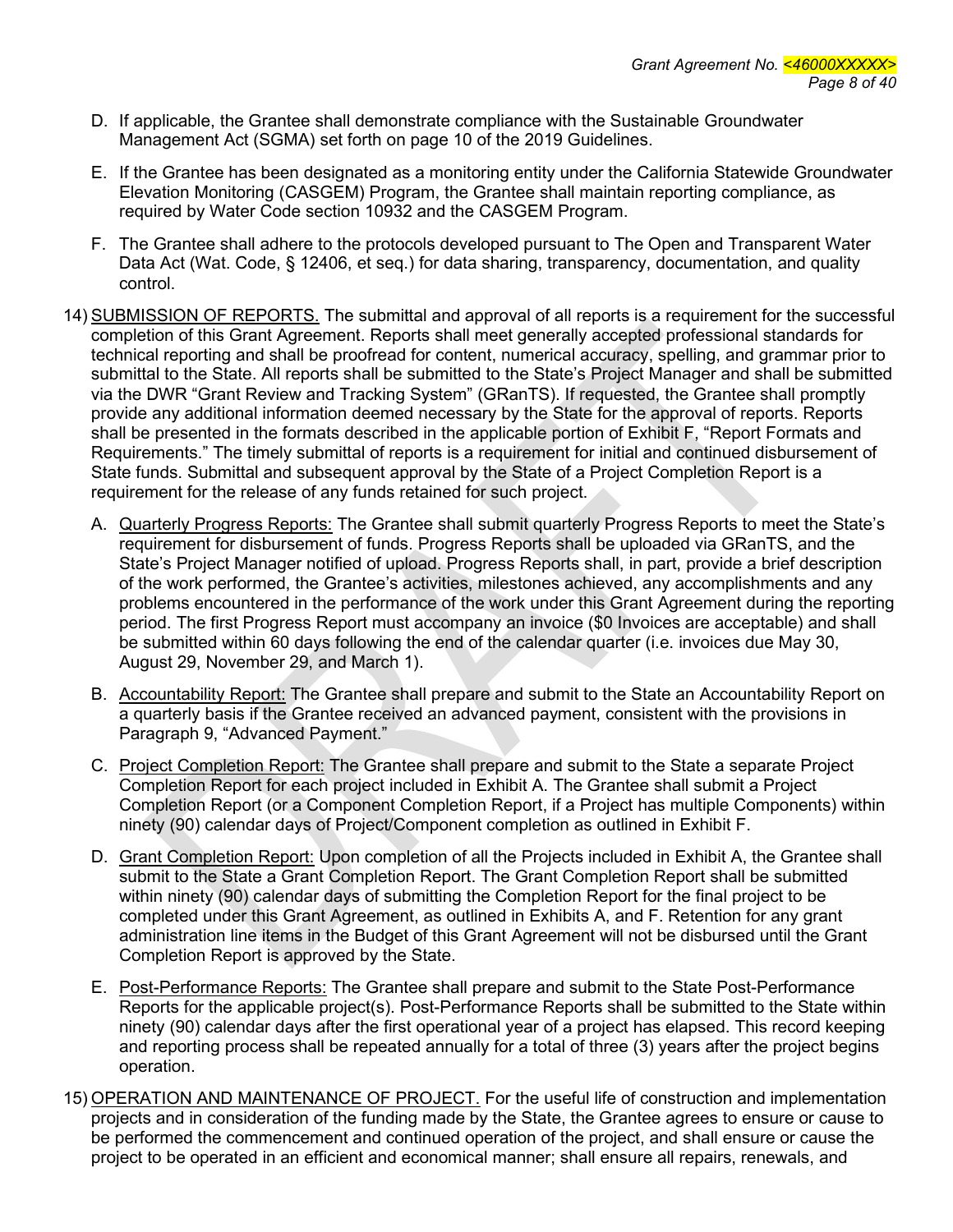replacements necessary to the efficient operation of the same are provided; and shall ensure or cause the same to be maintained in as good and efficient condition as upon its construction, ordinary and reasonable wear and depreciation excepted. The State shall not be liable for any cost of such maintenance, management, or operation. The Grantee or their successors may, with the written approval of the State, transfer this responsibility to use, manage, and maintain the property. For purposes of this Grant Agreement, "useful life" means period during which an asset, property, or activity is expected to be usable for the purpose it was acquired or implemented; "operation costs" include direct costs incurred for material and labor needed for operations, utilities, insurance, and similar expenses, and "maintenance costs" include ordinary repairs and replacements of a recurring nature necessary for capital assets and basic structures and the expenditure of funds necessary to replace or reconstruct capital assets or basic structures. Refusal by the Grantee to ensure operation and maintenance of the projects in accordance with this provision may, at the option of the State, be considered a breach of this Grant Agreement and may be treated as default under Paragraph 12, "Default Provisions."

- 16) MONITORING PLAN REQUIREMENTS. A Monitoring Plan shall be submitted to the State prior to disbursement of State funds for construction or monitoring activities. The Monitoring Plan should incorporate Post-Performance Monitoring Report requirements as defined and listed in Exhibit F, and follow the guidance provided in **Exhibit L**, "Project Monitoring Plan Guidance."
- 17) STATEWIDE MONITORING REQUIREMENTS. The Grantee shall ensure that all groundwater projects and projects that include groundwater monitoring requirements are consistent with the Groundwater Quality Monitoring Act of 2001 (Water Code § 10780 et seq.) and, where applicable, that projects that affect water quality shall include a monitoring component that allows the integration of data into statewide monitoring efforts, including where applicable, the Surface Water Ambient Monitoring Program carried out by the State Water Resources Control Board. See Exhibit G for web links and information regarding other State monitoring and data reporting requirements.

18) NOTIFICATION OF STATE. The Grantee shall promptly notify the State, in writing, of the following items:

- A. Events or proposed changes that could affect the scope, budget, or work performed under this Grant Agreement. The Grantee agrees that no substantial change in the scope of a project will be undertaken until written notice of the proposed change has been provided to the State and the State has given written approval for such change. Substantial changes generally include changes to the scope of work, schedule or term, and budget.
- B. Any public or media event publicizing the accomplishments and/or results of this Grant Agreement and provide the opportunity for attendance and participation by the State's representatives. The Grantee shall make such notification at least fourteen (14) calendar days prior to the event.
- C. Discovery of any potential archaeological or historical resource. Should a potential archaeological or historical resource be discovered during construction, the Grantee agrees that all work in the area of the find shall cease until a qualified archaeologist has evaluated the situation and made recommendations regarding preservation of the resource, and the State has determined what actions should be taken to protect and preserve the resource. The Grantee agrees to implement appropriate actions as directed by the State.
- D. The initiation of any litigation or the threat of litigation against the Grantee or an LPS regarding the Project or which may affect the Project in any way.
- E. Applicable to construction projects only: Final inspection of the completed work on a project by a Registered Professional (Civil Engineer, Engineering Geologist, or other State approved certified/licensed Professional), in accordance with Exhibit D. The Grantee shall notify the State's Project Manager of the inspection date at least fourteen (14) calendar days prior to the inspection in order to provide the State the opportunity to participate in the inspection.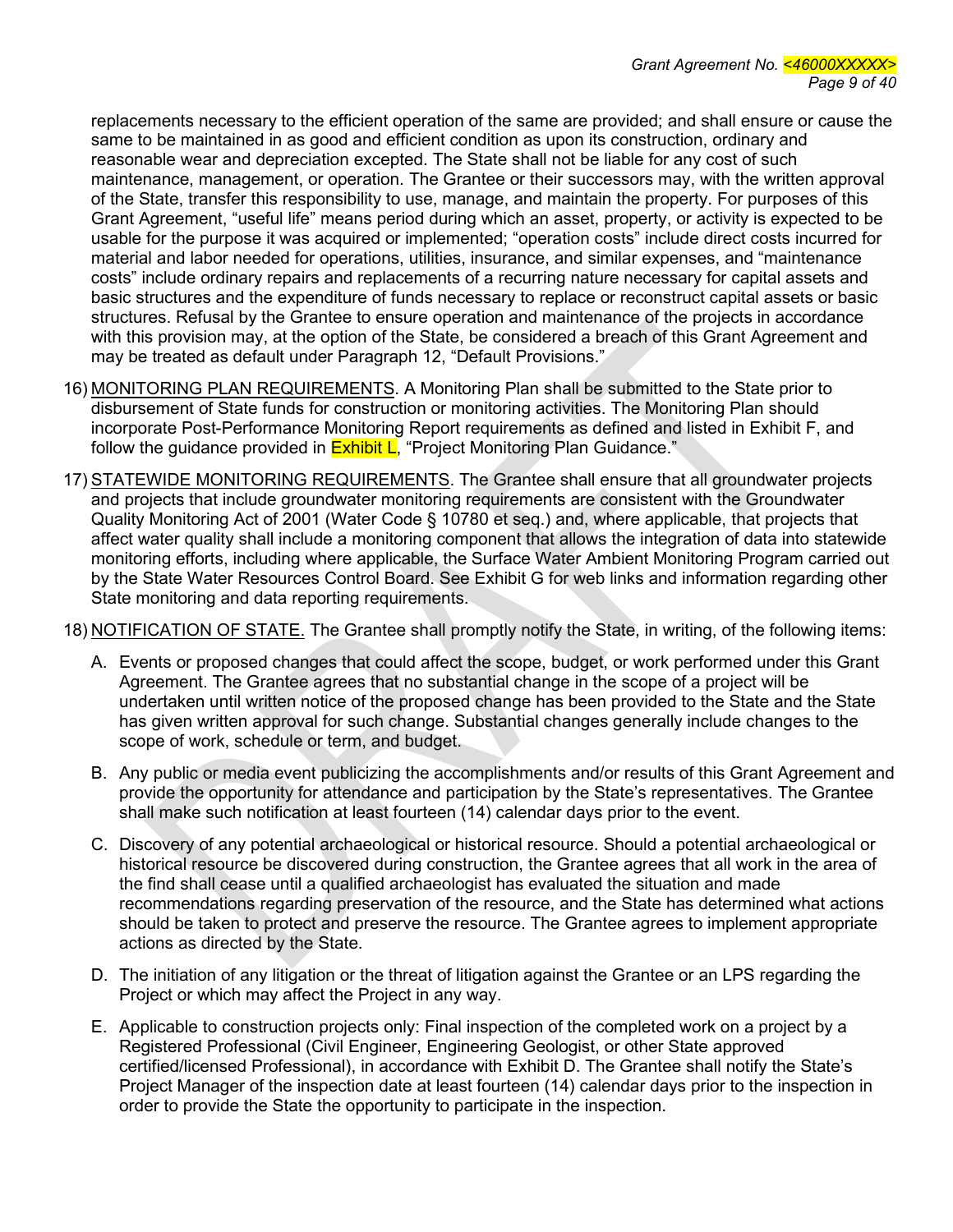- 19) NOTICES. Any notice, demand, request, consent, or approval that either party desires or is required to give to the other party under this Grant Agreement shall be in writing. Notices may be transmitted by any of the following means:
	- A. By delivery in person.
	- B. By certified U.S. mail, return receipt requested, postage prepaid.
	- C. By "overnight" delivery service; provided that next-business-day delivery is requested by the sender.
	- D. By electronic means.
	- E. Notices delivered in person will be deemed effective immediately on receipt (or refusal of delivery or receipt). Notices sent by certified mail will be deemed effective given ten (10) calendar days after the date deposited with the U.S. Postal Service. Notices sent by overnight delivery service will be deemed effective one business day after the date deposited with the delivery service. Notices sent electronically will be effective on the date of transmission, which is documented in writing. Notices shall be sent to the addresses listed below. Either party may, by written notice to the other, designate a different address that shall be substituted for the one below.
- 20) PERFORMANCE EVALUATION. Upon completion of this Grant Agreement, the Grantee's performance will be evaluated by the State and a copy of the evaluation will be placed in the State file and a copy sent to the Grantee.
- 21) PROJECT REPRESENTATIVES. The Project Representatives during the term of this Grant Agreement are as follows:

Arthur Hinojosa Chief, Division of Regional Assistance

P.O. Box 942836 Sacramento, CA 94236 Phone: (916) 653-4736 Email: [Arthur.Hinojosa@water.ca.gov](mailto:Arthur.Hinojosa@water.ca.gov)

Direct all inquiries to the Project Manager:

<DWR Project Manager Name> <Title> <Mailing address line 1> <Mailing address line 2> Phone: (###) ###-#### Email:

Department of Water Resources **Example 2018** Society Agency/company Name>

<Grantee Project Representative Name> <Title> <Mailing address line 1> <Mailing address line 2> Phone: (###) ###-#### Email:

Department of Water Resources **Example 2018** Solution Company Name>

<Grantee Project Manager Name> <Title> <Mailing address line 1> <Mailing address line 2> Phone: (###) ###-#### Email:

Either party may change its Project Representative or Project Manager upon written notice to the other party.

22) STANDARD PROVISIONS. This Grant Agreement is complete and is the final Agreement between the parties. The following Exhibits are attached and made a part of this Grant Agreement by this reference: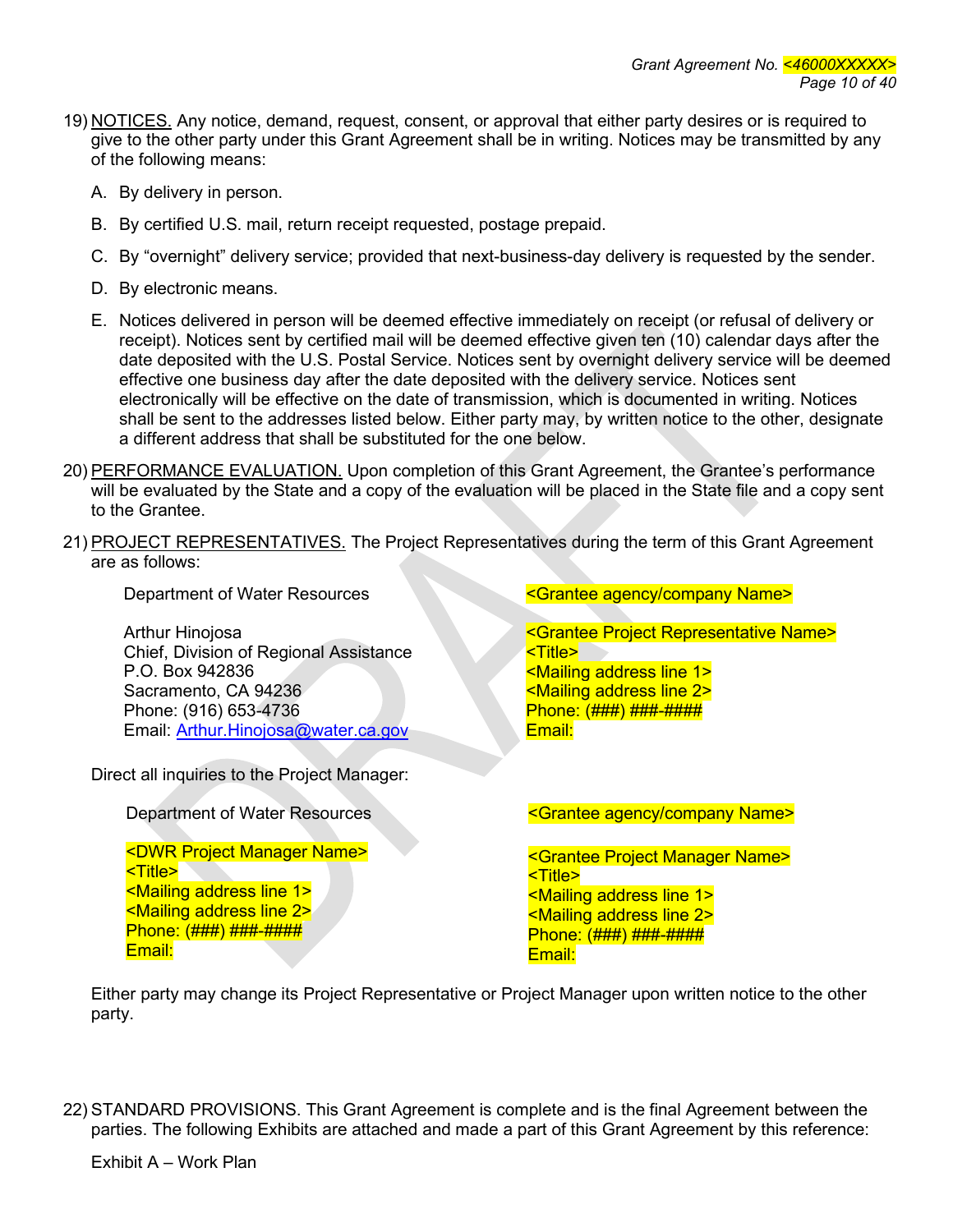- Exhibit B Budget
- Exhibit C Schedule
- Exhibit D Standard Conditions
- Exhibit E Authorizing Resolution
- Exhibit F Report Formats and Requirements
- Exhibit G Requirements for Data Submittal
- Exhibit H State Audit Document Requirements for the Grantee
- Exhibit I Local Project Sponsors and Project Locations
- Exhibit J Appraisal Specifications
- Exhibit K Information Needed for Escrow Processing and Closure
- Exhibit L Project Monitoring Plan Guidance

IN WITNESS WHEREOF, the parties hereto have executed this Grant Agreement.

STATE OF CALIFORNIA DEPARTMENT OF WATER RESOURCES <INSERT GRANTEE NAME>

Arthur Hinojosa

Date Date Date Date

Chief, Division of Regional Assistance <Grantee Project Representative Name> <Title>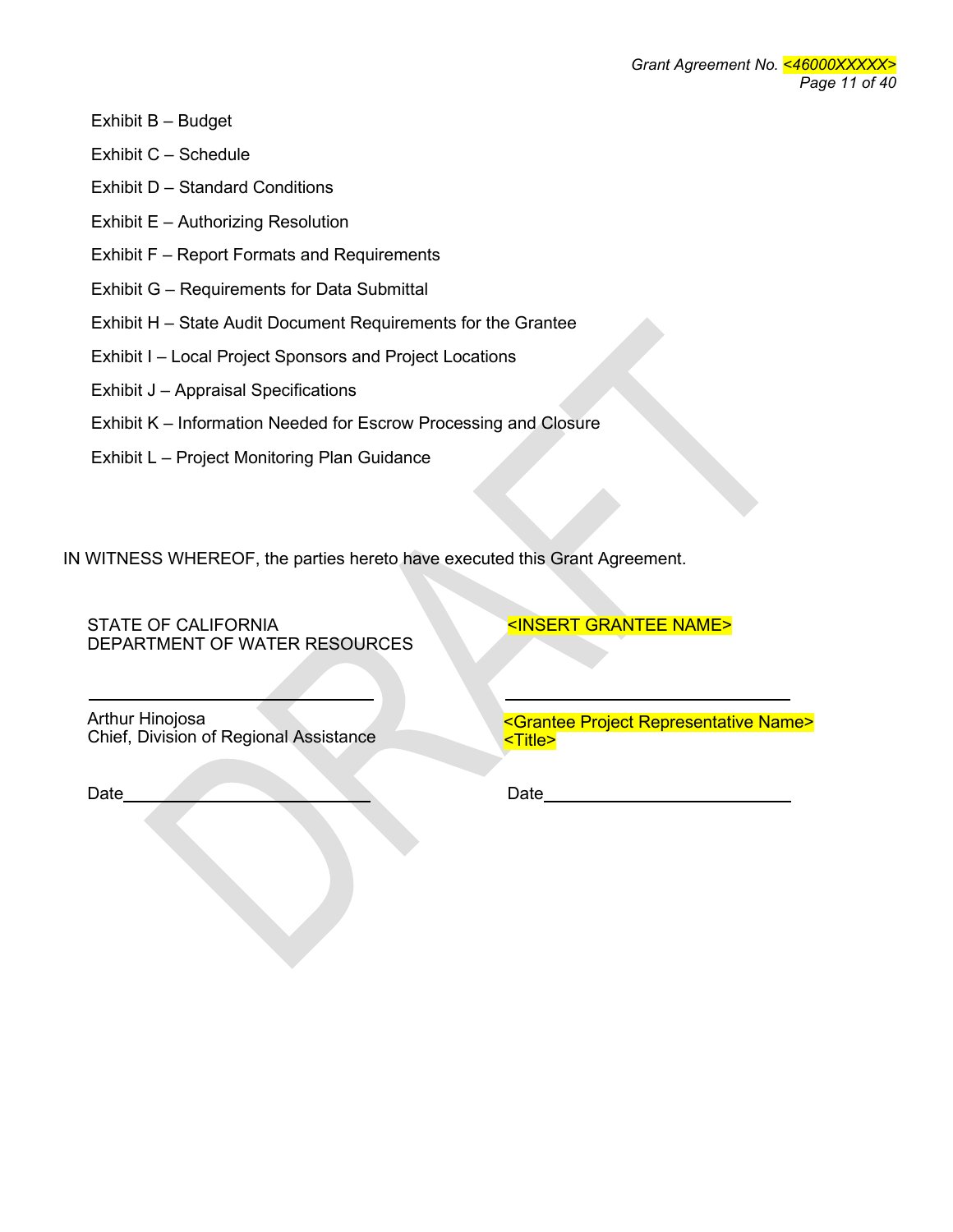# **EXHIBIT A**

## **WORK PLAN (or copy their work plan into this item)**

## **PROPOSITION 1 ROUND 2 <REGIONNAME> IRWM IMPLEMENTATION GRANT**

#### *NOTE: These are instructions – not to be included in final agreement:*

The Work Plan shall contain the following items:

- For each project, a concise description of each task needed to complete the project and the status of each task (including estimated % complete for those tasks already completed or underway prior to the execution of this Agreement). Also include a brief overview of work already completed and work to be performed.
- Grant reporting tasks including the submittal of Quarterly Progress Reports, Invoices, and Final Reports.
- A Project Performance Monitoring Plan for the project(s). Project Performance Monitoring Plan requirements are discussed below.
- A discussion of the status of acquisition of land or rights-of-way. If land and/or easement acquisition is not applicable, state as such.
- A listing of all anticipated permits
- If environmental compliance efforts have not been completed, include tasks for environmental compliance. Include any environmental mitigation or enhancement actions or tasks necessary to comply with recommended mitigation measures.
- Necessary plans and specifications.
- The capital P "Project" is used to refer to the full suite of projects and "project" refers to a single project. If the agreement has one Project, then Project should be used throughout the agreement.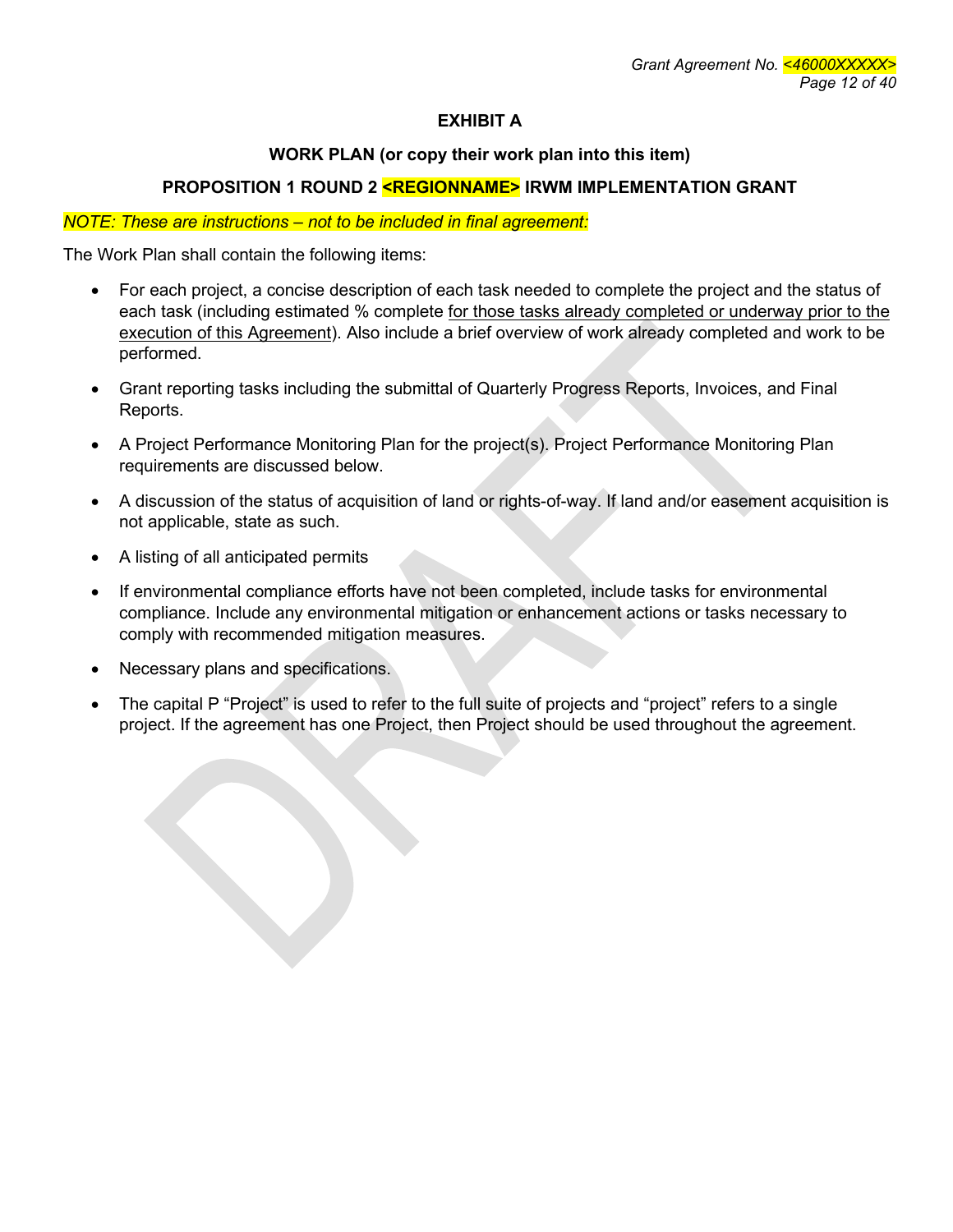## **PROJECT 1: Grant Administration**

#### **IMPLEMENTING AGENCY: <GRANTEE> (Grantee)**

**PROJECT DESCRIPTION:** The Grantee will administer these funds and respond to DWR's reporting and compliance requirements associated with the grant administration. This Grantee will act in a coordination role: disseminating grant compliance information to the project managers responsible for implementing the projects contained in this agreement, obtaining and retaining evidence of compliance (e.g., CEQA/NEPA documents, reports, monitoring compliance documents, labor requirements, etc.), obtaining data for progress reports from individual project managers, assembling and submitting progress reports to the State, and coordinating all invoicing and payment of invoices.

### **Budget Category (a): Project Administration**

#### Task 1: Agreement Administration

The Grantee will respond to DWR's reporting and compliance requirements associated with the grant administration and will coordinate with the project managers responsible for implementing the projects contained in this agreement.

#### Task 2: Invoicing

The Grantee will be responsible for compiling invoices for submittal to DWR. This includes collecting invoice documentation from each of the Local Project Sponsors and compiling the information into a DWR Invoice Packet.

#### **Deliverables:**

- Quarterly Invoices and associated backup documentation
- Advanced Payment documentation as per Paragraph 9 (if applicable)

### Task 3: Reporting

The Grantee will be responsible for compiling progress reports for submittal to DWR. The Grantee will coordinate with Local Project Sponsor staff to retain consultants as needed to prepare and submit progress reports and final project completion reports for each project, as well as the grant completion report.

Reports will meet generally accepted professional standards for technical reporting and the requirements terms of the contract with DWR outlined in Exhibit F of this Agreement.

### **Deliverables:**

- Quarterly Progress Reports
- Grant Completion Report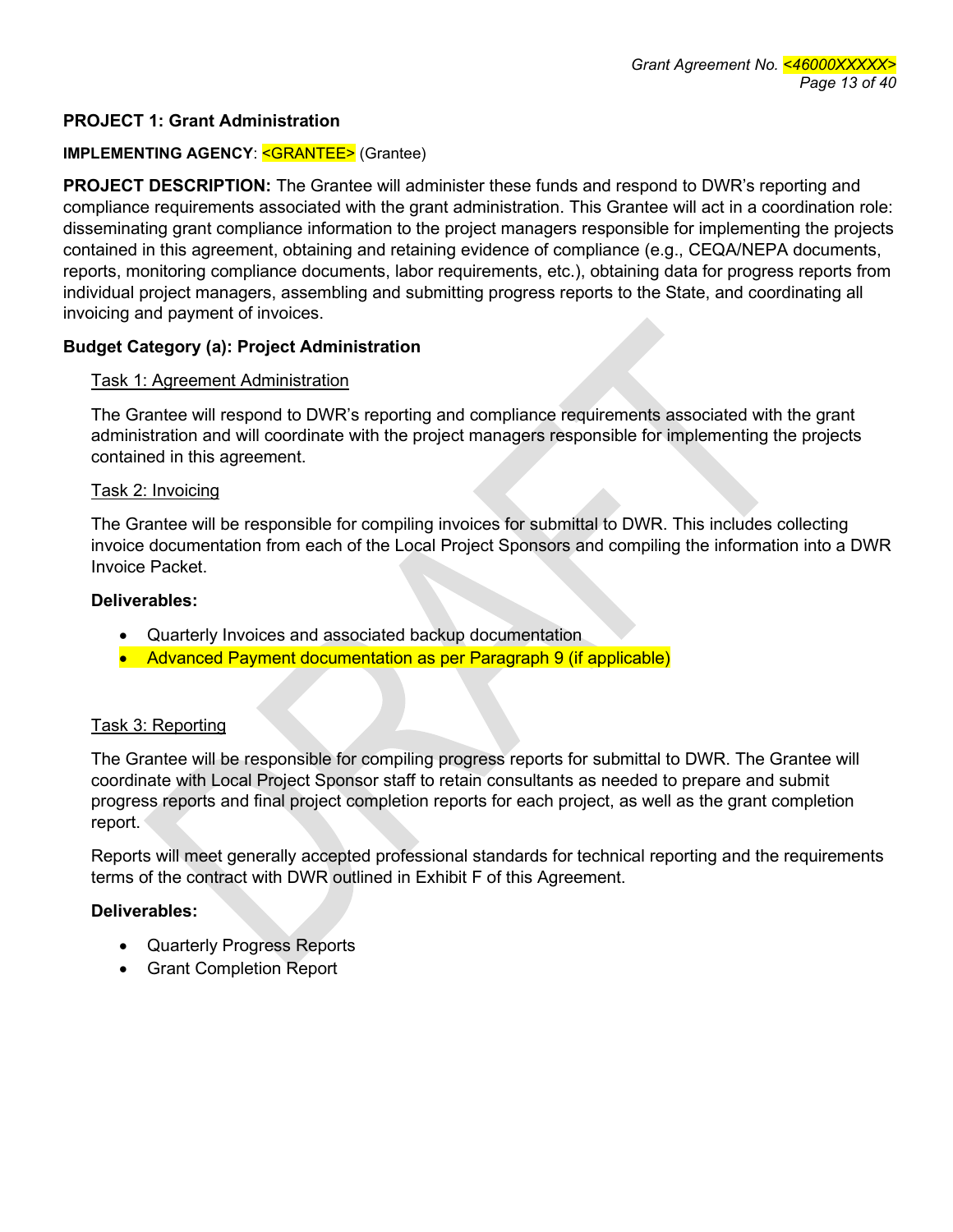## **PROJECT X: <Awarded Project Name> (as an example purpose only, not specific)**

#### **IMPLEMENTING AGENCY: < Agency Name / Local Project Sponsor Name>**

Is this a Disadvantaged Community Project? □Yes □ □No

DAC/EDA Benefit Level:Choose an item.

**PROJECT DESCRIPTION: < Brief Description of work that will be done, where, and the quantitative benefits** that will be provided.>

**Budget Category (a): Project Administration** (if applicable) Instruction: If not applicable, it should say "Not applicable"

#### Task 1: Project Management

Manage Grant Agreement including compliance with grant requirements, and preparation and submission of supporting grant documents and coordination with IRWM regional manager. Prepare invoices including relevant supporting documentation for submittal to DWR via as Grantee. This task also includes administrative responsibilities associated with the project such as coordinating with partnering agencies and managing consultants/contractors.

#### **Deliverables:**

• Invoices and associated backup documentation

#### Task 2: Reporting

Prepare progress reports detailing work completed during reporting period as outlined in Exhibit F of this Agreement. Submit reports to DWR.

Prepare Project Completion Report and submit to DWR no later than 90 days after project completion for DWR Project Manager's comment and review. The report shall be prepared and presented in accordance with guidance as outlined in Exhibit F.

### **Deliverables:**

- Quarterly Project Progress Reports
- Project Completion Report
- Documentation (e.g., photo) of "Acknowledgment of Credit & Signage" per Standard Condition D.2

## **Budget Category (b): Land Purchase/Easement** (if applicable) Instruction: If not applicable, it should say "Not applicable"

### Task 3: Land Purchase

Approximate area of land to be purchased or easement(s) to be acquired.  $\{Add \text{ applicable detail}\}\$ 

### **Deliverables:**

- Documentation supporting property value (if purchased)
- All relevant documentation regarding property ownership transfer or acquisition of easement including final recorded deed, title report, etc.

**Budget Category (c): Planning/Design/Engineering/Environmental Documentation** Instruction: If not applicable, it should say "Not applicable"

### Task 4: Feasibility Studies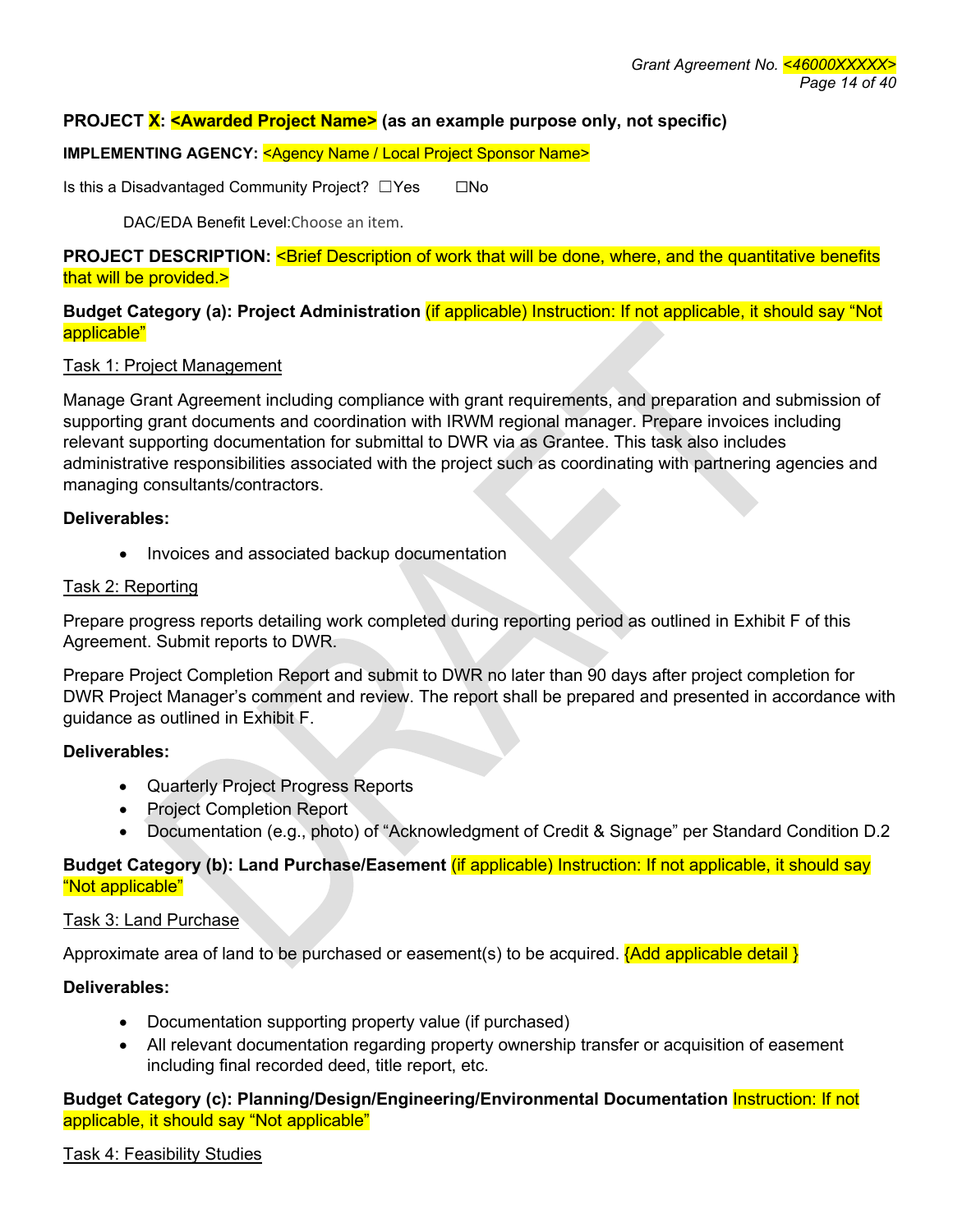Project Feasibility Studies were completed as part of the project development process. < Add applicable detail>

# **Deliverables:**

• Relevant Feasibility Studies

# Task 5: CEQA Documentation

Instruction: Please use the first example if your project has not yet completed CEQA. Please include NEPA compliance in this section, if applicable.

Complete environmental review pursuant to CEQA. Prepare all necessary environmental documentation. Prepare letter stating no legal challenges (or addressing legal challenges).

Or

A <MND/EIR/NOE> was filed for this project with the <enter State Clearinghouse and/or County> in <Month Year>. Prepare letter stating no legal challenges (or addressing legal challenges).

# **Deliverables:**

- All completed CEQA documents as required
- Legal Challenges Letter

# Task 6: Permitting

The following permits have been acquired for this project: <Insert description>. The following permits are anticipated to be acquired for this project:<Insert description>

# **Deliverables:**

• Permits as required

# Task 7: Design

# <Insert description.>

# **Deliverables:**

- Basis of Design Report
- 100% Design Plans and Specifications

# Task 8: Project Monitoring Plan

Develop and submit a Project Monitoring Plan per Paragraph 16 for DWR's review and approval.

# **Deliverables:**

• Project Monitoring Plan

# **Budget Category (d): Construction/Implementation**

# Task 9: Contract Services

This task must comply with the Standard Condition D.11 – Competitive Bidding and Procurements. Activities necessary (as applicable) to secure a contractor and award the contract, including: develop bid documents, prepare advertisement and contract documents for construction contract bidding, conduct pre-bid meeting, bid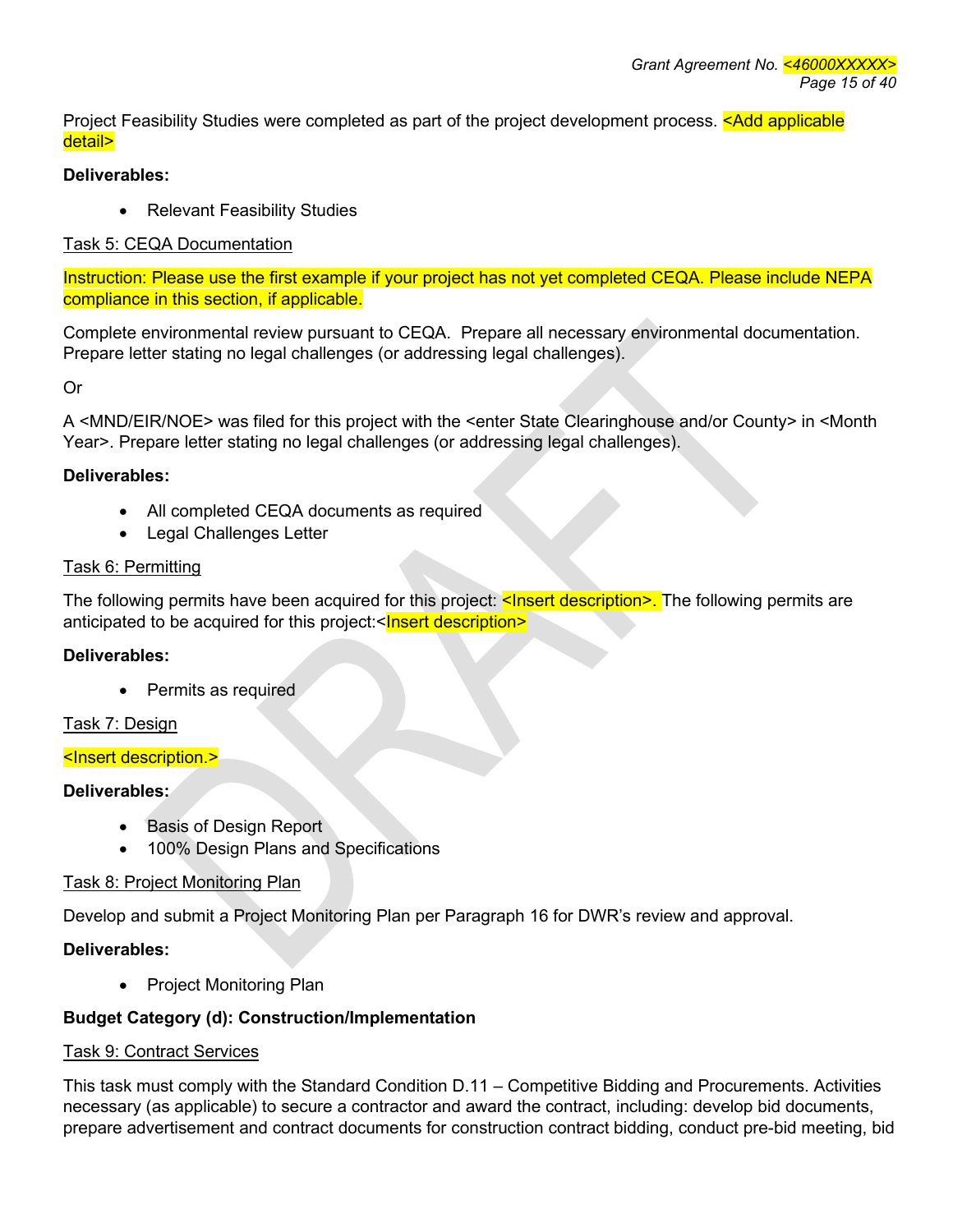opening and evaluation, selection of the contractor, award of contract, and issuance of notice to proceed. <Add applicable detail>

## **Deliverables:**

- Bid Documents
- Proof of Advertisement
- Award of Contract
- Notice to Proceed

# Task 10: Construction Administration

This task includes managing contractor submittal review, answering requests for information, and issuing work directives. A full-time engineering construction observer will be on site for the duration of the project. Construction observer duties include documenting of pre-construction conditions, daily construction diary, preparing change orders, addressing questions of contractors on site, reviewing/ updating project schedule, reviewing contractor log submittals and pay requests, forecasting cash flow, notifying contractor if work is not acceptable. Upon completing the project, the DWR Certificate of Project Completion and record drawings will be provided to DWR. < Add applicable detail>

# **Deliverables:**

- DWR Certificate of Project Completion
- Record Drawings

# Task 11: Construction

Construction activities are outlined below.

- 11(a): Mobilization and Demobilization <Add applicable detail>
- 11(b): Site preparation will include <Add applicable detail>
- 11(c): Install, construct, excavate <Add applicable detail>
- 11(d): Improve <Add applicable detail>

# **Deliverables:**

• Photographic Documentation of Progress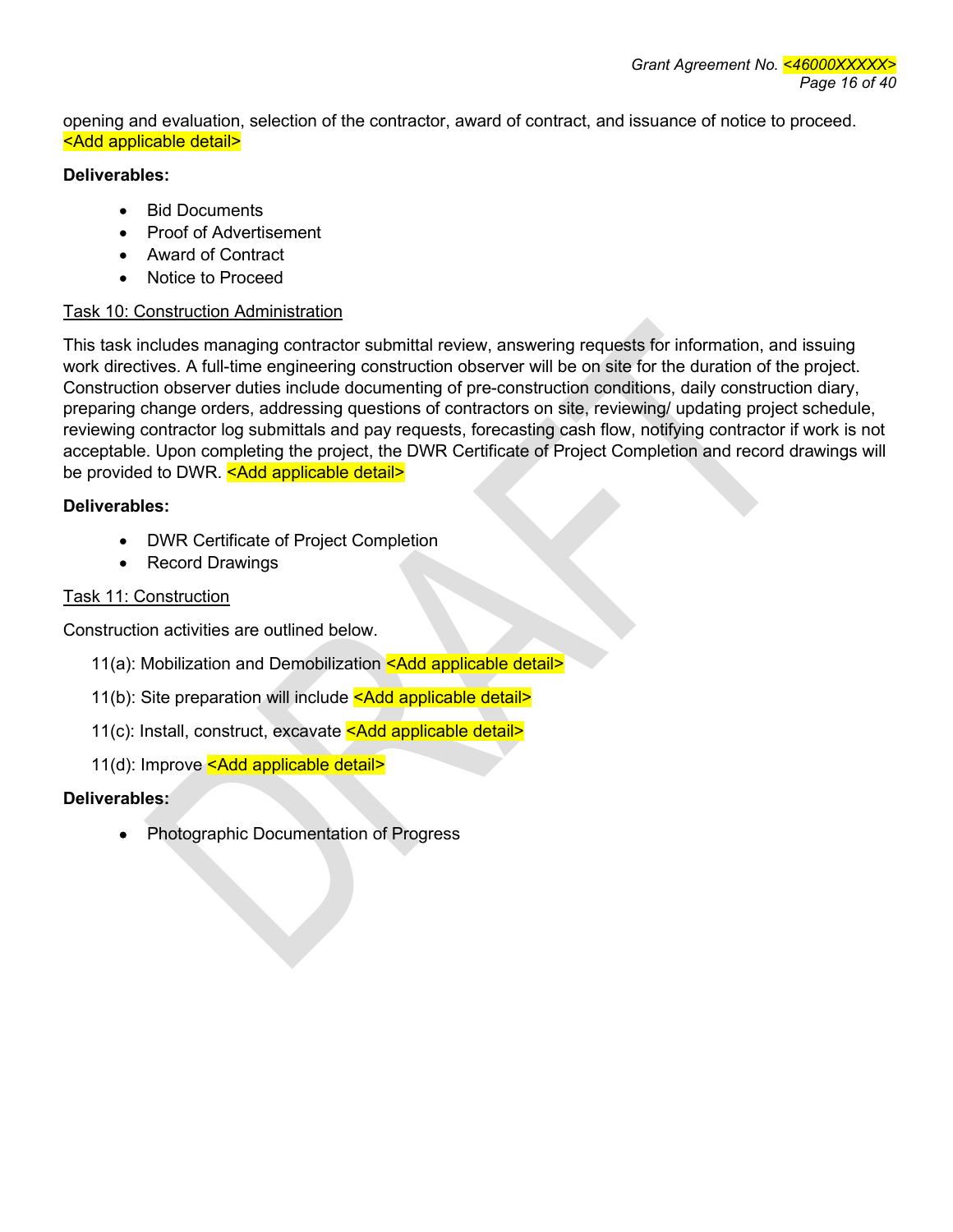### **EXHIBIT B**

#### **BUDGET**

#### **PROPOSITION 1 ROUND 2 <REGIONNAME> IRWM IMPLEMENTATION GRANT**

[Budget Tables provide examples as an outline of the format that may be submitted for this grant program. The budget shall be consistent with the work plan and schedule.

#### **AGREEMENT BUDGET SUMMARY**

#### **Minimum Required Cost Share for Agreement:**

| <b>PROJECTS</b>         |                             | <b>Grant Amount</b> | Required<br><b>Cost Share:</b><br><b>Non-State</b><br><b>Fund Source</b> | <b>Other Cost</b><br><b>Share</b> | <b>Total Cost</b> | <b>Cost Share</b><br><b>Wavier</b><br><b>Received</b> |
|-------------------------|-----------------------------|---------------------|--------------------------------------------------------------------------|-----------------------------------|-------------------|-------------------------------------------------------|
|                         | <b>Grant Administration</b> | \$0                 | \$0                                                                      | \$0                               | \$0               | N/A                                                   |
|                         | Project 1: <title></title>  | \$0                 | \$0                                                                      | \$0                               | \$0               |                                                       |
| $\overline{\mathsf{x}}$ | Project X: <title></title>  | \$0                 | \$0                                                                      | \$0                               | \$0               |                                                       |
|                         | <b>GRAND TOTAL</b>          | \$0                 | \$0                                                                      | \$0                               | \$0               |                                                       |

<Non-State funds represents the 50% required cost share by Proposition 1 and could be from any non-state source (County, Federal, any other agency share, etc.). Federal funding that passes through the California Governor's Office of Emergency Services is considered from a federal source.

Other cost share means the amount that is not required as part of grant/ or proposition

Funding for grant administration cannot exceed 10% of the total requested grant amount of the proposal. This 10% limit includes total grant administration costs incurred by the Grantee and each Local Project Sponsor. >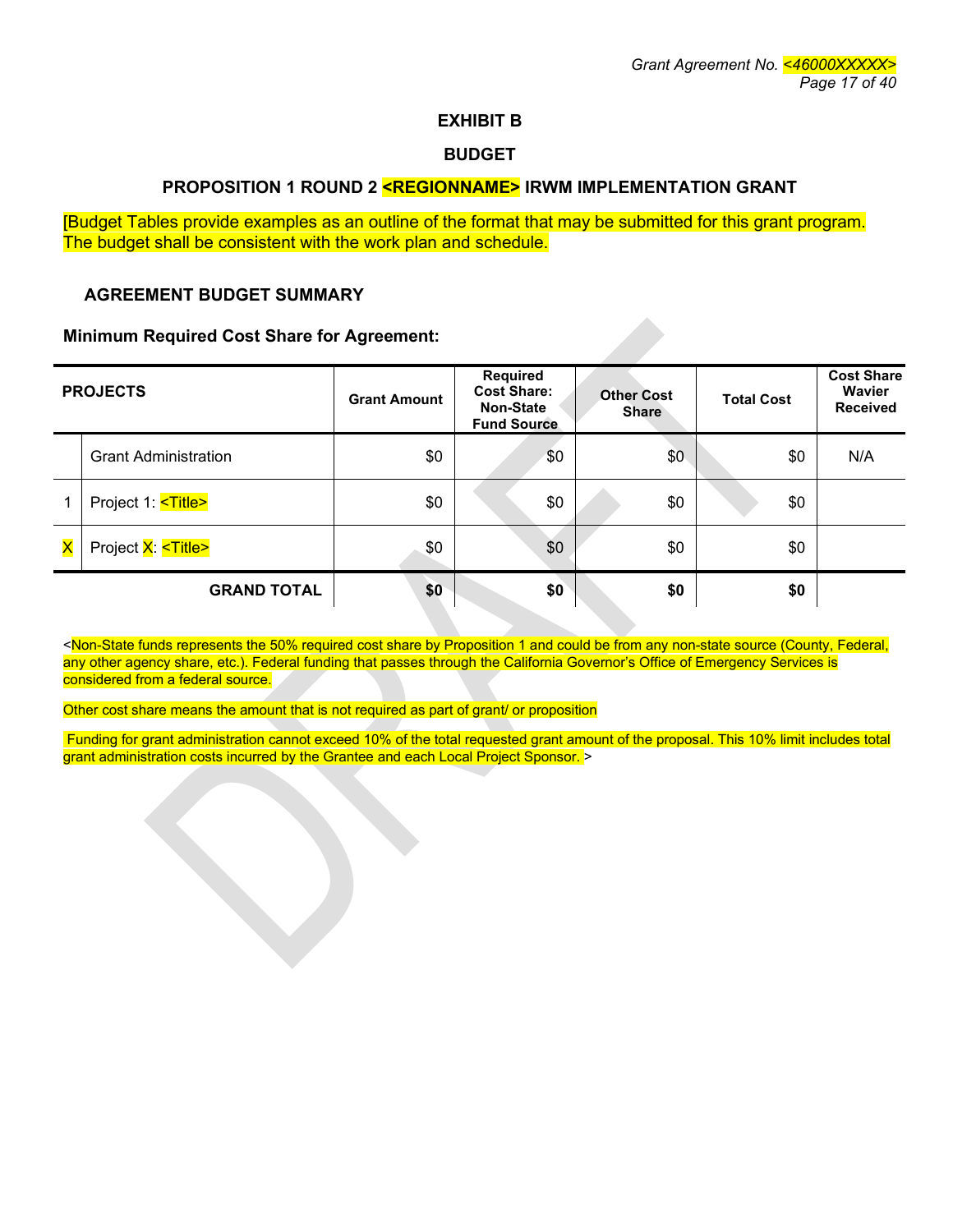## **Grant Administration**

Implementing Agency:

| <b>BUDGET CATEGORY</b> |                               | <b>Grant Amount</b> | <b>Required</b><br><b>Cost Share:</b><br><b>Non-State</b><br><b>Fund Source*</b> | <b>Other Cost</b><br>Share** | <b>Total Cost</b> |
|------------------------|-------------------------------|---------------------|----------------------------------------------------------------------------------|------------------------------|-------------------|
| (a)                    | <b>Project Administration</b> | \$0                 | \$0                                                                              | \$0                          | \$0               |
|                        | <b>TOTAL COSTS</b>            | \$0                 | \$0                                                                              | \$0                          | \$0               |

NOTES:

\* List fund source(s).

# **PROJECT X: <Project X Name>**

| **List sources of Other Cost Share, including other State Fund Sources.<br><b>PROJECT X: &lt; Project X Name&gt;</b><br>Implementing Agency: |                                                                         |                     |                                                                                  |                              |                   |
|----------------------------------------------------------------------------------------------------------------------------------------------|-------------------------------------------------------------------------|---------------------|----------------------------------------------------------------------------------|------------------------------|-------------------|
| <b>BUDGET CATEGORY</b>                                                                                                                       |                                                                         | <b>Grant Amount</b> | <b>Required</b><br><b>Cost Share:</b><br><b>Non-State</b><br><b>Fund Source*</b> | <b>Other Cost</b><br>Share** | <b>Total Cost</b> |
| (a)                                                                                                                                          | <b>Project Administration</b>                                           | \$0                 | \$0                                                                              | \$0                          | \$0               |
| (b)                                                                                                                                          | Land Purchase / Easement                                                | \$0                 | \$0                                                                              | \$0                          | \$0               |
| (c)                                                                                                                                          | Planning / Design / Engineering /<br><b>Environmental Documentation</b> | \$0                 | \$0                                                                              | \$0                          | \$0               |
| (d)                                                                                                                                          | Construction / Implementation                                           | \$0                 | \$0                                                                              | \$0                          | \$0               |
| <b>TOTAL COSTS</b>                                                                                                                           |                                                                         | \$0                 | \$0                                                                              | \$0                          | \$0               |

#### NOTES:

Eligible costs for each Budget Category will only be approved for reimbursement and Cost Share for the work completed within the date ranges listed in Exhibit C.

\* List fund source(s).

\*\*List sources of Other Cost Share, including other State Fund Sources.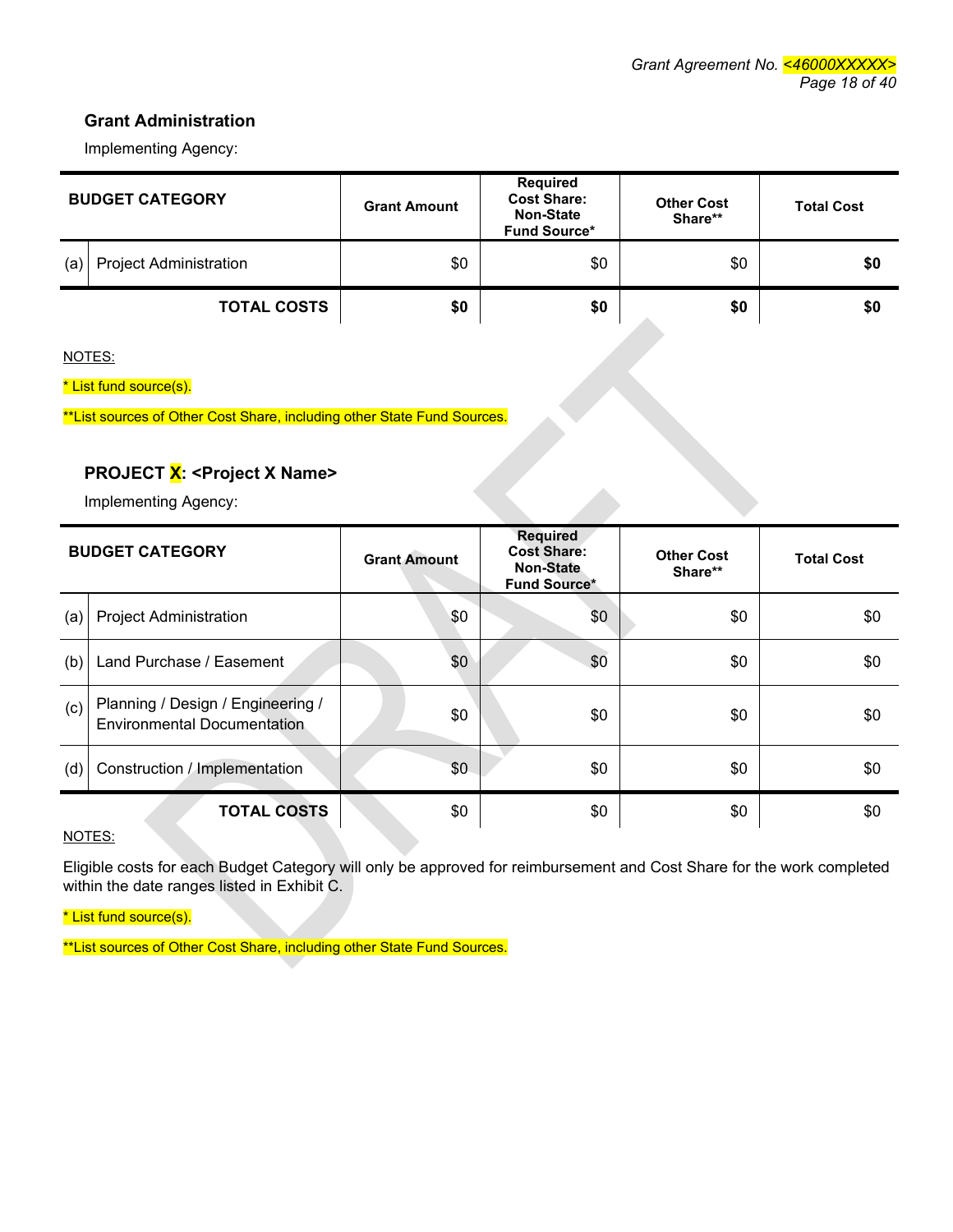## **EXHIBIT C**

#### **SCHEDULE**

## **PROPOSITION 1 ROUND 2 <REGION NAME> IRWM IMPLEMENTATION GRANT**

[Project Schedule Table is an example that provides an outline of the format for a schedule that may be submitted for this grant program. The schedule shall be consistent with the work plan and budget.]

#### **PROJECT 1: Grant Administration**

| <b>BUDGET CATEGORY</b> |                               | <b>Start Date</b> | <b>End Date</b> |  |
|------------------------|-------------------------------|-------------------|-----------------|--|
| a                      | <b>Project Administration</b> | MM/DD/YYYY        | MM/DD/YYYY      |  |

## PROJECT X: < Project X Name>

|    | <b>BUDGET CATEGORY</b>                                        | <b>Start Date</b> | <b>End Date</b> |
|----|---------------------------------------------------------------|-------------------|-----------------|
| a  | <b>Project Administration</b>                                 | MM/DD/YYYY        | MM/DD/YYYY      |
| b  | Land Purchase / Easement                                      | MM/DD/YYYY        | MM/DD/YYYY      |
| C. | Planning / Design / Engineering / Environmental Documentation | MM/DD/YYYY        | MM/DD/YYYY      |
| d  | Construction / Implementation                                 | MM/DD/YYYY        | MM/DD/YYYY      |

<Add footnote if needed to explain any overlap of construction with Category c or d>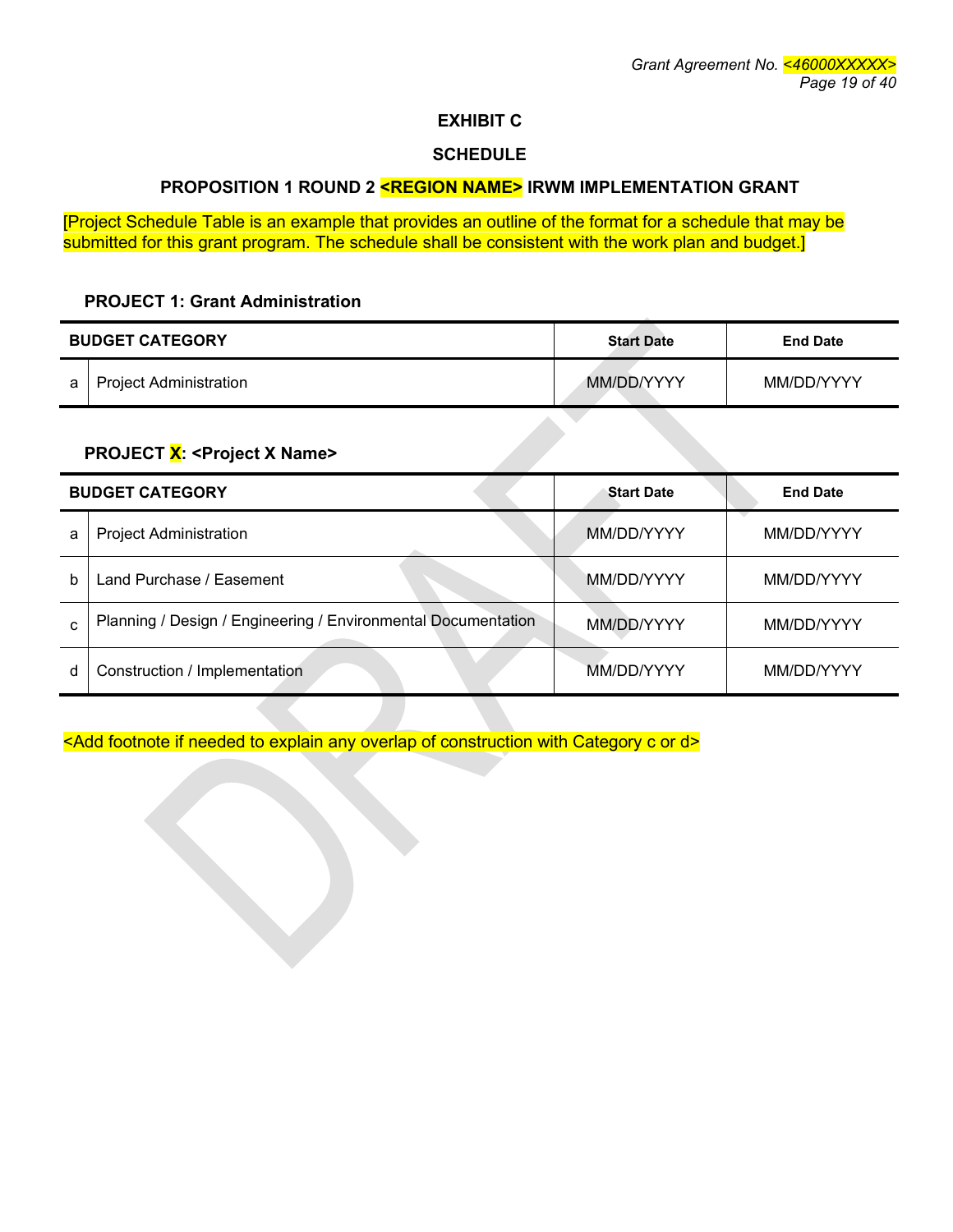## **EXHIBIT D**

## **STANDARD CONDITIONS**

## D.1. ACCOUNTING AND DEPOSIT OF FUNDING DISBURSEMENT:

- A. Separate Accounting of Funding Disbursements: Grantee shall account for the money disbursed pursuant to this Grant Agreement separately from all other Grantee funds. Grantee shall maintain audit and accounting procedures that are in accordance with generally accepted accounting principles and practices, consistently applied. Grantee shall keep complete and accurate records of all receipts and disbursements on expenditures of such funds. Grantee shall require its contractors or subcontractors to maintain books, records, and other documents pertinent to their work in accordance with generally accepted accounting principles and practices. Records are subject to inspection by State at any and all reasonable times.
- B. Disposition of Money Disbursed: All money disbursed pursuant to this Grant Agreement shall be deposited in a non-interest bearing account, administered, and accounted for pursuant to the provisions of applicable law.
- C. Remittance of Unexpended Funds: Grantee shall remit to State any unexpended funds that were disbursed to Grantee under this Grant Agreement and were not used to pay Eligible Project Costs within a period of sixty (60) calendar days from the final disbursement from State to Grantee of funds or, within thirty (30) calendar days of the expiration of the Grant Agreement, whichever comes first.
- D.2. ACKNOWLEDGEMENT OF CREDIT AND SIGNAGE: Grantee shall include appropriate acknowledgement of credit to the State for its support when promoting the Project or using any data and/or information developed under this Grant Agreement. Signage shall be posted in a prominent location at Project site(s) (if applicable) or at the Grantee's headquarters and shall include the Department of Water Resources color logo and the following disclosure statement: "Funding for this project has been provided in full or in part from the Water Quality, Supply, and Infrastructure Improvement Act of 2014 and through an agreement with the State Department of Water Resources." The Grantee shall also include in each of its contracts for work under this Agreement a provision that incorporates the requirements stated within this Paragraph.
- D.3. AMENDMENT: This Grant Agreement may be amended at any time by mutual agreement of the Parties, except insofar as any proposed amendments are in any way contrary to applicable law. Requests by the Grantee for amendments must be in writing stating the amendment request and the reason for the request. Requests solely for a time extension must be submitted at least 90 days prior to the work completion date set forth in Paragraph 2. Any other request for an amendment must be submitted at least 180 days prior to the work completion date set forth in Paragraph 2. State shall have no obligation to agree to an amendment.
- D.4. AMERICANS WITH DISABILITIES ACT: By signing this Grant Agreement, Grantee assures State that it complies with the Americans with Disabilities Act (ADA) of 1990, (42 U.S.C. § 12101 et seq.), which prohibits discrimination on the basis of disability, as well as all applicable regulations and guidelines issued pursuant to the ADA.
- D.5. AUDITS: State reserves the right to conduct an audit at any time between the execution of this Grant Agreement and the completion of the Project, with the costs of such audit borne by State. After completion of the Project, State may require Grantee to conduct a final audit to State's specifications, at Grantee's expense, such audit to be conducted by and a report prepared by an independent Certified Public Accountant. Failure or refusal by Grantee to comply with this provision shall be considered a breach of this Grant Agreement, and State may elect to pursue any remedies provided in Paragraph 12 or take any other action it deems necessary to protect its interests. The Grantee agrees it shall return any audit disallowances to the State.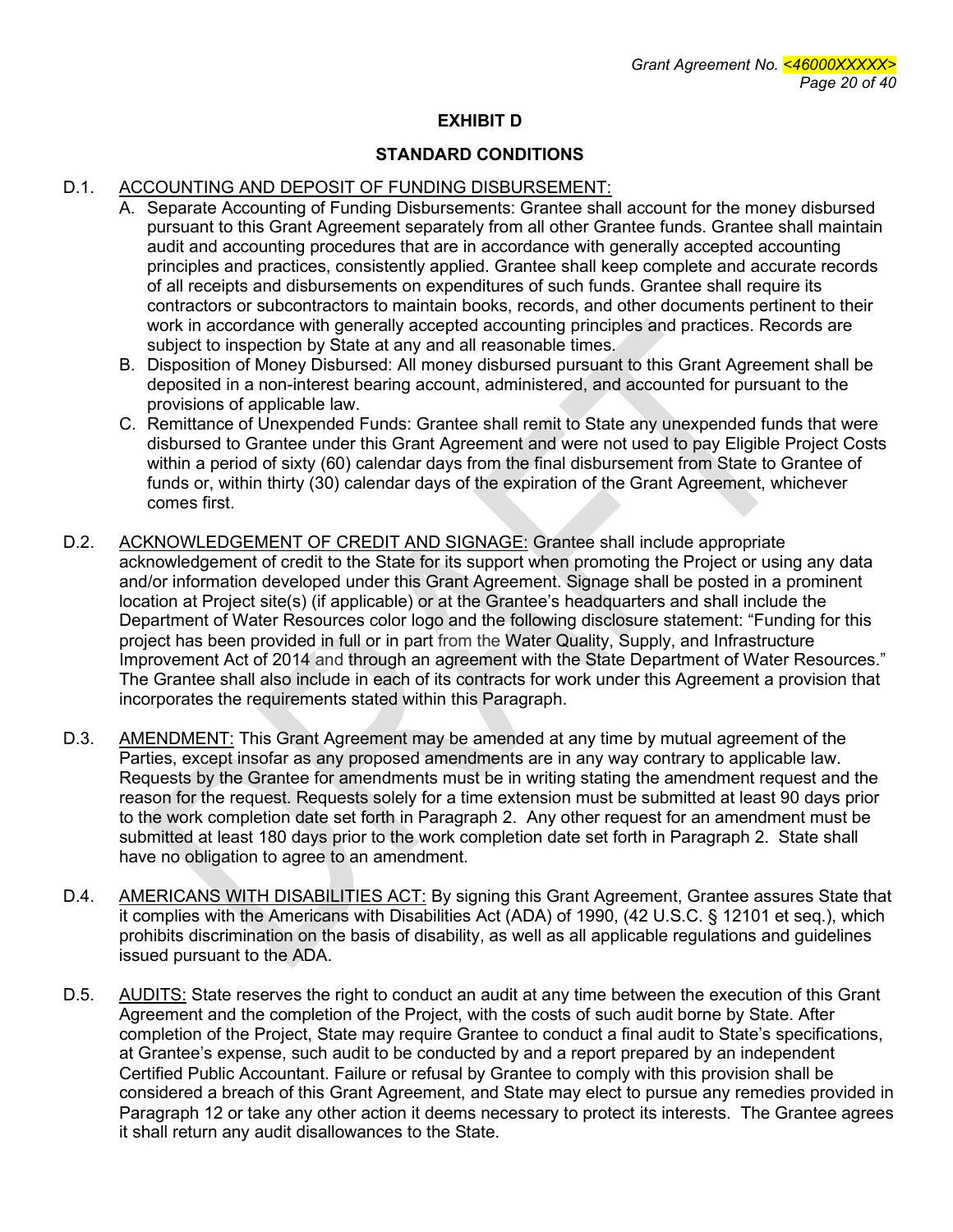Pursuant to Government Code section 8546.7, the Grantee shall be subject to the examination and audit by the State for a period of three (3) years after final payment under this Grant Agreement with respect of all matters connected with this Grant Agreement, including but not limited to, the cost of administering this Grant Agreement. All records of Grantee or its contractor or subcontractors shall be preserved for this purpose for at least three (3) years after receipt of the final disbursement under this Agreement. If an audit reveals any impropriety, the Bureau of State Audits or the State Controller's Office may conduct a full audit of any or all of the Grantee's activities. Code, § 79708, subd. (b)

- D.6. BUDGET CONTINGENCY: If the Budget Act of the current year covered under this Grant Agreement does not appropriate sufficient funds for this program, this Grant Agreement shall be of no force and effect. This provision shall be construed as a condition precedent to the obligation of State to make any payments under this Grant Agreement. In this event, State shall have no liability to pay any funds whatsoever to Grantee or to furnish any other considerations under this Grant Agreement and Grantee shall not be obligated to perform any provisions of this Grant Agreement. Nothing in this Grant Agreement shall be construed to provide Grantee with a right of priority for payment over any other Grantee. If funding for any fiscal year after the current year covered by this Grant Agreement is reduced or deleted by the Budget Act, by Executive Order, or by order of the Department of Finance, the State shall have the option to either cancel this Grant Agreement with no liability occurring to State, or offer a Grant Agreement amendment to Grantee to reflect the reduced amount.
- D.7. CALIFORNIA CONSERVATION CORPS: Grantee may use the services of the California Conservation Corps or other community conservation corps as defined in Public Resources Code section 14507.5.
- D.8. CEQA: Activities funded under this Grant Agreement, regardless of funding source, must be in compliance with the California Environmental Quality Act (CEQA). (Pub. Resources Code, § 21000 et seq.) Any work that is subject to CEQA and funded under this Agreement shall not proceed until documents that satisfy the CEQA process are received by the State's Project Manager and the State has completed its CEQA compliance. Work funded under this Agreement that is subject to a CEQA document shall not proceed until and unless approved by the Department of Water Resources. Such approval is fully discretionary and shall constitute a condition precedent to any work for which it is required. If CEQA compliance by the Grantee is not complete at the time the State signs this Agreement, once State has considered the environmental documents, it may decide to require changes, alterations, or other mitigation to the Project; or to not fund the Project. Should the State decide to not fund the Project, this Agreement shall be terminated in accordance with Paragraph 12, "Default Provisions."
- D.9. CHILD SUPPORT COMPLIANCE ACT: The Grantee acknowledges in accordance with Public Contract Code section 7110, that:
	- A. The Grantee recognizes the importance of child and family support obligations and shall fully comply with all applicable state and federal laws relating to child and family support enforcement, including, but not limited to, disclosure of information and compliance with earnings assignment orders, as provided in Family Code section 5200 et seq.; and
	- B. The Grantee, to the best of its knowledge is fully complying with the earnings assignment orders of all employees and is providing the names of all new employees to the New Hire Registry maintained by the California Employment Development Department.
- D.10. CLAIMS DISPUTE: Any claim that the Grantee may have regarding performance of this Agreement including, but not limited to, claims for additional compensation or extension of time, shall be submitted to the DWR Project Representative, within thirty (30) days of the Grantee's knowledge of the claim. State and Grantee shall then attempt to negotiate a resolution of such claim and process an amendment to this Agreement to implement the terms of any such resolution.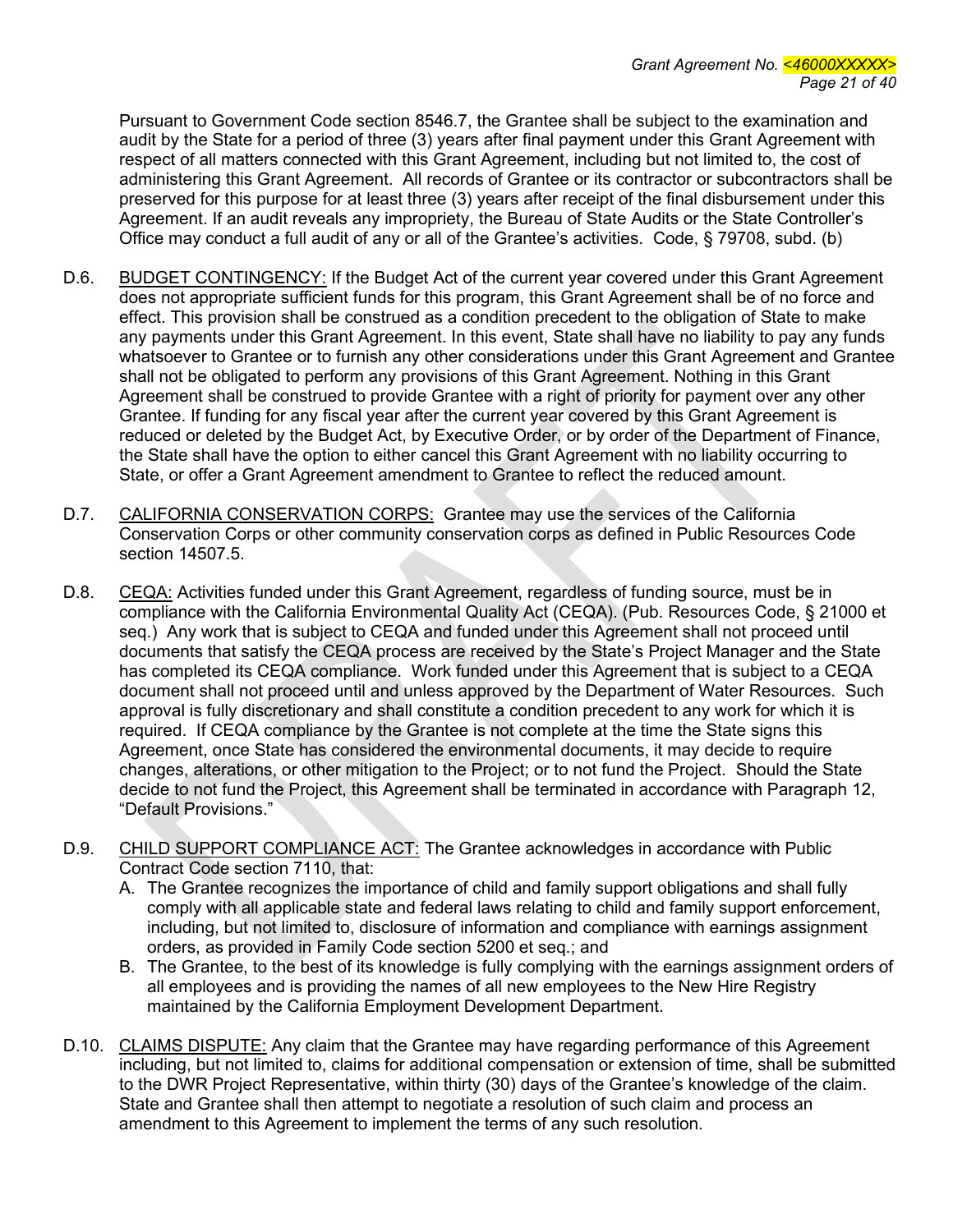- D.11. COMPETITIVE BIDDING AND PROCUREMENTS: Grantee's contracts with other entities for the acquisition of goods and services and construction of public works with funds provided by State under this Grant Agreement must be in writing and shall comply with all applicable laws and regulations regarding the securing of competitive bids and undertaking competitive negotiations. If the Grantee does not have a written policy to award contracts through a competitive bidding or sole source process, the Department of General Services' *State Contracting Manual* rules must be followed and are available at: https://www.dgs.ca.gov/OLS/Resources/Page-Content/Office-of-Legal-Services-Resources-List-Folder/State-Contracting.
- D.12. COMPUTER SOFTWARE: Grantee certifies that it has appropriate systems and controls in place to ensure that state funds will not be used in the performance of this Grant Agreement for the acquisition, operation, or maintenance of computer software in violation of copyright laws.
- D.13. CONFLICT OF INTEREST: All participants are subject to State and Federal conflict of interest laws. Failure to comply with these laws, including business and financial disclosure provisions, will result in the application being rejected and any subsequent contract being declared void. Other legal action may also be taken. Applicable statutes include, but are not limited to, Government Code section 1090 and Public Contract Code sections 10410 and 10411, for State conflict of interest requirements.
	- A. Current State Employees: No State officer or employee shall engage in any employment, activity, or enterprise from which the officer or employee receives compensation or has a financial interest and which is sponsored or funded by any State agency, unless the employment, activity, or enterprise is required as a condition of regular State employment. No State officer or employee shall contract on his or her own behalf as an independent contractor with any State agency to provide goods or services.
	- B. Former State Employees: For the two-year period from the date he or she left State employment, no former State officer or employee may enter into a contract in which he or she engaged in any of the negotiations, transactions, planning, arrangements, or any part of the decision-making process relevant to the contract while employed in any capacity by any State agency. For the twelve-month period from the date he or she left State employment, no former State officer or employee may enter into a contract with any State agency if he or she was employed by that State agency in a policy-making position in the same general subject area as the proposed contract within the twelve-month period prior to his or her leaving State service.
	- C. Employees of the Grantee: Employees of the Grantee shall comply with all applicable provisions of law pertaining to conflicts of interest, including but not limited to any applicable conflict of interest provisions of the California Political Reform Act. (Gov. Code, § 87100 et seq.)
	- D. Employees and Consultants to the Grantee: Individuals working on behalf of a Grantee may be required by the Department to file a Statement of Economic Interests (Fair Political Practices Commission Form 700) if it is determined that an individual is a consultant for Political Reform Act purposes.
- D.14. DELIVERY OF INFORMATION, REPORTS, AND DATA: Grantee agrees to expeditiously provide throughout the term of this Grant Agreement, such reports, data, information, and certifications as may be reasonably required by State.
- D.15. DISPOSITION OF EQUIPMENT: Grantee shall provide to State, not less than thirty (30) calendar days prior to submission of the final invoice, an itemized inventory of equipment purchased with funds provided by State. The inventory shall include all items with a current estimated fair market value of more than \$5,000.00 per item. Within sixty (60) calendar days of receipt of such inventory State shall provide Grantee with a list of the items on the inventory that State will take title to. All other items shall become the property of Grantee. State shall arrange for delivery from Grantee of items that it takes title to. Cost of transportation, if any, shall be borne by State.
- D.16. DRUG-FREE WORKPLACE CERTIFICATION: Certification of Compliance: By signing this Grant Agreement, Grantee, its contractors or subcontractors hereby certify, under penalty of perjury under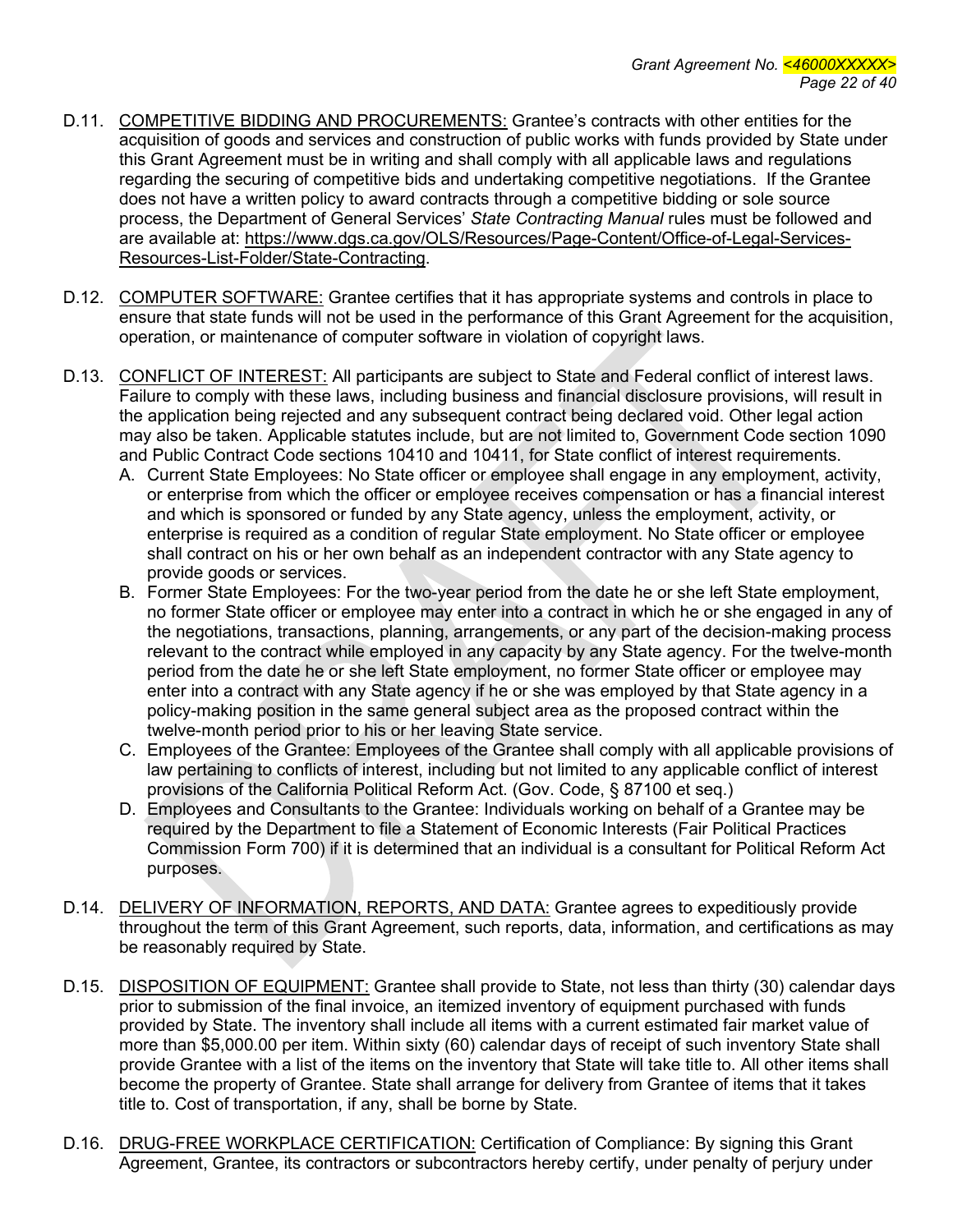the laws of State of California, compliance with the requirements of the Drug-Free Workplace Act of 1990 (Gov. Code, § 8350 et seq.) and have or will provide a drug-free workplace by taking the following actions:

- A. Publish a statement notifying employees, contractors, and subcontractors that unlawful manufacture, distribution, dispensation, possession, or use of a controlled substance is prohibited and specifying actions to be taken against employees, contractors, or subcontractors for violations, as required by Government Code section 8355.
- B. Establish a Drug-Free Awareness Program, as required by Government Code section 8355 to inform employees, contractors, or subcontractors about all of the following:
	- i. The dangers of drug abuse in the workplace,
	- ii. Grantee's policy of maintaining a drug-free workplace,
	- iii. Any available counseling, rehabilitation, and employee assistance programs, and
	- iv. Penalties that may be imposed upon employees, contractors, and subcontractors for drug abuse violations.
- C. Provide, as required by Government Code section 8355, that every employee, contractor, and/or subcontractor who works under this Grant Agreement:
	- i. Will receive a copy of Grantee's drug-free policy statement, and
	- ii. Will agree to abide by terms of Grantee's condition of employment, contract or subcontract.
- D.17. **EASEMENTS:** Where the Grantee acquires property in fee title or funds improvements to real property using State funds provided through this Grant Agreement, an appropriate easement or other title restriction providing for floodplain preservation and agricultural and/or wildlife habitat conservation for the subject property in perpetuity, approved by the State, shall be conveyed to a regulatory or trustee agency or conservation group acceptable to the State. The easement or other title restriction must be in first position ahead of any recorded mortgage or lien on the property unless this requirement is waived by the State.

Where the Grantee acquires an easement under this Agreement, the Grantee agrees to monitor and enforce the terms of the easement, unless the easement is subsequently transferred to another land management or conservation organization or entity with State permission, at which time monitoring and enforcement responsibilities will transfer to the new easement owner.

Failure to provide an easement or other title restriction acceptable to the State may result in termination of this Agreement.

D.18. FINAL INSPECTIONS AND CERTIFICATION OF REGISTERED PROFESSIONAL: Upon completion of the Project, Grantee shall provide for a final inspection and certification by a California Registered Professional (i.e., Professional Civil Engineer, Engineering Geologist), that the Project has been completed in accordance with submitted final plans and specifications and any modifications thereto and in accordance with this Grant Agreement.

### D.19. GRANTEE'S RESPONSIBILITIES: Grantee and its representatives shall:

- A. Faithfully and expeditiously perform or cause to be performed all project work as described in Exhibit A and in accordance with Exhibits B and C.
- B. Accept and agree to comply with all terms, provisions, conditions, and written commitments of this Grant Agreement, including all incorporated documents, and to fulfill all assurances, declarations, representations, and statements made by Grantee in the application, documents, amendments, and communications filed in support of its request for funding.
- C. Comply with all applicable California, federal, and local laws and regulations.
- D. Implement the Project in accordance with applicable provisions of the law.
- E. Fulfill its obligations under the Grant Agreement and be responsible for the performance of the Project.
- F. Obtain any and all permits, licenses, and approvals required for performing any work under this Grant Agreement, including those necessary to perform design, construction, or operation and maintenance of the Project. Grantee shall provide copies of permits and approvals to State.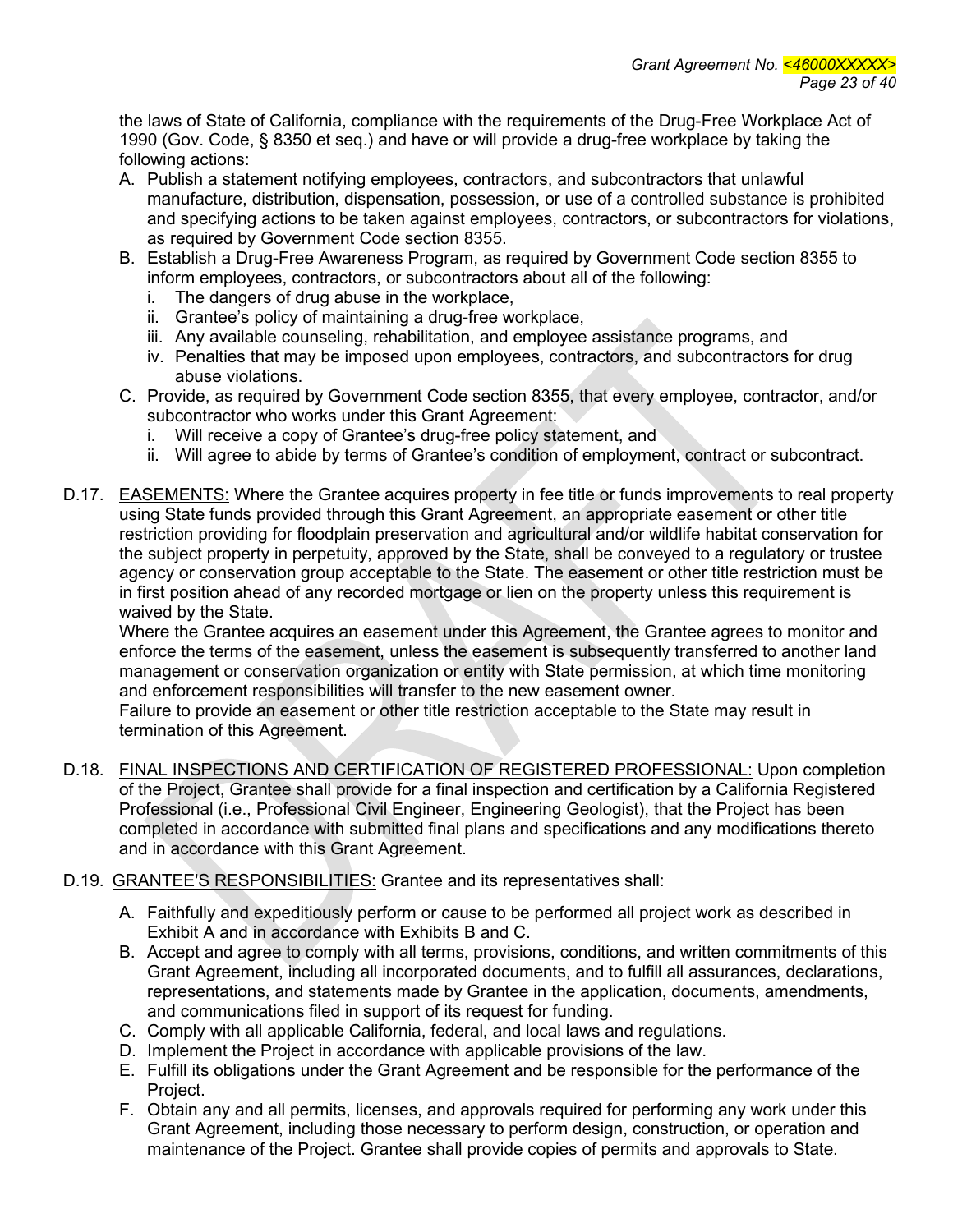- G. Be solely responsible for design, construction, and operation and maintenance of projects within the work plan. Review or approval of plans, specifications, bid documents, or other construction documents by State is solely for the purpose of proper administration of funds by State and shall not be deemed to relieve or restrict responsibilities of Grantee under this Agreement.
- H. Be solely responsible for all work and for persons or entities engaged in work performed pursuant to this Agreement, including, but not limited to, contractors, subcontractors, suppliers, and providers of services. The Grantee shall be responsible for any and all disputes arising out of its contracts for work on the Project, including but not limited to payment disputes with contractors and subcontractors. The State will not mediate disputes between the Grantee and any other entity concerning responsibility for performance of work.
- D.20. GOVERNING LAW: This Grant Agreement is governed by and shall be interpreted in accordance with the laws of the State of California.
- D.21. INCOME RESTRICTIONS: The Grantee agrees that any refunds, rebates, credits, or other amounts (including any interest thereon) accruing to or received by the Grantee under this Agreement shall be paid by the Grantee to the State, to the extent that they are properly allocable to costs for which the Grantee has been reimbursed by the State under this Agreement. The Grantee shall also include in each of its contracts for work under this Agreement a provision that incorporates the requirements stated within this Paragraph.
- D.22. INDEMNIFICATION: Grantee shall indemnify and hold and save the State, its officers, agents, and employees, free and harmless from any and all liabilities for any claims and damages (including inverse condemnation) that may arise out of the Project and this Agreement, including, but not limited to any claims or damages arising from planning, design, construction, maintenance and/or operation of levee rehabilitation measures for this Project and any breach of this Agreement. Grantee shall require its contractors or subcontractors to name the State, its officers, agents and employees as additional insureds on their liability insurance for activities undertaken pursuant to this Agreement.
- D.23. INDEPENDENT CAPACITY: Grantee, and the agents and employees of Grantees, in the performance of the Grant Agreement, shall act in an independent capacity and not as officers, employees, or agents of the State.
- D.24. INSPECTION OF BOOKS, RECORDS, AND REPORTS: During regular office hours, each of the parties hereto and their duly authorized representatives shall have the right to inspect and to make copies of any books, records, or reports of either party pertaining to this Grant Agreement or matters related hereto. Each of the parties hereto shall maintain and shall make available at all times for such inspection accurate records of all its costs, disbursements, and receipts with respect to its activities under this Grant Agreement. Failure or refusal by Grantee to comply with this provision shall be considered a breach of this Grant Agreement, and State may withhold disbursements to Grantee or take any other action it deems necessary to protect its interests.
- D.25. INSPECTIONS OF PROJECT BY STATE: State shall have the right to inspect the work being performed at any and all reasonable times during the term of the Grant Agreement. This right shall extend to any subcontracts, and Grantee shall include provisions ensuring such access in all its contracts or subcontracts entered into pursuant to its Grant Agreement with State.
- D.26. LABOR CODE COMPLIANCE: The Grantee agrees to be bound by all the provisions of the Labor Code regarding prevailing wages and shall monitor all contracts subject to reimbursement from this Agreement to assure that the prevailing wage provisions of the Labor Code are being met. Current Department of Industrial Relations (DIR) requirements may be found at: http://www.dir.ca.gov/ lcp.asp. For more information, please refer to DIR's *Public Works Manual* at: https://www.dir.ca.gov/ dlse/PWManualCombined.pdf. The Grantee affirms that it is aware of the provisions of section 3700 of the Labor Code, which requires every employer to be insured against liability for workers'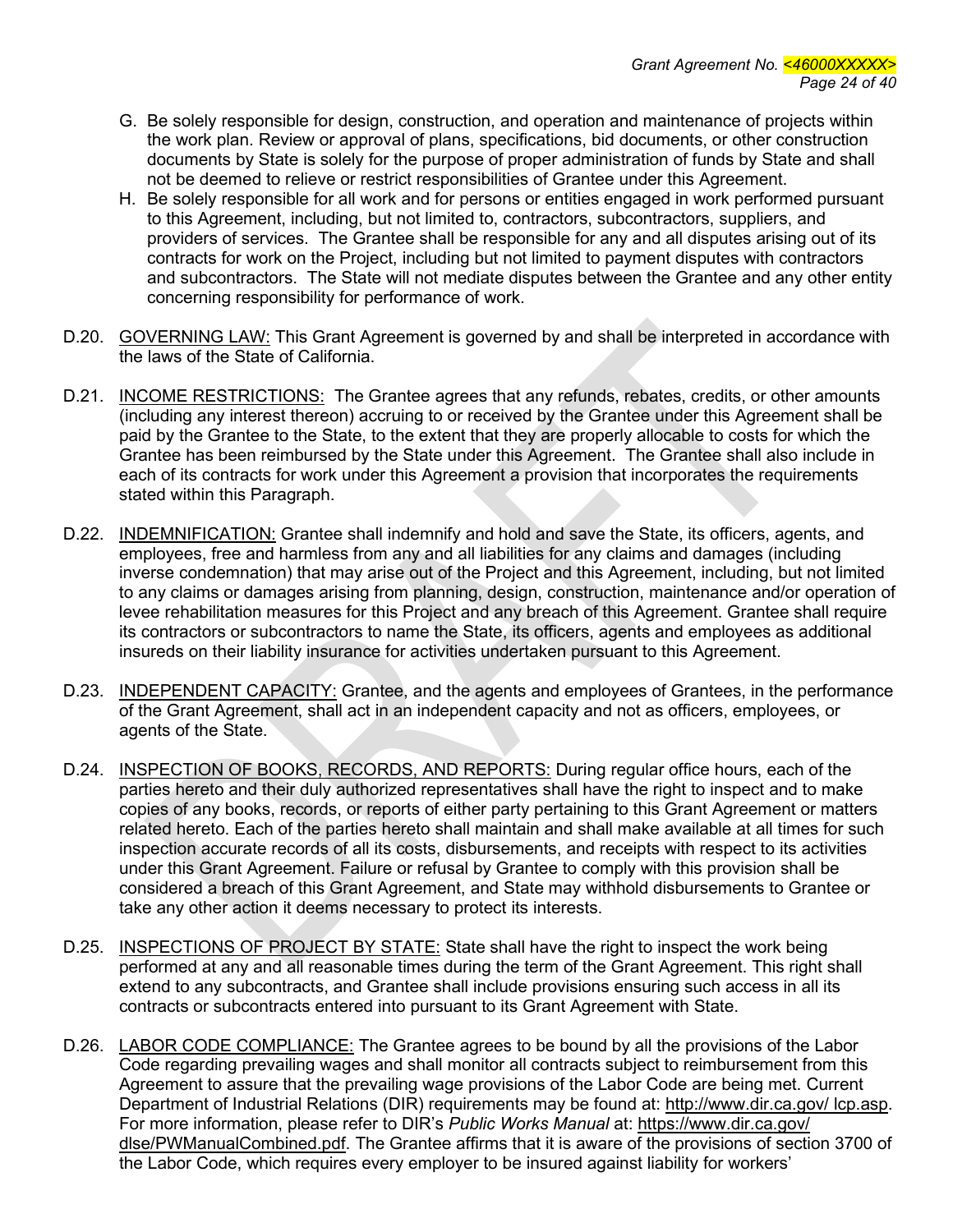compensation or to undertake self-insurance, and the Grantee affirms that it will comply with such provisions before commencing the performance of the work under this Agreement and will make its contractors and subcontractors aware of this provision.

- D.27. MODIFICATION OF OVERALL WORK PLAN: At the request of the Grantee, the State may at its sole discretion approve non-material changes to the portions of Exhibits A, B, and C which concern the budget and schedule without formally amending this Grant Agreement. Non-material changes with respect to the budget are changes that only result in reallocation of the budget and will not result in an increase in the amount of the State Grant Agreement. Non-material changes with respect to the Project schedule are changes that will not extend the term of this Grant Agreement. Requests for nonmaterial changes to the budget and schedule must be submitted by the Grantee to the State in writing and are not effective unless and until specifically approved by the State's Program Manager in writing.
- D.28. NONDISCRIMINATION: During the performance of this Grant Agreement, Grantee and its contractors or subcontractors shall not unlawfully discriminate, harass, or allow harassment against any employee or applicant for employment because of sex (gender), sexual orientation, gender identity, race, color, ancestry, religion, creed, national origin (including language use restriction), pregnancy, physical disability (including HIV and AIDS), mental disability, medical condition (cancer/genetic characteristics), age (over 40), marital/domestic partner status, and denial of medical and family care leave or pregnancy disability leave. Grantee and its contractors or subcontractors shall ensure that the evaluation and treatment of their employees and applicants for employment are free from such discrimination and harassment. Grantee and its contractors or subcontractors shall comply with the provisions of the California Fair Employment and Housing Act (Gov. Code, § 12990.) and the applicable regulations promulgated there under (Cal. Code Regs., tit. 2, § 11000 et seq.). The applicable regulations of the Fair Employment and Housing are incorporated into this Agreement by reference. Grantee and its contractors or subcontractors shall give written notice of their obligations under this clause to labor organizations with which they have a collective bargaining or other Agreement.

Grantee shall include the nondiscrimination and compliance provisions of this clause in all subcontracts to perform work under the Grant Agreement.

- D.29. OPINIONS AND DETERMINATIONS: Where the terms of this Grant Agreement provide for action to be based upon, judgment, approval, review, or determination of either party hereto, such terms are not intended to be and shall never be construed as permitting such opinion, judgment, approval, review, or determination to be arbitrary, capricious, or unreasonable.
- D.30. PERFORMANCE BOND: Where contractors are used, the Grantee shall not authorize construction to begin until each contractor has furnished a performance bond in favor of the Grantee in the following amounts: faithful performance (100%) of contract value, and labor and materials (100%) of contract value. This requirement shall not apply to any contract for less than \$25,000.00. Any bond issued pursuant to this paragraph must be issued by a California-admitted surety. (Pub. Contract Code, § 7103; Code Civ. Proc., § 995.311.)
- D.31. PRIORITY HIRING CONSIDERATIONS: If this Grant Agreement includes services in excess of \$200,000, the Grantee shall give priority consideration in filling vacancies in positions funded by the Grant Agreement to qualified recipients of aid under Welfare and Institutions Code section 11200 in accordance with Public Contract Code section 10353.
- D.32. PROHIBITION AGAINST DISPOSAL OF PROJECT WITHOUT STATE PERMISSION: The Grantee shall not sell, abandon, lease, transfer, exchange, mortgage, hypothecate, or encumber in any manner whatsoever all or any portion of any real or other property necessarily connected or used in conjunction with the Project, or with Grantee's service of water, without prior permission of State. Grantee shall not take any action, including but not limited to actions relating to user fees, charges, and assessments that could adversely affect the ability of Grantee meet its obligations under this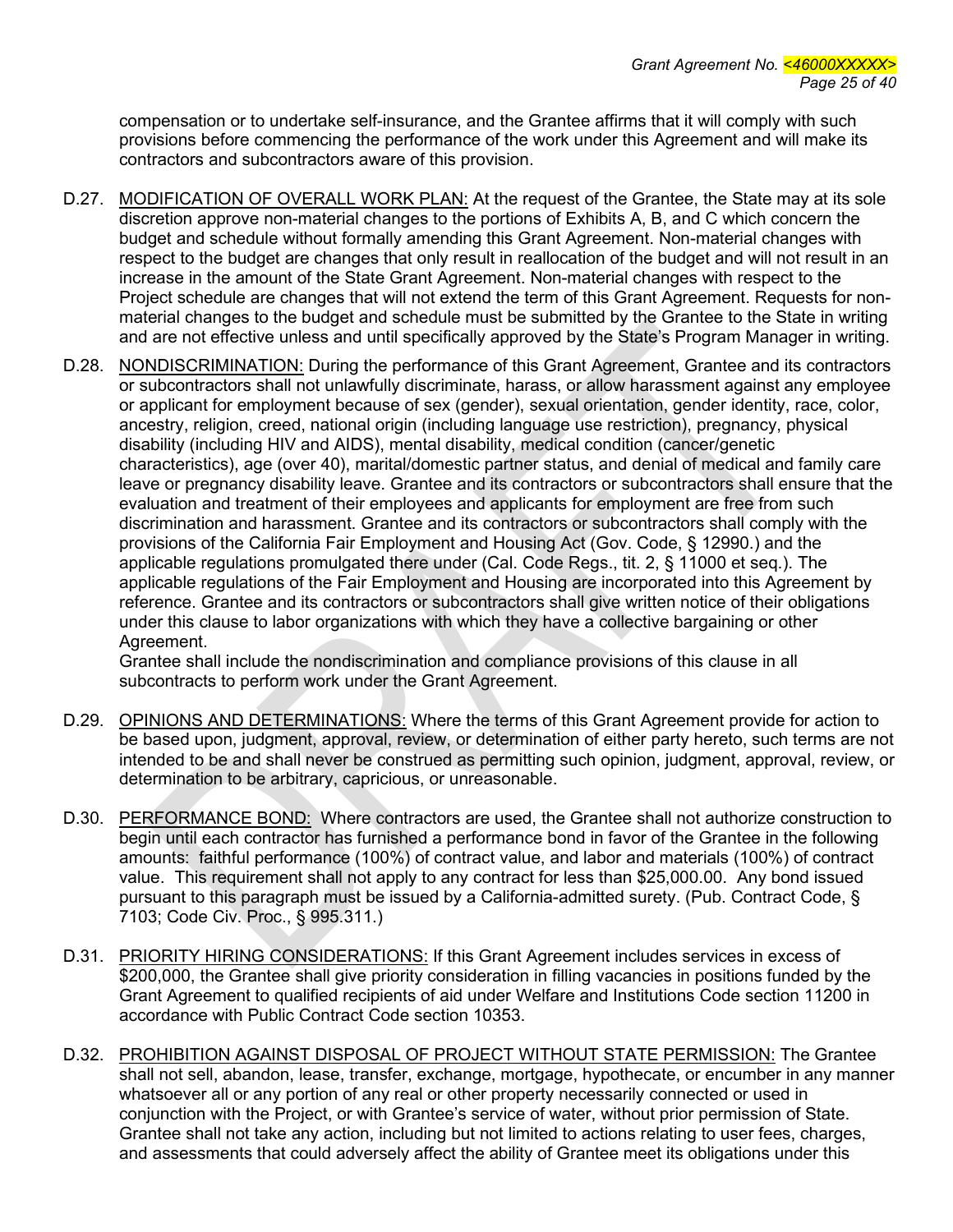Grant Agreement, without prior written permission of State. State may require that the proceeds from the disposition of any real or personal property be remitted to State.

- D.33. PROJECT ACCESS: The Grantee shall ensure that the State, the Governor of the State, or any authorized representative of the foregoing, will have safe and suitable access to the Project site at all reasonable times during Project construction and thereafter for the term of this Agreement.
- D.34. REMAINING BALANCE: In the event the Grantee does not submit invoices requesting all of the funds encumbered under this Grant Agreement, any remaining funds revert to the State. The State will notify the Grantee stating that the Project file is closed and any remaining balance will be disencumbered and unavailable for further use under this Grant Agreement.
- D.35. REMEDIES NOT EXCLUSIVE: The use by either party of any remedy specified herein for the enforcement of this Grant Agreement is not exclusive and shall not deprive the party using such remedy of, or limit the application of, any other remedy provided by law.
- D.36. RETENTION: The State shall withhold ten percent (10%) of the funds, for each project, until the project is complete, and a Final Project Report is approved and accepted by DWR. If a project has multiple Components (within a project), at the State's discretion and upon a written request by the Grantee, any retained amount attributable to a single component may be released when that component is complete and the Final Component Completion Report is approved. Upon approval of the Final Project Report and/or Final Component Completion Report, any retained amounts due to the Grantee will be promptly disbursed to the Grantee, without interest.
- D.37. RIGHTS IN DATA: Grantee agrees that all data, plans, drawings, specifications, reports, computer programs, operating manuals, notes and other written or graphic work produced in the performance of this Grant Agreement shall be made available to the State and shall be in the public domain to the extent to which release of such materials is required under the California Public Records Act. (Gov. Code, § 6250 et seq.) Grantee may disclose, disseminate and use in whole or in part, any final form data and information received, collected and developed under this Grant Agreement, subject to appropriate acknowledgement of credit to State for financial support. Grantee shall not utilize the materials for any profit-making venture or sell or grant rights to a third party who intends to do so. The State shall have the right to use any data described in this paragraph for any public purpose.
- D.38. SEVERABILITY: Should any portion of this Grant Agreement be determined to be void or unenforceable, such shall be severed from the whole and the Grant Agreement shall continue as modified.
- D.39. SUSPENSION OF PAYMENTS: This Grant Agreement may be subject to suspension of payments or termination, or both if the State determines that:
	- A. Grantee, its contractors, or subcontractors have made a false certification, or
	- B. Grantee, its contractors, or subcontractors violates the certification by failing to carry out the requirements noted in this Grant Agreement.
- D.40. SUCCESSORS AND ASSIGNS: This Grant Agreement and all of its provisions shall apply to and bind the successors and assigns of the parties. No assignment or transfer of this Grant Agreement or any part thereof, rights hereunder, or interest herein by the Grantee shall be valid unless and until it is approved by State and made subject to such reasonable terms and conditions as State may impose.
- D.41. TERMINATION BY GRANTEE: Subject to State approval which may be reasonably withheld, Grantee may terminate this Agreement and be relieved of contractual obligations. In doing so, Grantee must provide a reason(s) for termination. Grantee must submit all progress reports summarizing accomplishments up until termination date.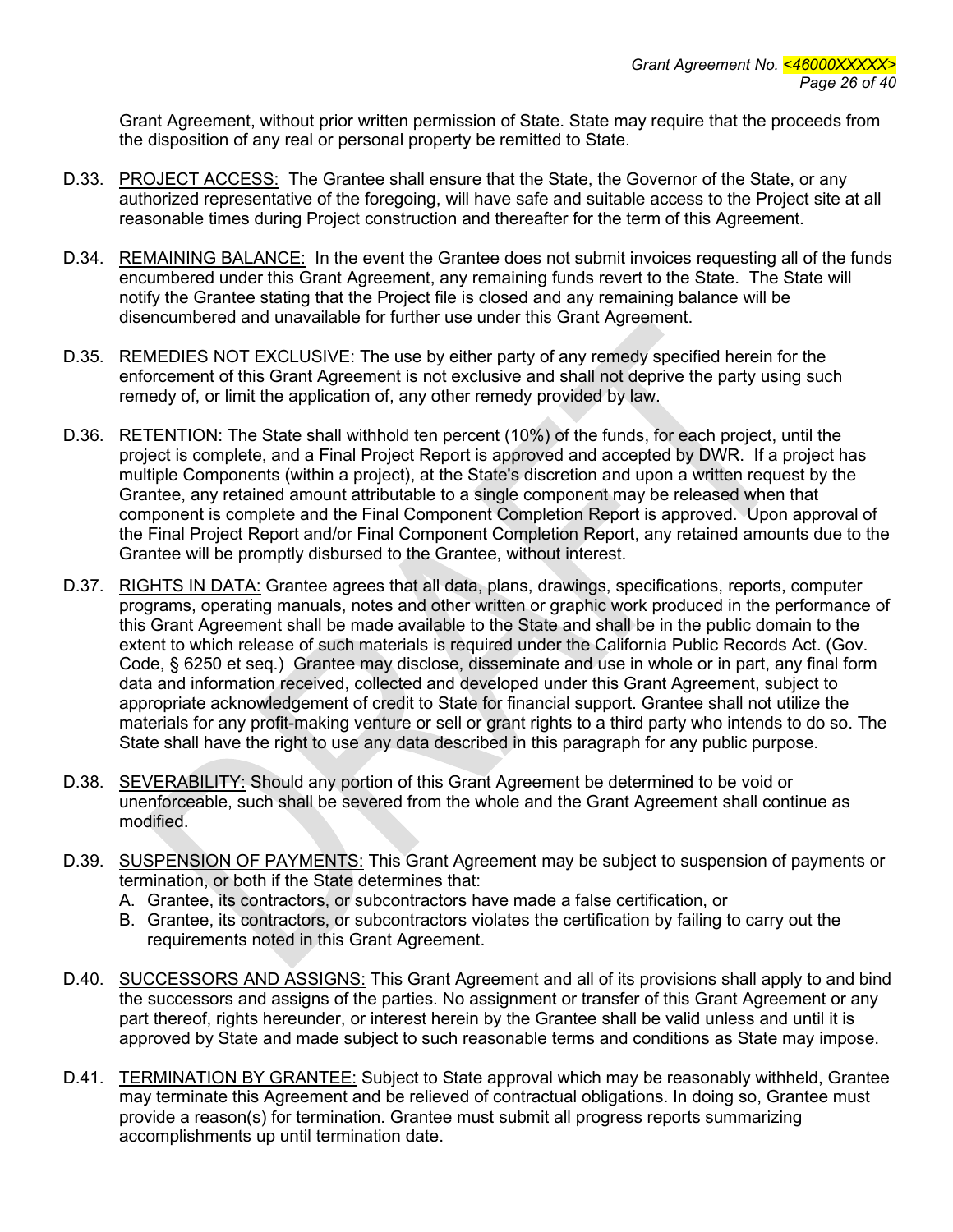- D.42. TERMINATION FOR CAUSE: Subject to the right to cure under Paragraph 12, "Default Provisions," the State may terminate this Grant Agreement and be relieved of any payments should Grantee fail to perform the requirements of this Grant Agreement at the time and in the manner herein, provided including but not limited to reasons of default under Paragraph 12, "Default Provisions."
- D.43. TERMINATION WITHOUT CAUSE: The State may terminate this Agreement without cause on 30 days' advance written notice. The Grantee shall be reimbursed for all reasonable expenses incurred up to the date of termination.
- D.44. THIRD PARTY BENEFICIARIES: The parties to this Agreement do not intend to create rights in, or grant remedies to, any third party as a beneficiary of this Agreement, or any duty, covenant, obligation or understanding established herein.
- D.45. TIMELINESS: Time is of the essence in this Grant Agreement.
- D.46. TRAVEL DAC, EDA, TRIBES PROJECT: Travel is only an eligible reimbursable expense for projects providing at least 75% of benefits to DACs, EDAs, and/or Tribes (based on population or geographic area). Only ground transportation and lodging are eligible for grant reimbursement. Per diem costs will not be eligible for grant reimbursement. Any reimbursement for necessary travel shall be at rates not to exceed those set by the California Department of Human Resources. These rates may be found at: http://www.calhr.ca.gov/employees/Pages/travel-reimbursements.aspx. Reimbursement will be at the State travel amounts that are current as of the date costs are incurred. No travel outside of the IRWM region shall be reimbursed unless prior written authorization is obtained from the State.
- D.47. UNION ORGANIZING: Grantee, by signing this Grant Agreement, hereby acknowledges the applicability of Government Code sections 16645 through 16649 to this Grant Agreement. Furthermore, Grantee, by signing this Grant Agreement, hereby certifies that:
	- A. No State funds disbursed by this Grant Agreement will be used to assist, promote, or deter union organizing.
	- B. Grantee shall account for State funds disbursed for a specific expenditure by this Grant Agreement to show those funds were allocated to that expenditure.
	- C. Grantee shall, where State funds are not designated as described in (b) above, allocate, on a pro rata basis, all disbursements that support the program.
	- D. If Grantee makes expenditures to assist, promote, or deter union organizing, Grantee will maintain records sufficient to show that no State funds were used for those expenditures and that Grantee shall provide those records to the Attorney General upon request.
- D.48. VENUE: The State and the Grantee hereby agree that any action arising out of this Agreement shall be filed and maintained in the Superior Court in and for the County of Sacramento, California, or in the United States District Court in and for the Eastern District of California. The Grantee hereby waives any existing sovereign immunity for the purposes of this Agreement.
- D.49. WAIVER OF RIGHTS: None of the provisions of this Grant Agreement shall be deemed waived unless expressly waived in writing. It is the intention of the parties here to that from time to time either party may waive any of its rights under this Grant Agreement unless contrary to law. Any waiver by either party of rights arising in connection with the Grant Agreement shall not be deemed to be a waiver with respect to any other rights or matters, and such provisions shall continue in full force and effect.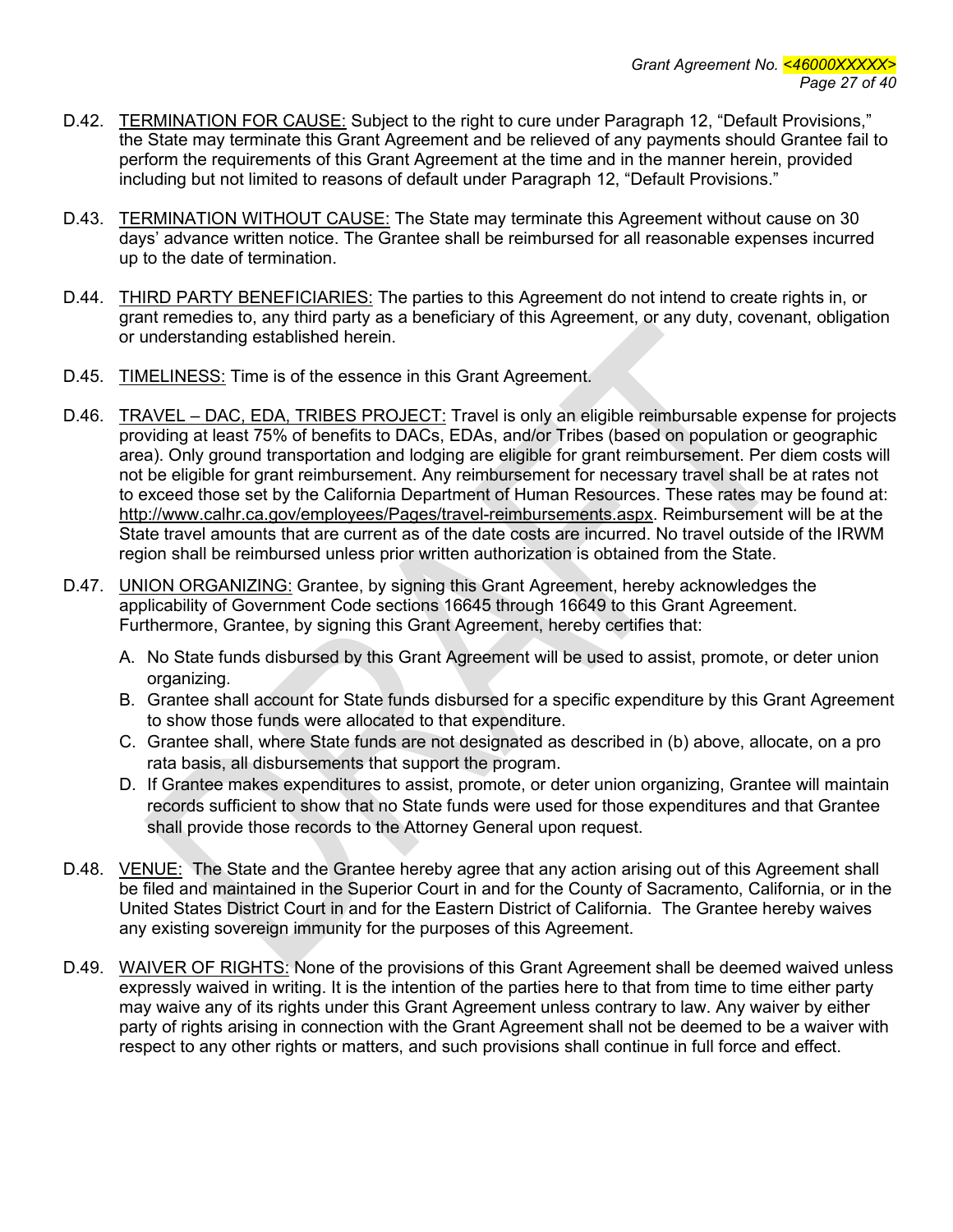# **EXHIBIT E**

## **AUTHORIZING RESOLUTION**

*In addition to the various legal requirements and naming of a designated representative, the resolution should address the applicant's consent to the use of e-signatures.*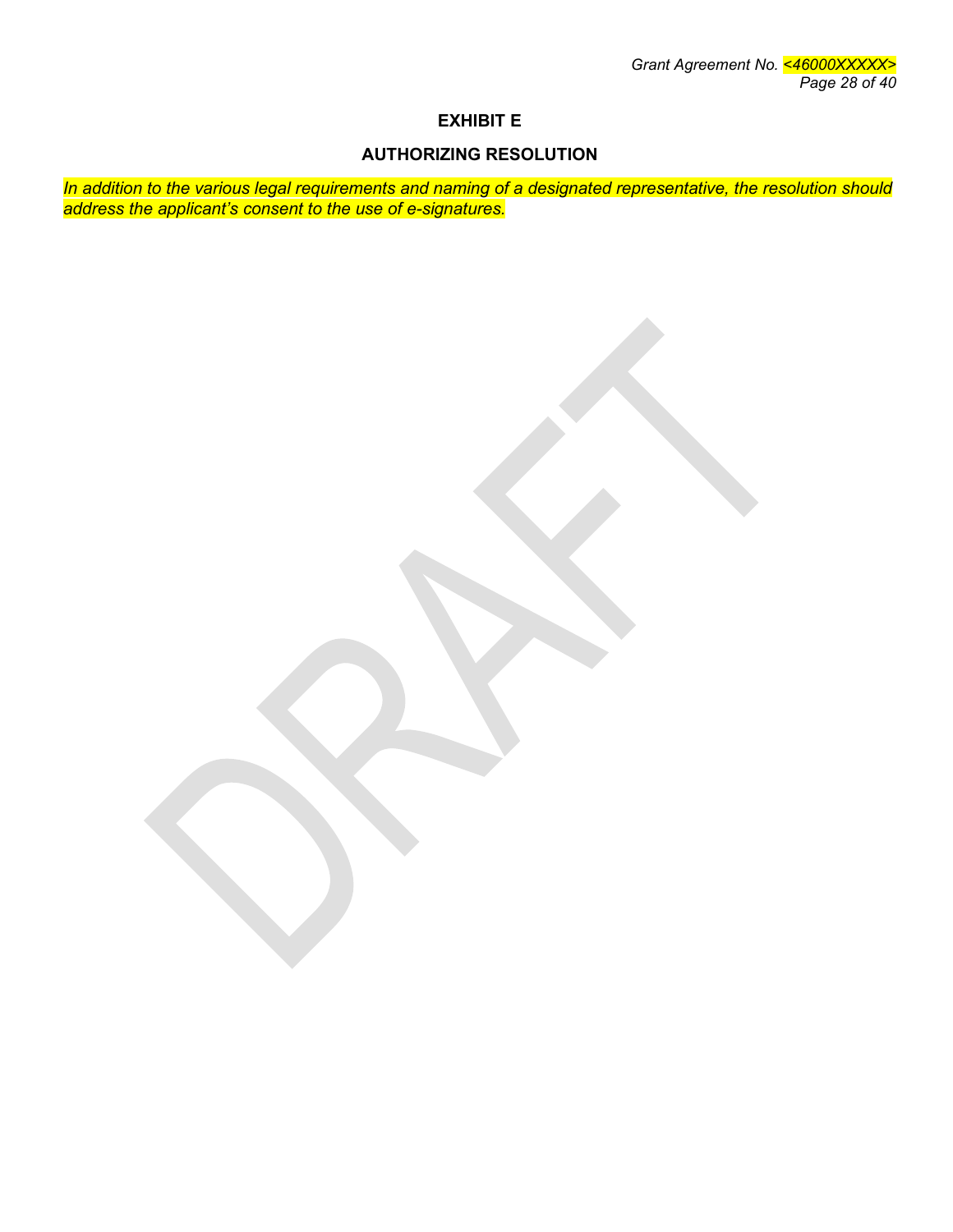# **EXHIBIT F**

# **REPORT FORMATS AND REQUIREMENTS**

The following reporting formats should be utilized. Please obtain State approval prior to submitting a report in an alternative format.

## **PROGRESS REPORTS**

Progress reports shall generally use the following format. This format may be modified as necessary to effectively communicate information. For each project, discuss the following at the task level, as organized in Exhibit A:

- Percent complete (by work)
- Discussion of work accomplished during the reporting period.
- Milestones or deliverables completed/submitted during the reporting period.
- Meetings held or attended.
- Scheduling concerns and issues encountered that may delay completion of the task.

For each project, discuss the following at the project level, as organized in Exhibit A:

- Work anticipated for the next reporting period.
- Photo documentation, as appropriate.
- Budget projections for grant share for the next two quarters
- Any schedule or budget modifications approved by DWR during the reporting period.

# **PROJECT COMPLETION REPORT**

The Project Completion Report (or a Component Completion Report, if a Project has multiple Components) shall generally use the following format provided below for each project after completion.

# **Executive Summary**

The Executive Summary should include a brief summary of project information and include the following items:

- Brief description of work proposed to be done in the original Grant application.
- List any official amendments to this Grant Agreement, with a short description of the amendment.

### **Reports and/or Products**

The following items should be provided, unless already submitted as a deliverable:

- A copy of any final technical report or study, produced for or utilized in this Project as described in the Exhibit A
- Electronic copies of any data collected, not previously submitted
- Discussion of problems that occurred during the work and how those problems were resolved
- Final project schedule showing actual progress versus planned progress as shown in Exhibit C

Additional information that may be applicable for implementation projects includes the following:

- Record drawings
- Final geodetic survey information
- Project photos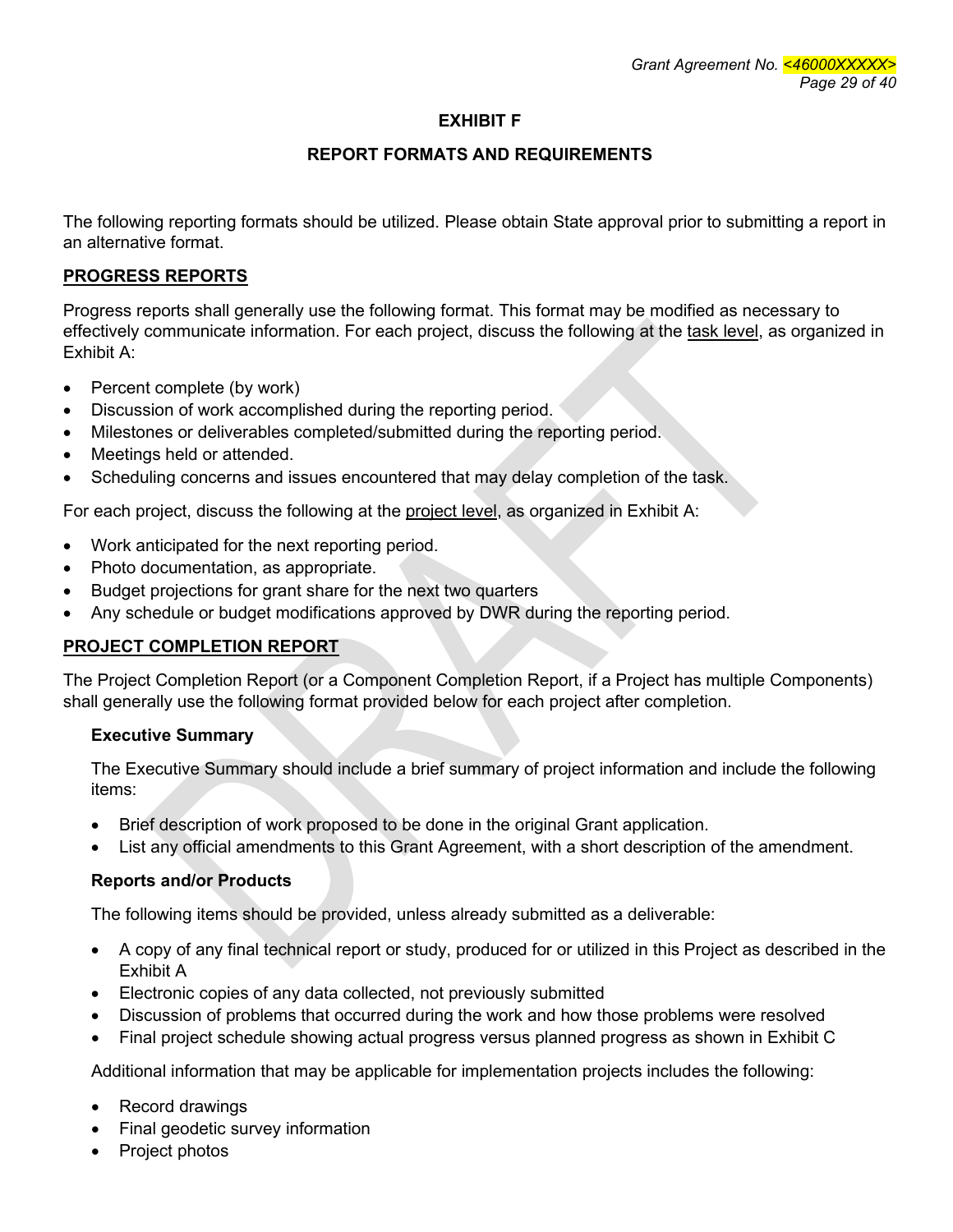## **Cost & Disposition of Funds**

A list showing:

- Summary of Project costs including the following items:
	- o Accounting of the cost of project expenditure;
	- o Include all internal and external costs not previously disclosed (i.e., additional cost share); and
	- $\circ$  A discussion of factors that positively or negatively affected the project cost and any deviation from the original Project cost estimate.

## **Additional Information**

- Benefits derived from the Project, with quantification of such benefits provided.
- If applicable, Certification from a California Registered Professional (Civil Engineer or Geologist, as appropriate), consistent with Exhibit D, that the project was conducted in accordance with the approved Work Plan in Exhibit A and any approved amendments thereto.
- Submittal schedule for the Post-Performance Report.

## **GRANT COMPLETION REPORT**

The Grant Completion Report shall generally use the following format. This format may be modified as necessary to effectively communicate information on the various projects funded by this Grant Agreement, and includes the following:

- Executive Summary: consisting of a maximum of ten (10) pages summarizing information for the grant as well as the individual projects.
- Brief discussion of: each project completed and how they achieved IRWM Plan objectives and/or Regional goals and whether the level, type, or magnitude of benefits of the project are comparable to the original project proposal; any remaining work to be completed and mechanism for their implementation; the benefits to DAC and/or EDA as part of this Grant Agreement if a DAC or EDA Cost Share Waiver was approved for a project; and a summary of final funds disbursement for each project.

**Additional Information:** Summary of the submittal schedule for the Post-Performance Reports applicable for the projects in this Grant Agreement.

# **POST-PERFORMANCE REPORT**

The Post-Performance Report (PPR) should be concise and focus on how each project is performing compared to its expected performance; whether the project is being operated and maintained and providing intended benefits as proposed. A PPR template may be provided by the assigned DWR Grant Manager upon request. The PPR should follow the general format of the template and provide requested information as applicable. The following information, at a minimum, shall be provided:

# **Reports and/or products**

- Header including the following:
	- o Grantee Name
	- o Implementing Agency (if different from Grantee)
	- o Grant Agreement Number
	- o Project Name
	- o Funding grant source (i.e., 2019 Proposition 1 IRWM Implementation Grant)
	- o Report number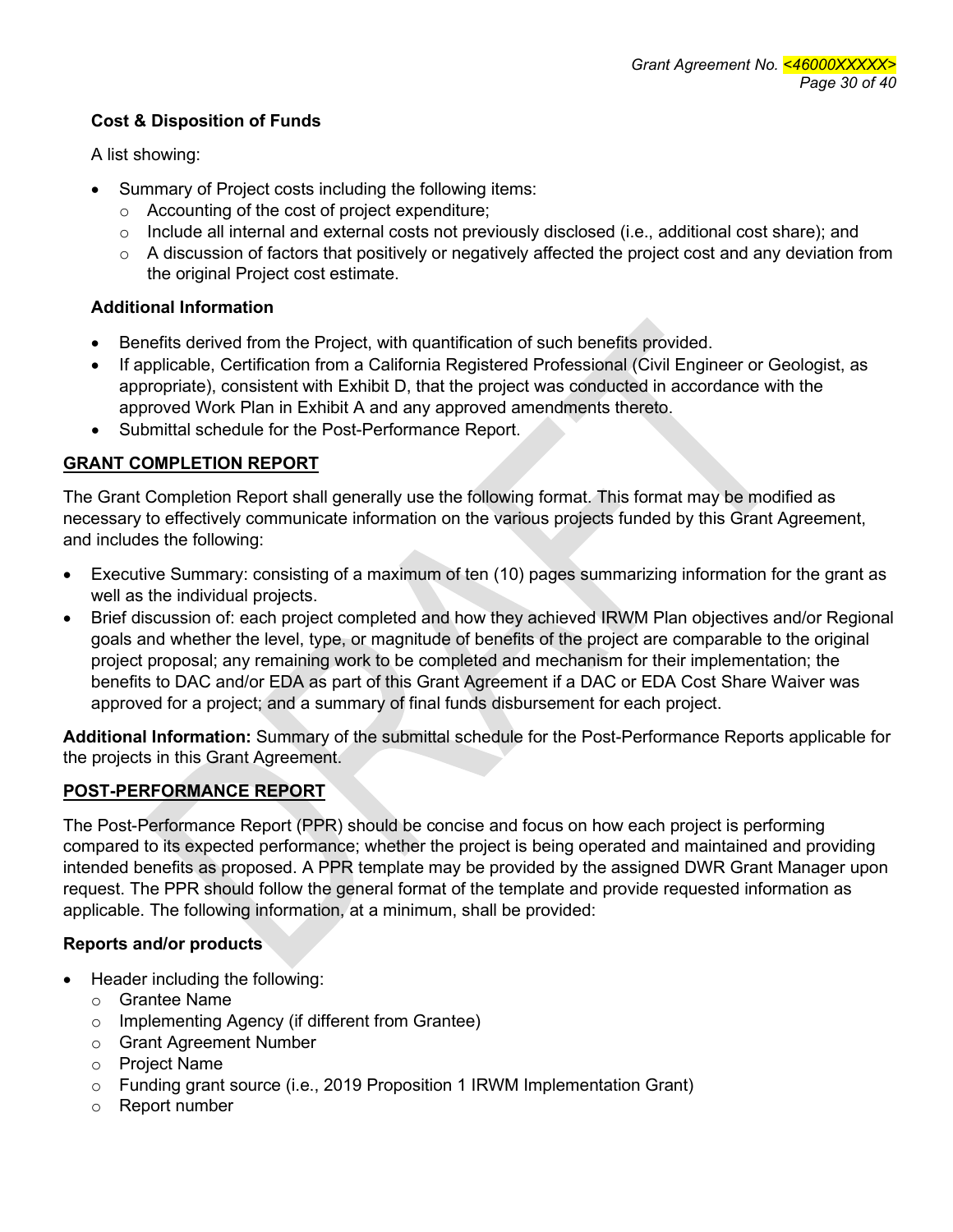- Post-Performance Report schedule
- Time period of the annual report (e.g., January 2018 through December 2018)
- Project Description Summary
- Discussion of the project benefits
- An assessment of any differences between the expected versus actual project benefits as stated in the original application. Where applicable, the reporting should include quantitative metrics (e.g., new acrefeet of water produced that year, etc.).
- Summary of any additional costs and/or benefits deriving from the project since its completion, if applicable.
- Any additional information relevant to or generated by the continued operation of the project.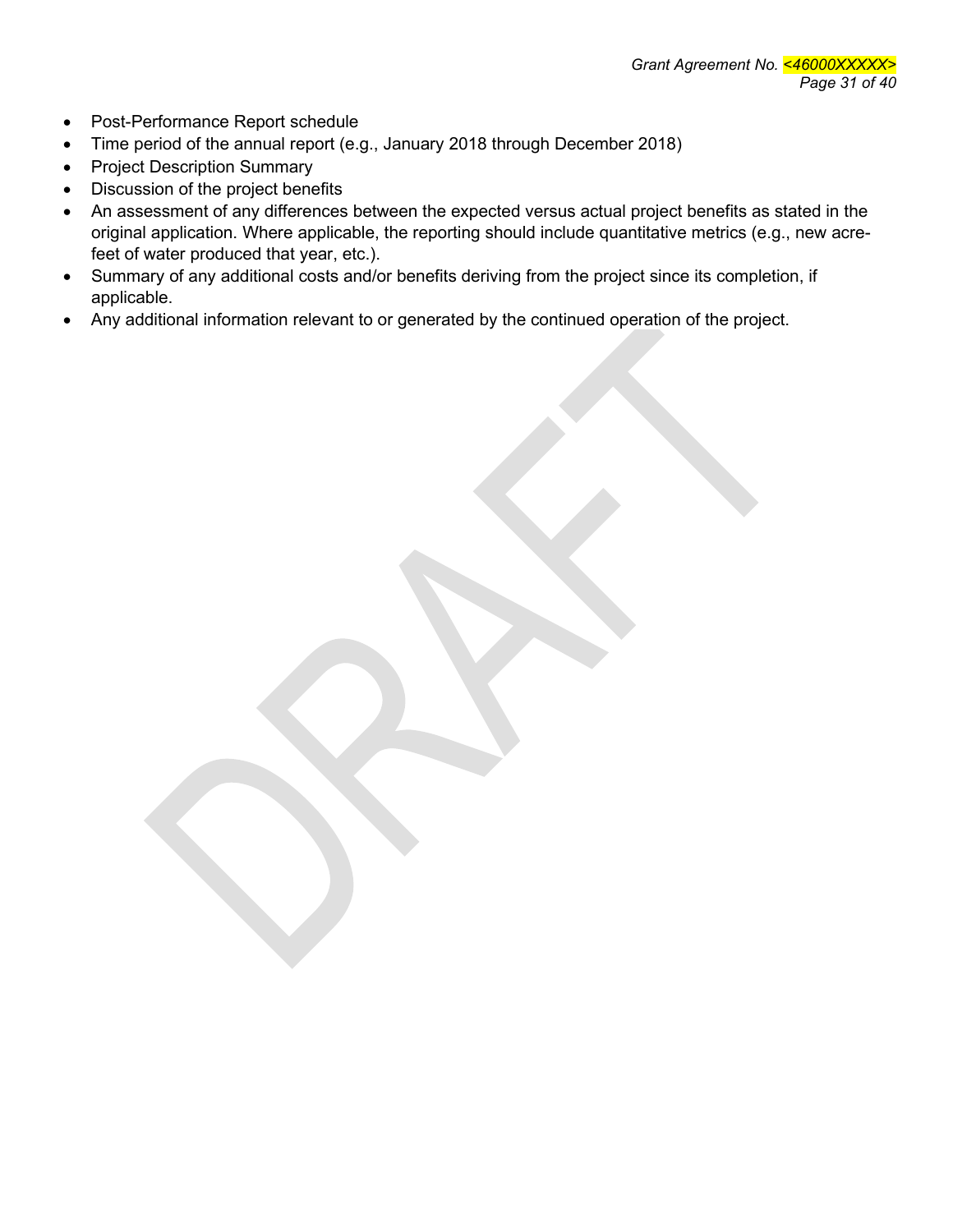## **EXHIBIT G**

### **REQUIREMENTS FOR DATA SUBMITTAL**

#### **Surface and Groundwater Quality Data:**

Groundwater quality and ambient surface water quality monitoring data that include chemical, physical, or biological data shall be submitted to the State as described below, with a narrative description of data submittal activities included in project reports.

Surface water quality monitoring data shall be prepared for submission to the California Environmental Data Exchange Network (CEDEN). The CEDEN data templates are available on the CEDEN website. Inclusion of additional data elements described on the data templates is desirable. Data ready for submission should be uploaded to your CEDEN Regional Data Center via the CEDEN website. CEDEN website: [http://www.ceden.org.](http://www.ceden.org/)

If a project's Work Plan contains a groundwater ambient monitoring element, groundwater quality monitoring data shall be submitted to the State for inclusion in the State Water Resources Control Board's Groundwater Ambient Monitoring and Assessment (GAMA) Program Information on the GAMA Program can be obtained at: https://www.waterboards.ca.gov/water\_issues/programs/gama/. If further information is required, the Grantee can contact the State Water Resources Control Board (SWRCB) GAMA Program. A listing of SWRCB staff involved in the GAMA program can be found at: https://www.waterboards.ca.gov/water\_issues/programs/gama/contact.shtml.

#### **Groundwater Level Data**

For each project that collects groundwater level data, the Grantee will need to submit this data to DWR's Water Data Library (WDL), with a narrative description of data submittal activities included in project reports, as described in Exhibit F, "Report Formats and Requirements." Information regarding the WDL and in what format to submit data in can be found at: http://www.water.ca.gov/waterdatalibrary/.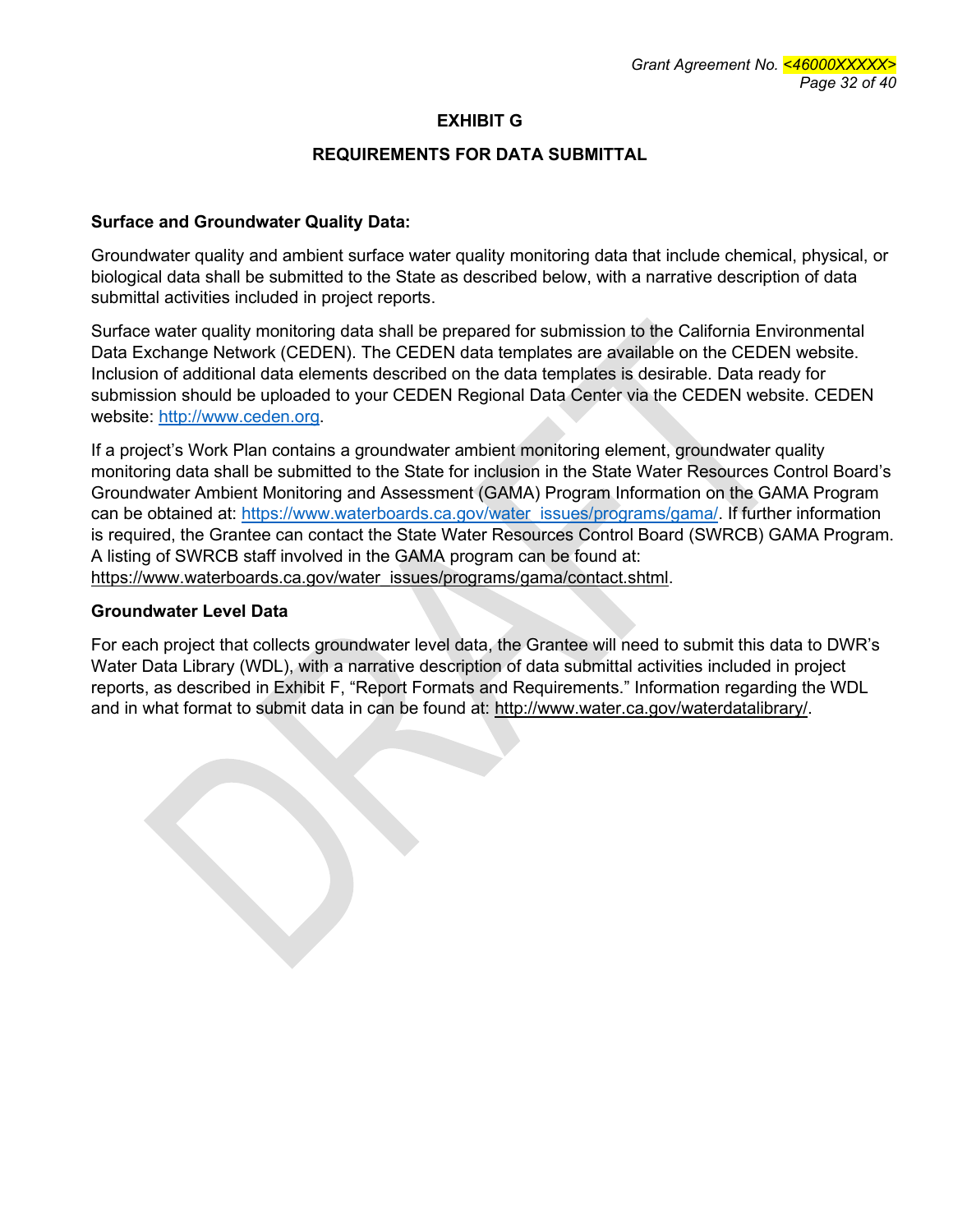# **EXHIBIT H**

# **STATE AUDIT DOCUMENT REQUIREMENTS FOR THE GRANTEE**

The following provides a list of documents typically required by State Auditors and general guidelines for the Grantee. List of documents pertains to both State funding and the Grantee's Local Cost Share and details the documents/records that State Auditors would need to review in the event of this Grant Agreement is audited. The Grantee should ensure that such records are maintained for each funded project.

# **State Audit Document Requirements**

Internal Controls

- 1. Organization chart (e.g., Agency's overall organization chart and organization chart for the State funded Program/Project).
- 2. Written internal procedures and flowcharts for the following:
	- a) Receipts and deposits
	- b) Disbursements
	- c) State reimbursement requests
	- d) Expenditure tracking of State funds
	- e) Guidelines, policy, and procedures on State funded Program/Project
- 3. Audit reports of the Agency internal control structure and/or financial statements within the last two years.
- 4. Prior audit reports on the State funded Program/Project.

State Funding:

- 1. Original Grant Agreement, any amendment(s) and budget modification documents.
- 2. A listing of all bond-funded grants, loans, or subventions received from the State.
- 3. A listing of all other funding sources for each Program/Project.

# Contracts:

- 1. All subcontractor and consultant contracts and related or partners' documents, if applicable.
- 2. Contracts between the Agency and member agencies as related to the State funded Program/Project.
- Invoices:
- 1. Invoices from vendors and subcontractors for expenditures submitted to the State for payments under the Grant Agreement.
- 2. Documentation linking subcontractor invoices to State reimbursement, requests and related Grant Agreement budget line items.
- 3. Reimbursement requests submitted to the State for the Grant Agreement.

Cash Documents:

- 1. Receipts (copies of warrants) showing payments received from the State.
- 2. Deposit slips (or bank statements) showing deposit of the payments received from the State.
- 3. Cancelled checks or disbursement documents showing payments made to vendors, subcontractors, consultants, and/or agents under the grants or loans.
- 4. Bank statements showing the deposit of the receipts.

# Accounting Records:

- 1. Ledgers showing entries for funding receipts and cash disbursements.
- 2. Ledgers showing receipts and cash disbursement entries of other funding sources.
- 3. Bridging documents that tie the general ledger to requests for Grant Agreement reimbursement. Administration Costs:
- 1. Supporting documents showing the calculation of administration costs.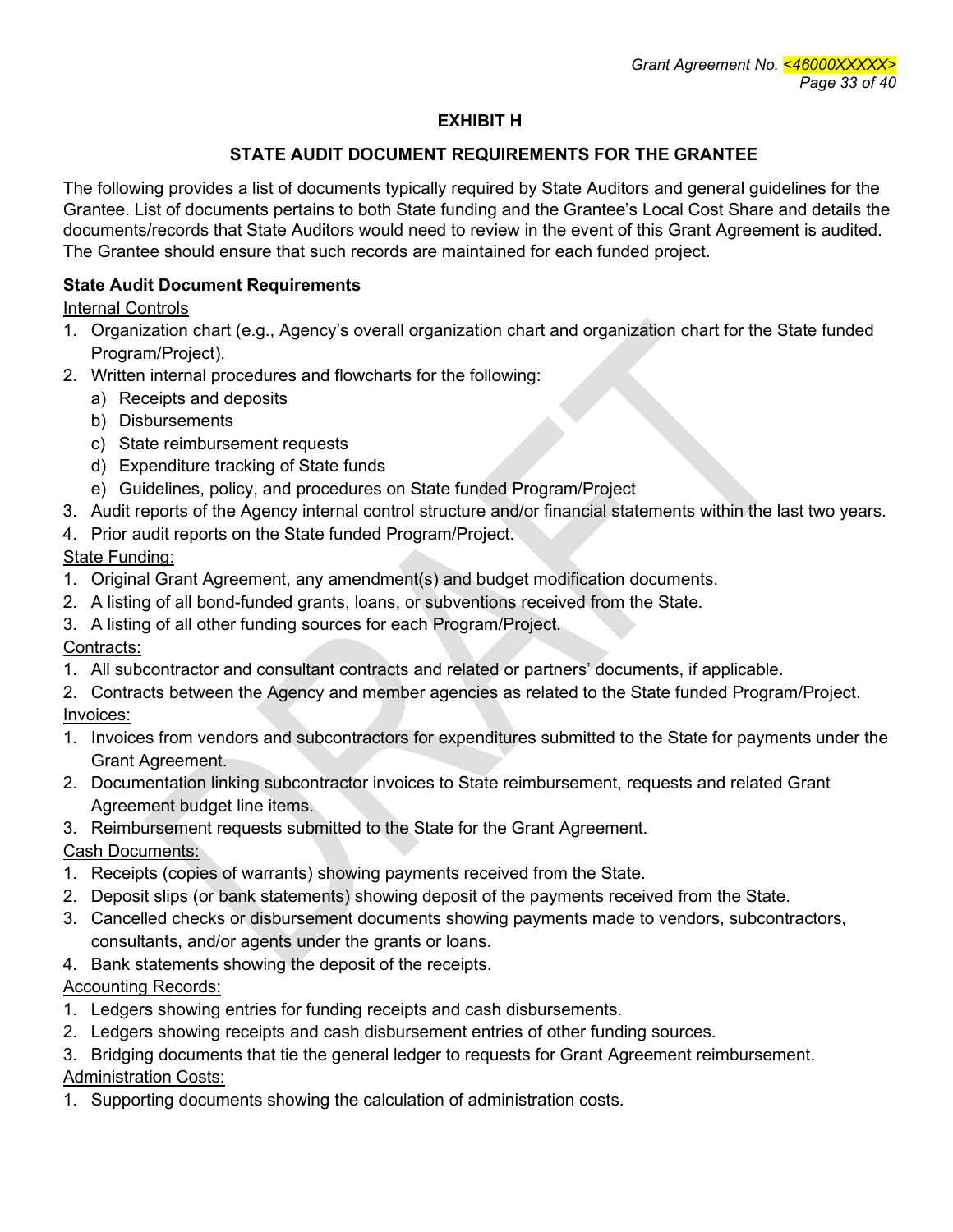Personnel:

- 1. List of all contractors and Agency staff that worked on the State funded Program/Project.
- 2. Payroll records including timesheets for contractor staff and the Agency personnel who provided services charged to the program

Project Files:

- 1. All supporting documentation maintained in the project files.
- 2. All Grant Agreement related correspondence.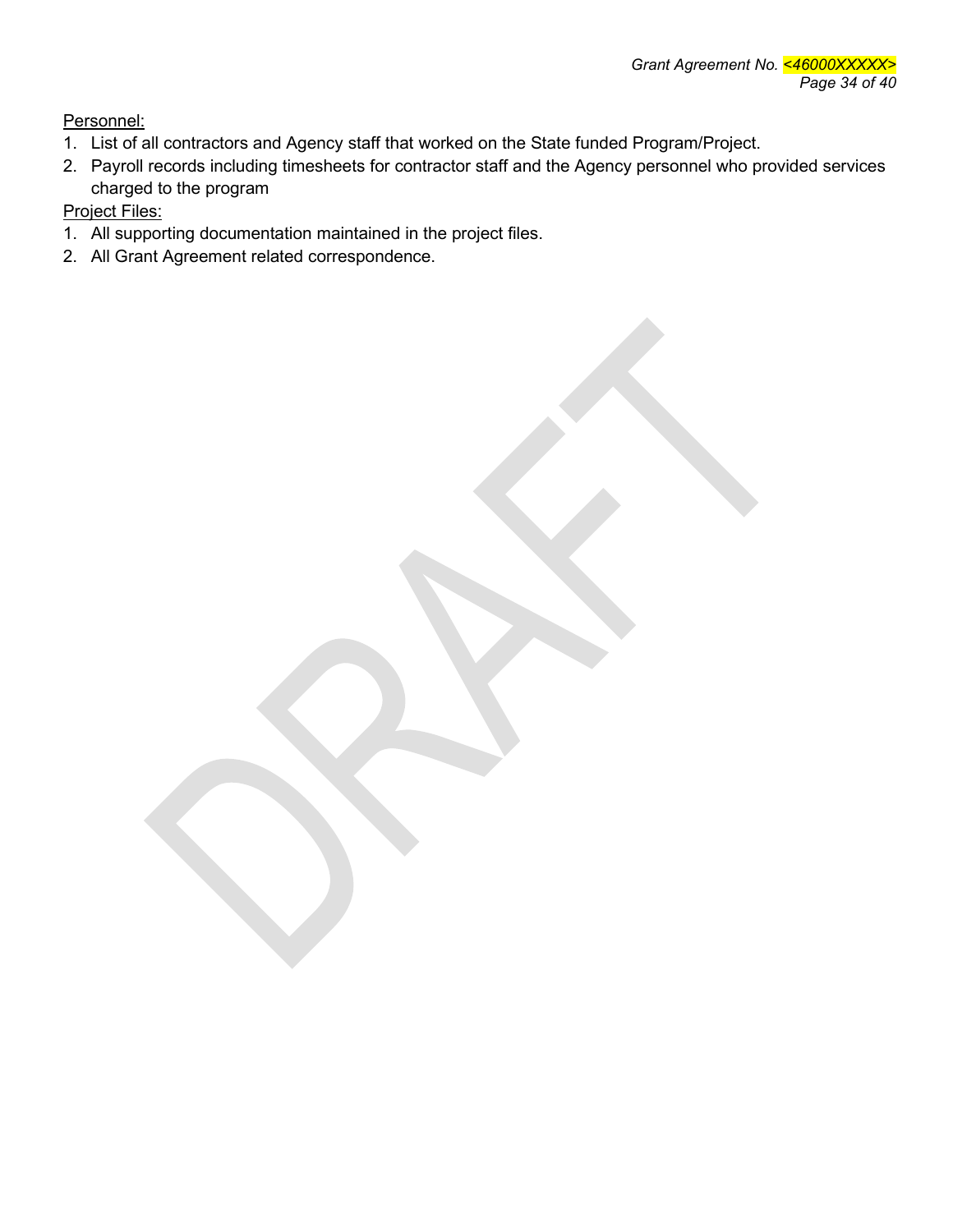#### **EXHIBIT I**

#### **LOCAL PROJECT SPONSORS AND PROJECT LOCATIONS**

The Grantee has assigned, for each project, a Local Project Sponsor (LPS) according to the roles of the participating agencies identified in the IRWM Plan. LPSs may act on behalf of the Grantee for the purposes of individual project management, oversight, compliance, and operations and maintenance. LPSs are identified for each sponsored Project below:

#### **Local Project Sponsor Agency Designation**

**Sponsored Project: Project 1: <Title>** 

*Sponsor Agency:*

*Agency Address:*

*Project Location:* Town/City, California (38.1234456, -121.123456)

*Project Locations/Sites/Vicinities Map – Provide a map and/or diagrams depicting the project locations and project features (in adequate detail) with respect to project service area (may represent the area covered by a project); the region/funding area boundary, facilities of the project (if applicable); DACs or EDAs within the project area (if applicable); and any other project features that may apply.*

#### **Local Project Sponsor Agency Designation**

**Sponsored Project: Project 2: <Title>** 

*Sponsor Agency:*

*Agency Address:*

*Project Location:* Town/City, California (38.1234456, -121.123456)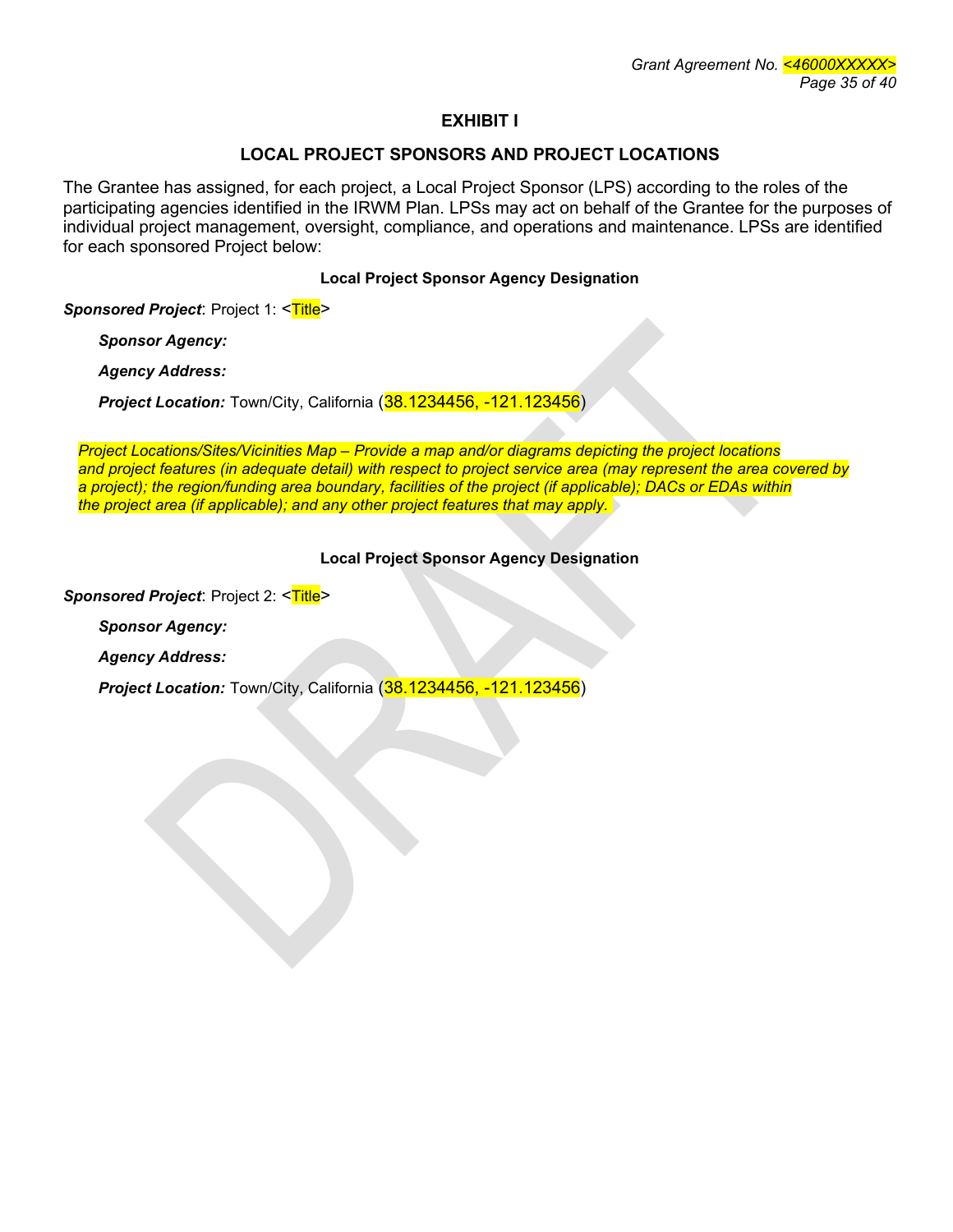# **EXHIBIT J**

## **APPRAISAL SPECIFICATIONS**

#### *For implementation projects that include Land Acquisition Only:*

For property acquisitions funded by this Grant Agreement, the Grantee shall submit an appraisal for review and approval by the Department of General Services or DWR's Real Estate Branch prior to reimbursement or depositing State funds into an escrow account. This information should be submitted at least 90 days prior to a reimbursement request to account for review time. All appraisal reports, regardless of report format, shall include all applicable Appraisal Specifications below. Appraisals for a total compensation of \$150,000 or more shall be reported as a Self-Contained Appraisal Report. Appraisals for a total compensation of less than \$150,000 may be reported as a Summary Appraisal Report, which includes all information necessary to arrive at the appraiser's conclusion. Appraisal Specifications 14, 16, 21, 23-25, and 28 shall be a narrative analysis regardless of the reporting format.

- 1. Title page with sufficient identification of appraisal assignment.
- 2. Letter of transmittal summarizing important assumptions and conclusions, value estimate, date of value and date of report.
- 3. Table of contents.
- 4. Assumptions and Limiting Conditions, Extraordinary Assumptions, and Hypothetical Conditions as needed.
- 5. Description of the scope of work, including the extent of data collection and limitations, if any, in obtaining relevant data.
- 6. Definition of Fair Market Value, as defined by California Code of Civil Procedure, § 1263.320.
- 7. Photographs of subject property and comparable data, including significant physical features and the interior of structural improvements, if applicable.
- 8. Copies of Tax Assessor's plat map with the subject marked along with all contiguous assessor's parcels that depict the ownership.
- 9. A legal description of the subject property, if available.
- 10. For large, remote or inaccessible parcels, provide aerial photographs or topographical maps depicting the subject boundaries.
- 11. Three (3) year subject property history, including sales, listings, leases, options, zoning, applications for permits, or other documents or facts that might indicate or affect use or value.
- 12. Discussion of any current Agreement of Sale, option, or listing of subject property. This issue required increased diligence since state agencies often utilize non-profit organizations to quickly acquire sensitive habitat parcels using Option Agreements. However, due to confidentiality clauses, the terms of the Option are often not disclosed to the State. If the appraiser discovers evidence of an Option or the possible existence of an Option, and the terms cannot be disclosed due to a confidentiality clause, then the appraiser is to cease work and contact the client.
- 13. Regional, area, and neighborhood analyses. This information may be presented in a summary format.
- 14. Market conditions and trends including identification of the relevant market area, a discussion of supply and demand within the relevant market area, and a discussion of the relevant market factors impacting demand for site acquisition and leasing within the relevant market area. This information may be presented in a summary format.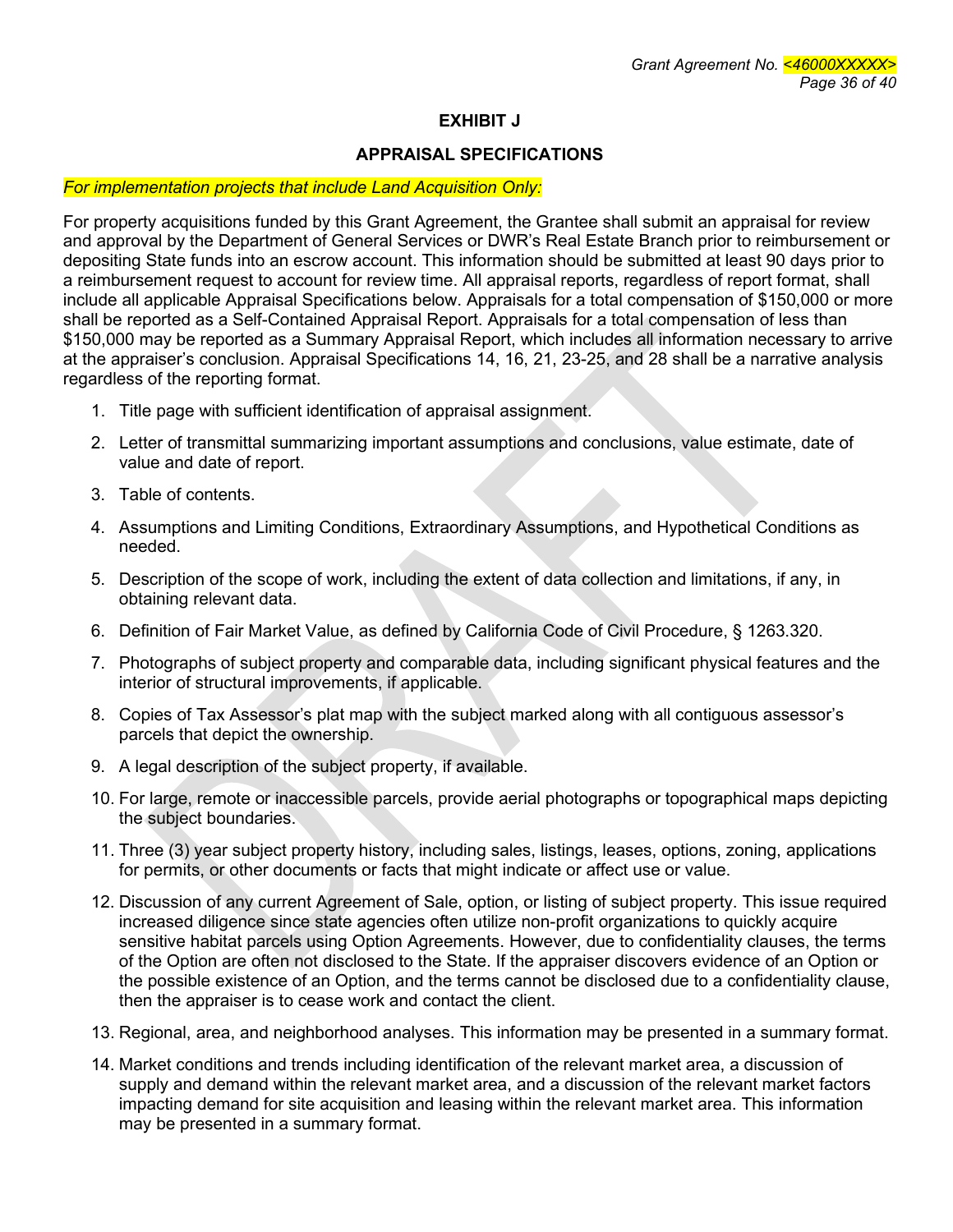- 15. Discussion of subject land/site characteristics (size, topography, current use, elevations, zoning and land use issues, development entitlements, General Plan designation, utilities, offsite improvements, access, land features such as levees and creeks, offsite improvements, easements and encumbrances, covenants, conditions and restrictions, flood and earthquake information, toxic hazards, water rights, mineral rights, toxic hazards, taxes and assessments, etc.).
- 16. Description of subject improvements including all structures, square footage, physical age, type of construction, quality of construction, condition of improvements and/or identification of any permanent plantings. Discussion of construction cost methodology, costs included and excluded, accrued depreciation from all causes, remaining economic life, items of deferred maintenance and cost to cure, and incurable items. Construction cost data shall include cost data source, date of estimate or date of publication of cost manual, section and page reference of cost manual, copies of cost estimate if provided from another source, replacement or reproduction cost method used, and supporting calculations including worksheets or spreadsheets.
- 17. Subject property leasing and operating cost history, including all items of income and expense.
- 18. Analysis and conclusion of the larger parcel for partial taking appraisals. For partial taking appraisals, Appraisal Specifications generally apply to the larger parcel rather than an ownership where the larger parcel is not the entire ownership.
- 19. Include a copy of a recent preliminary title report (within the past year) as an appraisal exhibit. Discuss the title exceptions and analyze the effect of title exceptions on fair market value.
- 20. For appraisals of partial takings or easements, a detailed description of the taking or easement area including surface features and topography, easements, encumbrances or improvements including levees within the subject partial take or easement, and whether the take area is characteristic of the larger parcel. Any characteristics of the taking area, including existing pre-project levees that render the take area different from the larger parcel shall be addressed in the valuation.
- 21. Opinion of highest and best use for the subject property, based on an in-depth analysis supporting the concluded use which includes the detail required by the complexity of the analysis. Such support typically requires a discussion of the four criteria of tests utilized to determine the highest and best use of a property. If alternative feasible uses exist, explain and support market, development, cash flow, and risk factors leading to an ultimate highest and best use decision.
- 22. All approaches to market value applicable to the property type and in the subject market. Explain and support the exclusion of any usual approaches to value.
- 23. Map(s) showing all comparable properties in relation to the subject property.
- 24. Photographs and plat maps of comparable properties.
- 25. In-depth discussion of comparable properties, similarities and differences compared to the subject property, adjustments to the comparable data, and discussion of the reliability and credibility of the data as it relates to the indicated subject property value. Improved comparable sales which are used to compare to vacant land subject properties shall include an allocation between land and improvements, using methodology similar to methodology used in item 16 above to estimate improvement value when possible, with an explanation of the methodology used.
- 26. Comparable data sheets.
	- a. For sales, include information on grantor/Grantee, sale/recordation dates, listed or asking price as of the date of sale, highest and best use, financing, conditions of sale, buyer motivation, sufficient location information (street address, post mile, and/or distance from local landmarks such as bridges, road intersections, structures, etc.), land/site characteristics, improvements, source of any allocation of sale price between land and improvements, and confirming source.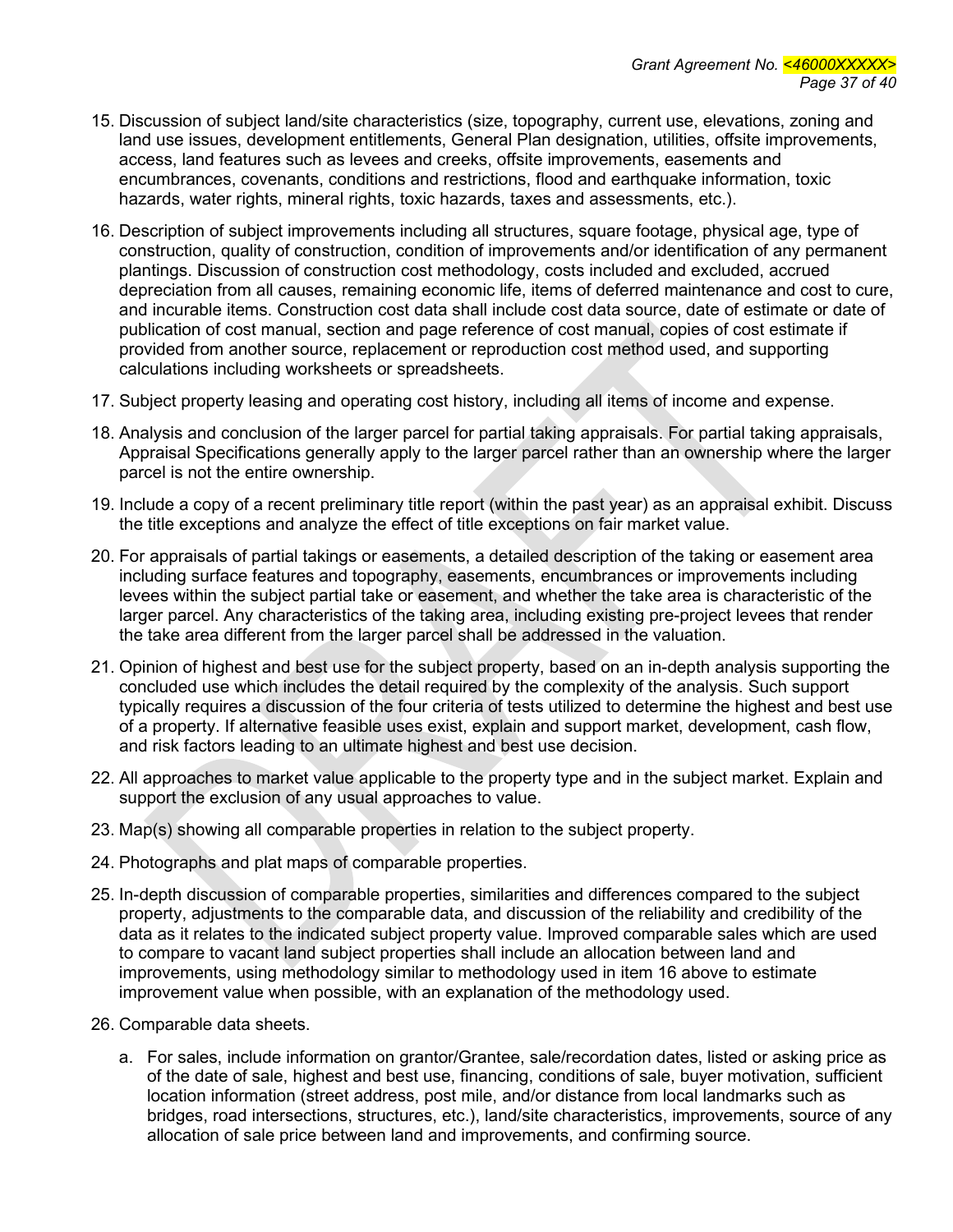- b. For listings, also include marketing time from list date to effective date of the appraisal, original list price, changes in list price, broker feedback, if available.
- c. For leases, include significant information such as lessor/lessee, lease date and term, type of lease, rent and escalation, expenses, size of space leased, tenant improvement allowance, concessions, use restrictions, options, and confirming source. When comparing improved sales to a vacant land subject, the contributory value of the improvements shall be segregated from the land value.
- 27. For appraisals of easements, a before and after analysis of the burden of the easement on the fee, with attention to how the easement affects highest and best use in the after condition. An Easement Valuation Matrix or generalized easement valuation references may be used ONLY as a reference for a secondary basis of value.
- 28. For partial taking and easement appraisals, valuation of the remainder in the after condition and analysis and identification of any change in highest and best use or other characteristics in the after condition, to establish severance damages to the remainder in the after condition, and a discussion of special and general benefits, and cost to cure damages or construction contract work.
- 29. There are occasions where properties involve water rights, minerals, or salable timber that require separate valuations. If an appraisal assignment includes water rights, minerals, or merchantable timber that requires separate valuation, the valuation of the water rights, minerals, or merchantable timber shall be completed by a credentialed subject matter specialist.
- 30. For partial taking and easement appraisals, presentation of the valuation in California partial taking acquisition required format.
- 31. Implied dedication statement.
- 32. Reconciliation and final value estimate. Include analysis and comparison of the comparable sales to the subject, and explain and support conclusions reached.
- 33. Discussion of any departures taken in the development of the appraisal.
- 34. Signed Certification consistent with the language found in Uniform Standards of Professional Appraisal Practice.
- 35. If applicable, in addition to the above, appraisals of telecommunication sites shall also provide:
	- a. A discussion of market conditions and trends including identification of the relevant market, a discussion of supply and demand within the relevant market area and a discussion of the relevant market factors impacting demand for site acquisition and leasing within the relevant market area.
	- b. An analysis of other leases comparable to subject property. Factors to be discussed in the analysis include the latitude, longitude, type of tower, tower height, number of rack spaces, number of racks occupied, placement of racks, power source and adequacy, back-up power, vault and site improvements description and location on site, other utilities; access, and road maintenance costs.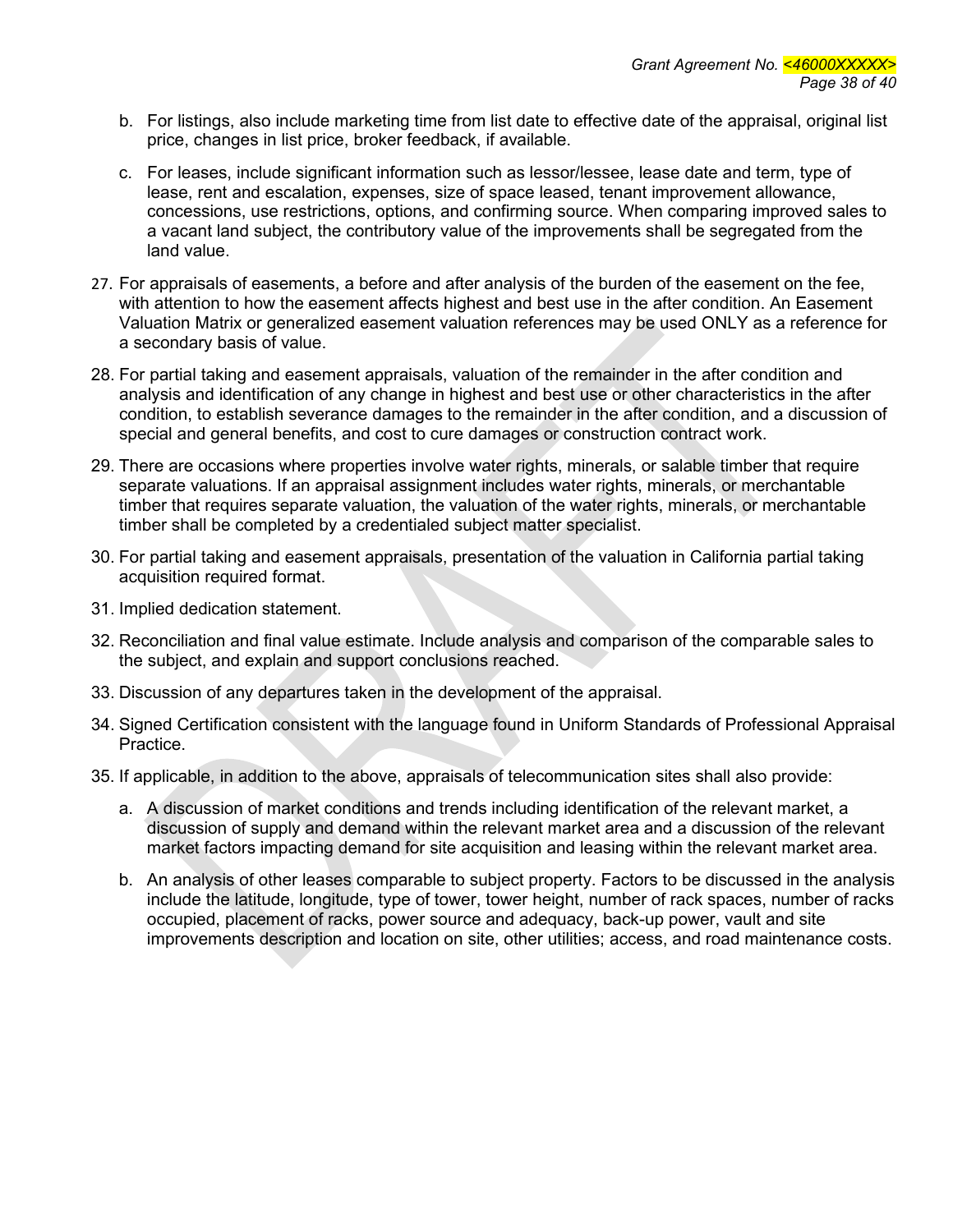# **EXHIBIT K**

### **INFORMATION NEEDED FOR ESCROW PROCESSING AND CLOSURE**

### *For implementation projects that include Land Acquisition Only:*

The Grantee shall provide the following documents to the State Project Representative during the escrow process. Property acquisition escrow documents shall be submitted within the term of this Grant Agreement and after a qualified appraisal has been approved.

- Name and Address of Title Company Handling the Escrow
- Escrow Number
- Name of Escrow Officer
- Escrow Officer's Phone Number
- Dollar Amount Needed to Close Escrow
- Legal Description of Property Being Acquired
- Assessor's Parcel Number(s) of Property Being Acquired
- Copy of Title Insurance Report
- Entity Taking Title as Named Insured on Title Insurance Policy
- Copy of Escrow Instructions in Draft Form Prior to Recording for Review Purposes
- Copy of Final Escrow Instructions
- Verification that all Encumbrances (i.e., Liens, Back Taxes, and Similar Obligations) have been Cleared Prior to Recording the Deed to Transfer Title
- Copy of Deed for Review Purposes Prior to Recording
- Copy of Deed as Recorded in County Recorder's Office
- Copy of Escrow Closure Notice